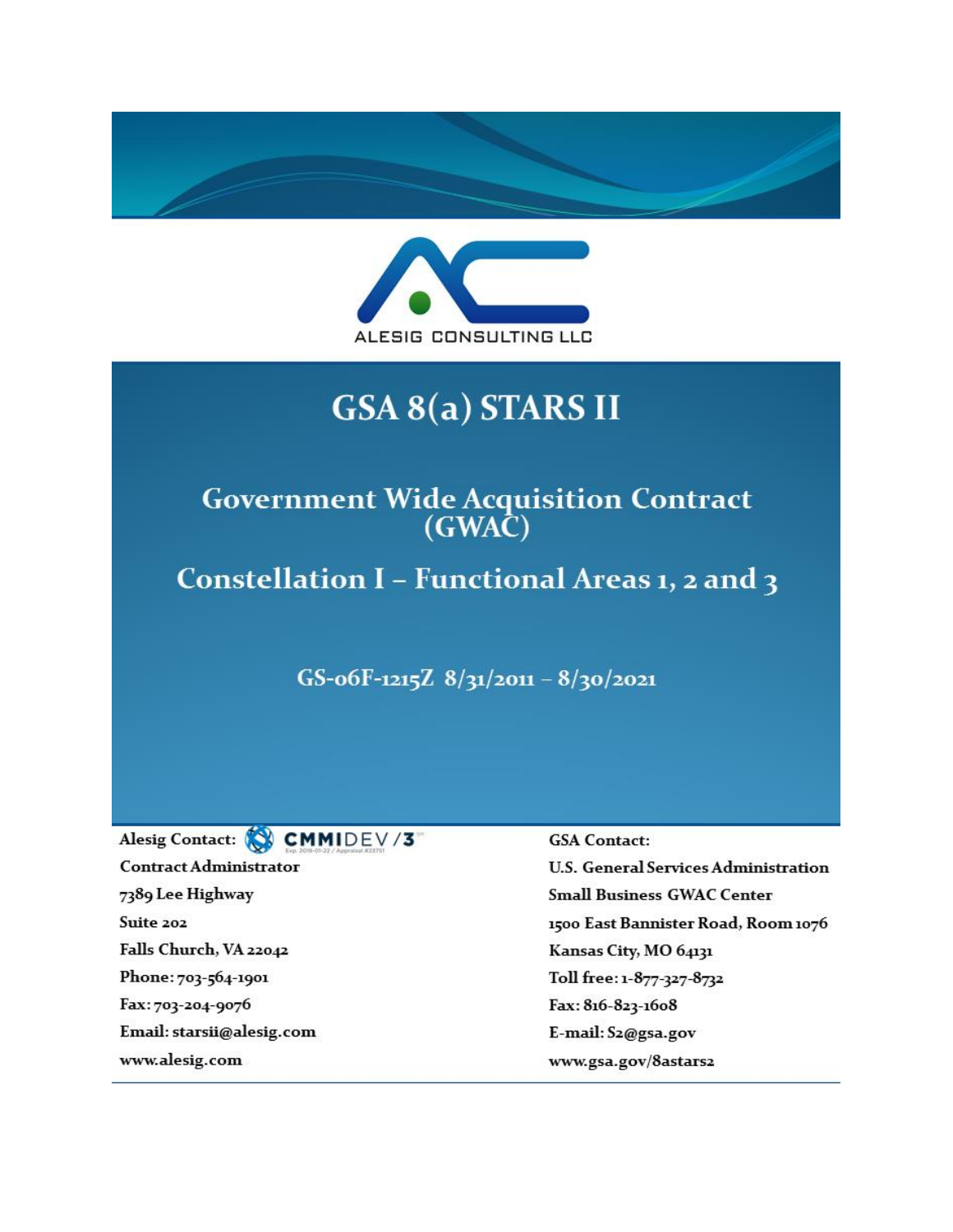# **Table of Contents**

| Appendix A: Labor Categories for Constellation I: Functional Areas 1, 2 and 3  10            |  |
|----------------------------------------------------------------------------------------------|--|
| Appendix B: Labor Category Descriptions for Constellation I: Functional Areas 1, 2 and 3  11 |  |

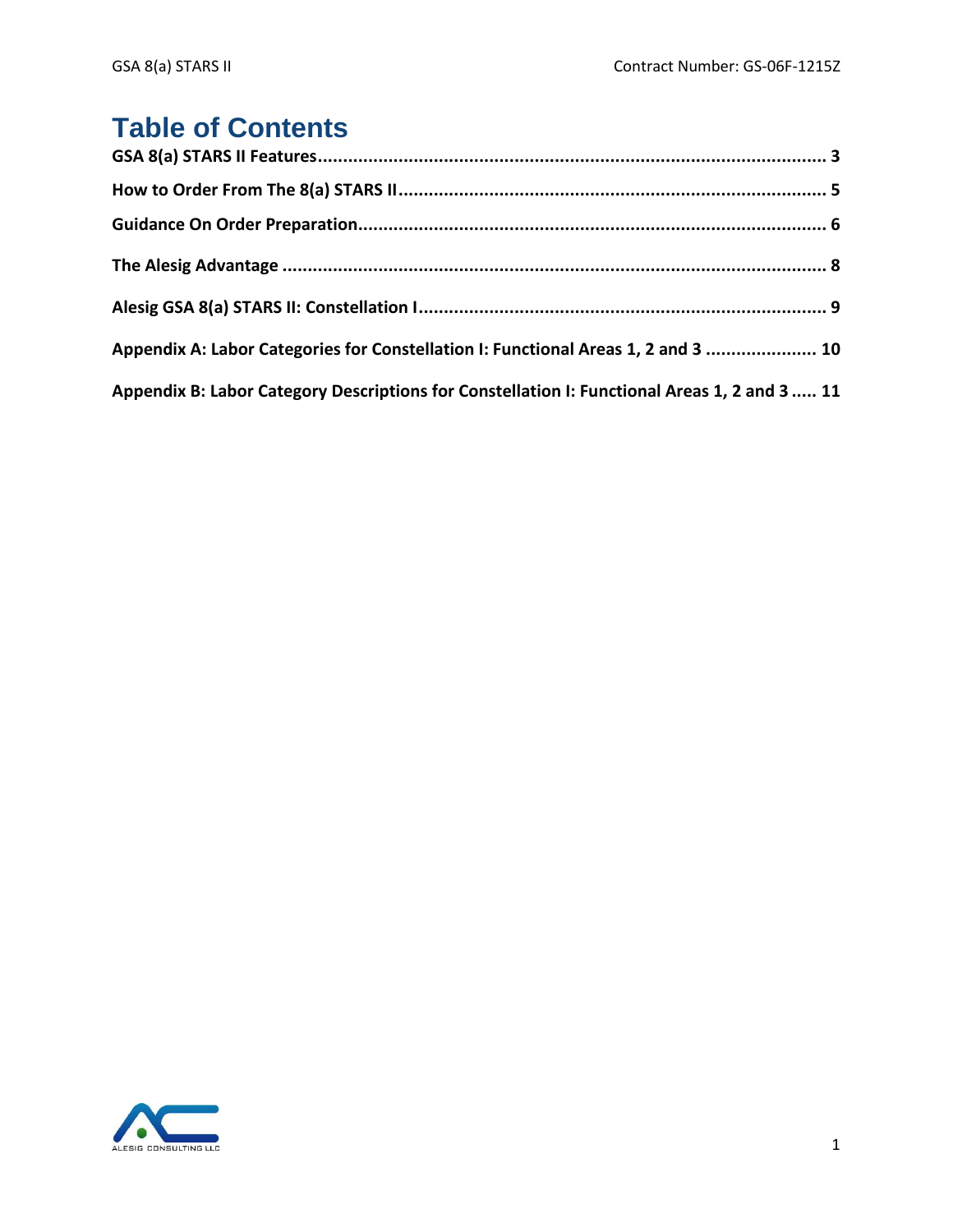# **GSA 8(a) STARS II FEATURES**

- 1. **Ceiling:** \$10 billion
- 2. **Contract Number:** GS-06F-1215Z
- 3. **Period of Performance:** August 31, 2011 to August 30, 2016; August 31, 2016 to August 30, 2021 (5 Year Option)
- **4. Awarded Functional Areas:**
	- Functional Area 1 NAICS 541511 Custom Computer Programming Services
	- Functional Area 2 NAICS 541512 Computer Systems Design Services
	- Functional Area 3 NAICS 541513 Computer Facilities Management Services
- 5. **Alesig Constellations:** Constellation I
- 6. **Sole Source:** Directed task orders up to \$4 million each
- 7. **Contract Access Fee:** Low 0.75 percent applied to the total price/costs
- 8. **F.O.B. Point(s):** Destination
- **9. Access to multiple types of Task Orders:**

Order Types: Authorized order types available under this GWAC are:

- Fixed-Price Family (FAR 16.2)
- Time & Materials (FAR 16.6)
- Labor-Hour (FAR 16.6)
- Hybrid blends
- Incentives (FAR 16.4)
- 10. **Geographical Scope:** Worldwide
- 11. **GSA STARS II Link:** [www.gsa.gov/8astars2](http://www.gsa.gov/8astars2)
- 12. **Ordering Procedures:** For supplies and services, the ordering procedures, information on blanket purchase agreements (BPAs), and a sample BPA can be found at the GSA Stars II Schedule homepage [\(www.gsa.gov/8astars2\)](http://www.gsa.gov/8astars2).

#### **13. Payment Address:**

Alesig Consulting LLC 7389 Lee Highway, Suite 202 Falls Church, VA 22042

- 14. **Warranty Provision:** Not applicable
- 15. **Export Packing Charges:** Not applicable

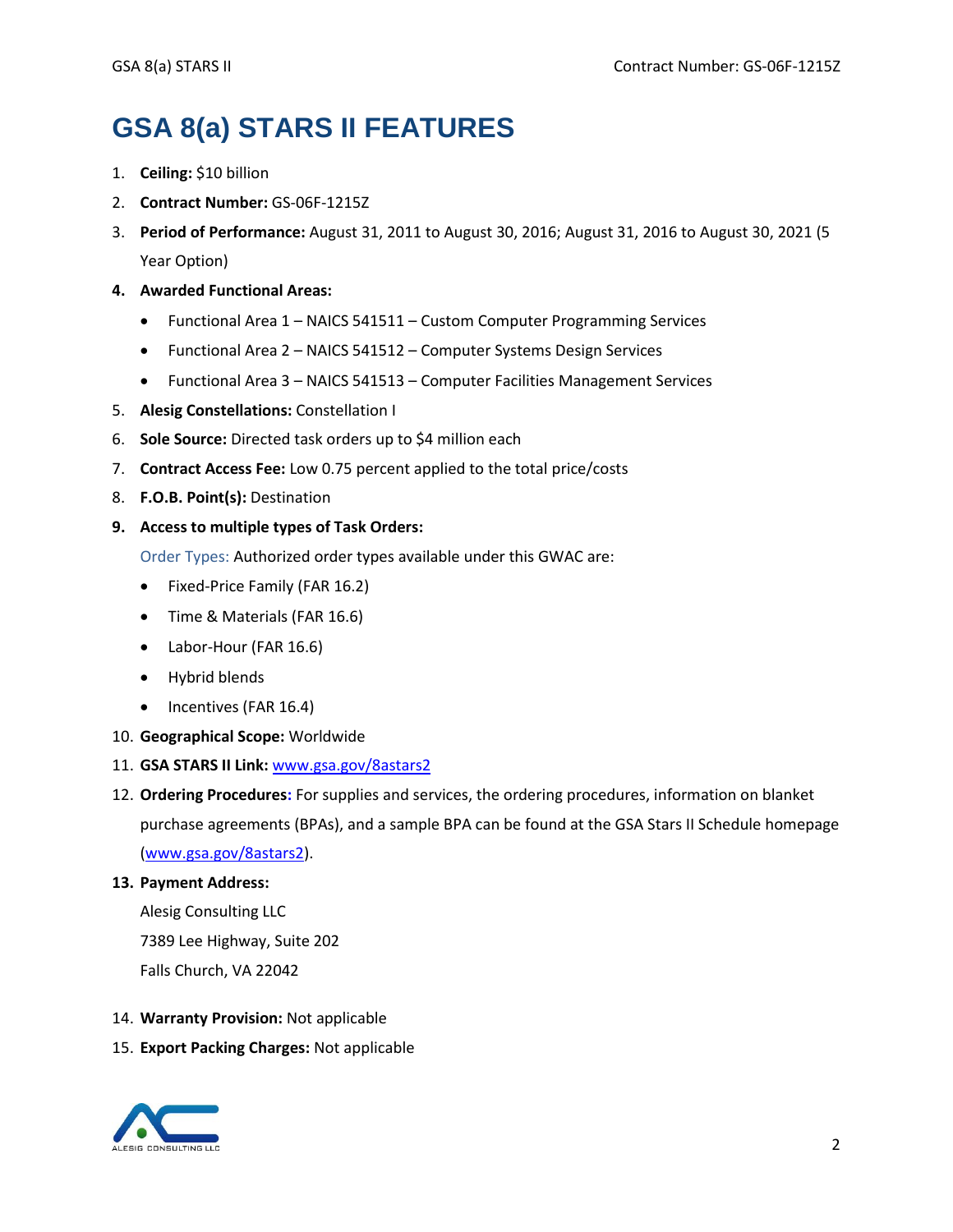- 16. **Terms and Conditions of Government purchase card acceptance:** Government purchase cards will be acceptable for payment.
- 17. **Terms and Conditions of rental maintenance, and repair:** Not applicable.
- 18. **Terms and Conditions of Installation:** Not applicable.
- 19. **Terms and Conditions of repair parts:** Not applicable.
- 20. **Terms and Conditions for any other services:** Not applicable.
- 21. **List of service and distribution points:** Not applicable
- 22. **List of participating dealers:** Not Applicable
- 23. **Preventative maintenance:** Not applicable.
- 24. **Special attributes:** Not Applicable
- 25. **Section 508:** If applicable, Section 508 compliance information on the supplies and services in this contract are available in Electronic and Information Technology (EIT) at the following:

The EIT standard can be found at: www.Section508.gov.

#### 26. **Data Universal Number System (DUNS) number:** 026728714

27. **System for Award Management:** Alesig Consulting is registered in the System for Award Management database.

The OCO should select the applicable Constellation and Functional Area for each order opportunity during acquisition planning. The following table shows the Constellations and FAs.

|                 | <b>FA1</b> | FA <sub>2</sub> | FA3    |
|-----------------|------------|-----------------|--------|
| Constellation I | 541511     | 541512          | 541513 |

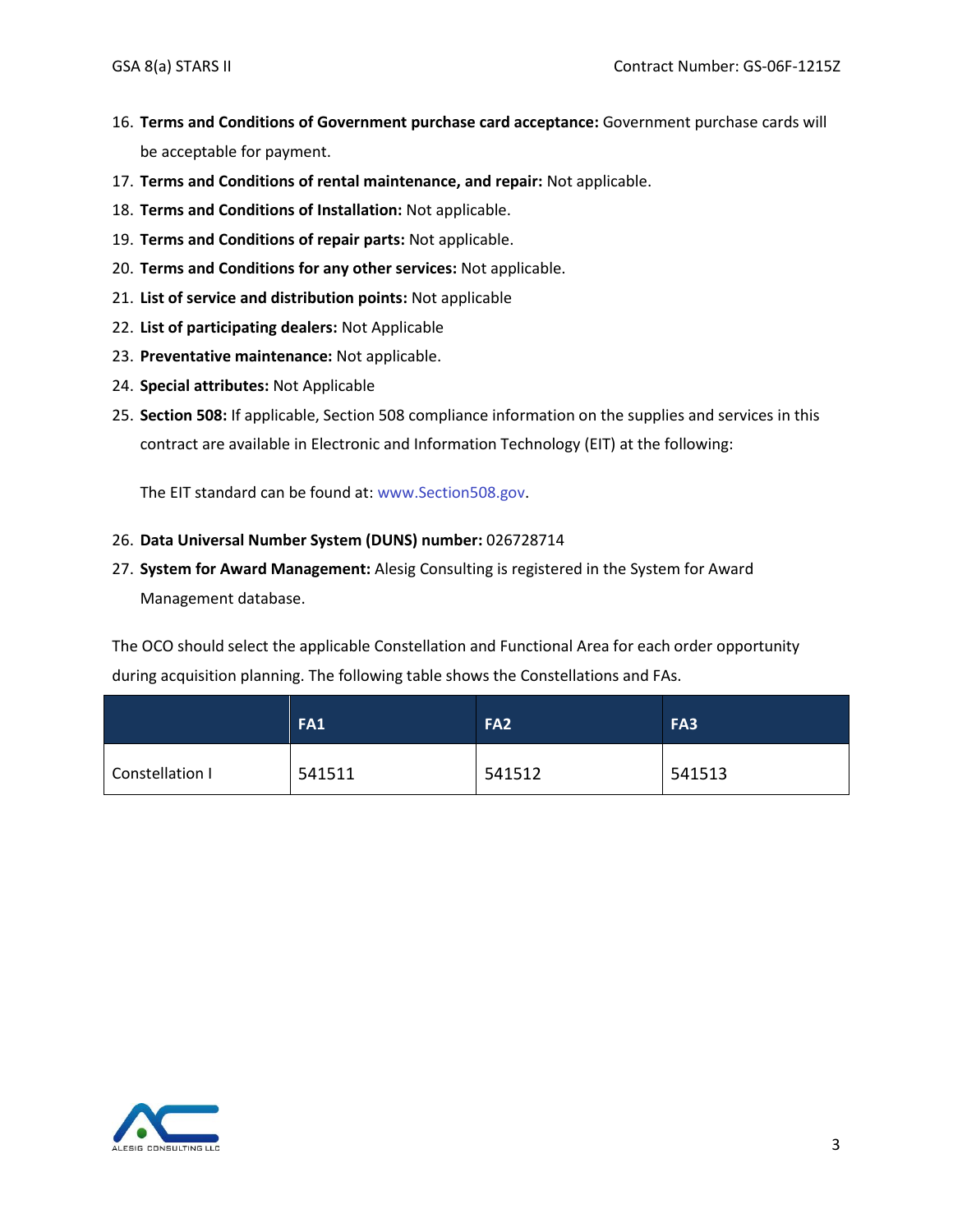# **HOW TO ORDER FROM THE 8(A) STARS II**

There are two ways to order from the 8(a) STARS II GWAC: Direct Order or through GSA FTS.

# DIRECT ORDER-Delegations of Authority

Federal agencies that wish to conduct their own procurements may use the 8(a) STARS II GWAC through a delegation of authority. Delegations of authority are easy to request. Only two pieces of information are needed to get started:

- 1. A request via e-mail from an e-mail account having a ".gov" or ".mil" suffix listing the name(s) of the party (ies) for whom authority is being requested; and
- 2. A copy of the warrant for each contracting officer for whom authority is being requested. The warrant(s) may accompany the e-mail as a scanned attachment, or may be faxed separately

The Small Business GWAC Center will then validate the information received and issue a Memorandum of Agreement, which includes the delegation of authority. Training will be provided to all personnel involved in the acquisition and a written delegation of authority to the covered contracting official will be issued. The contracting officer's concurrence on the delegation is required. For information on delegations of authority or to request a delegation, please e-mail 8a@gsa.gov or call toll free (877) 327-8732.

# GSA FTS-3 Steps

Doing business with GSA, Federal Technology Service (FTS) requires just three documents:

- 1. A signed interagency Memorandum of Understanding (MOU) or Service Agreement
- 2. Statement of Work (SOW) used for technology or telecommunications services projects including the Functional Area under which it falls
- 3. Funding document which includes the FTS fee for services Client/customer approval for the items described in SOW based on the price and availability proposed by an industry partner is required.

# GSA FTS Client Support Centers:

- Provide direct client interface and support
- Issue and manage delivery and task orders against contracts
- Procure on behalf of federal customers

Information about GSA FTS is available at www.gsa.gov/fts or by calling (703) 306-6000.

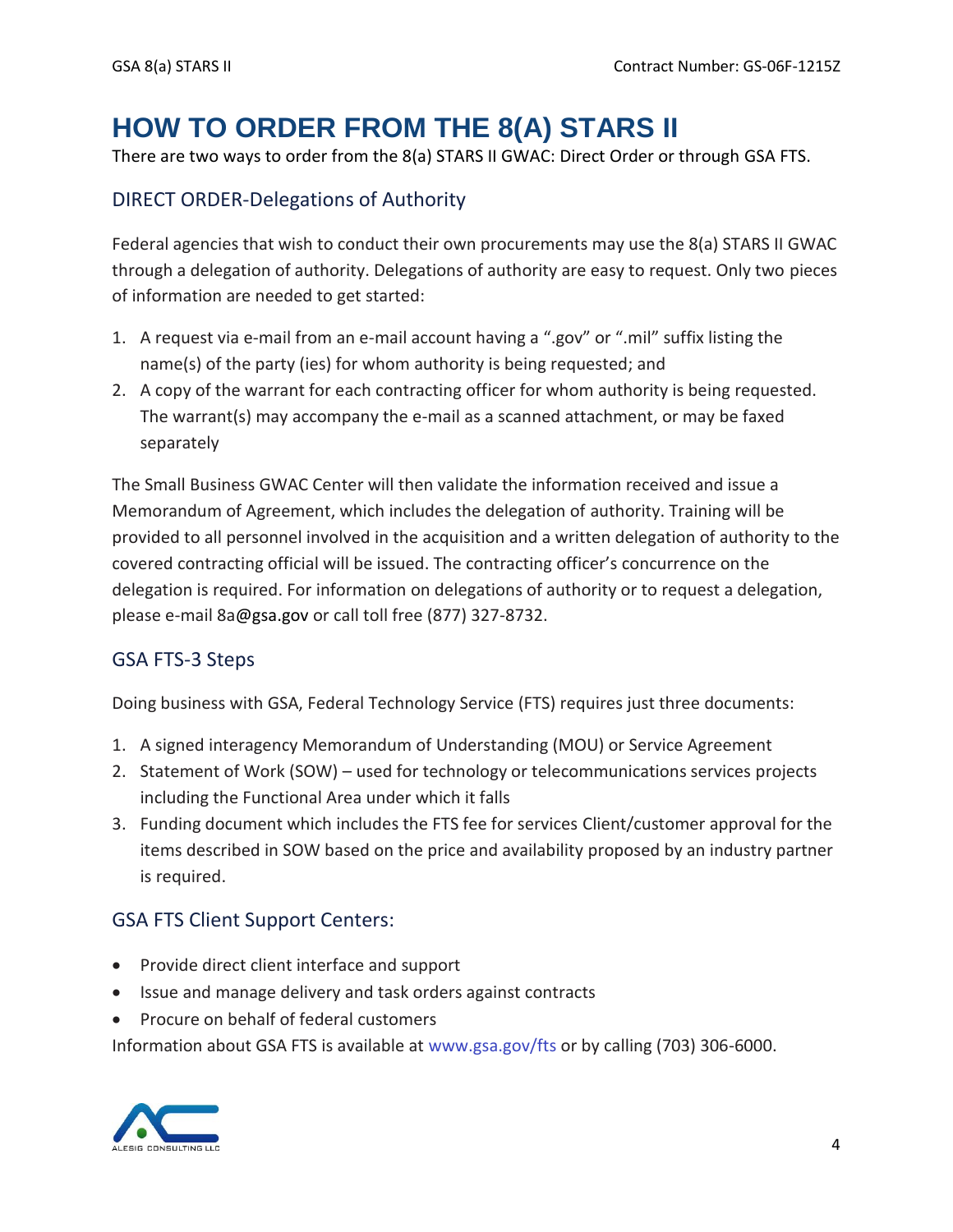# **GUIDANCE ON ORDER PREPARATION**

The ordering official responsible for the RFQ/RFP will provide a description of the requirement, which will include some or all of the following:

- A statement of work
- A desired completion date along with milestones and/or delivery schedule, period of performance
- The authorized order types available under this contract (i.e., any in the Fixed Price family, Time & Materials, Labor Hour)
- Any change from the standard response deadline
- Evaluation factors
- Any special instructions, conditions, notices, performance measures/metrics, etc.
- The applicable Section 508 accessibility standards from 36 CFR 1194

Orders shall contain, to the maximum extent practicable, performance based statements of work with meaningful performance measures/metrics. There is a useful Best Practices Guide issued by the Office of Federal Procurement Policy available on the web at http://www.acqnet.gov/Library/OFPP/BestPractices/. Funding for each Order shall be at the Order level, not at the contract level.

Services and supplies will be ordered by:

- Issuance of Written Orders on GSA Form 300, Standard Form 1449 or DD Form 1155 using ITSS or other authorized agency form distributed by mail, fax or e-mail attachment. Oral Orders are not authorized.
- One copy of delegated orders including SOW shall be sent to the address listed below:

GSA, FSS, GWAC Management Center (4FG) Attn: Angela Joslin 401 West Peachtree Street, Suite 2600 Atlanta, GA 30308 At completion of performance, Federal Acquisition Regulations requires the client agency to complete a past performance questionnaire. An on-line form is available from the 8(a) STARS II website at www.gsa.gov/8astars2.

All options shall be priced and evaluated at the time of initial receipt of offers. Quotes shall contain a line item breakdown. For any disparity of terms and conditions between an order and the actual contract, the terms and conditions of the contract shall prevail. Quotes shall remain valid for a period of not less than 60 calendar days if the minimum acceptance period is not

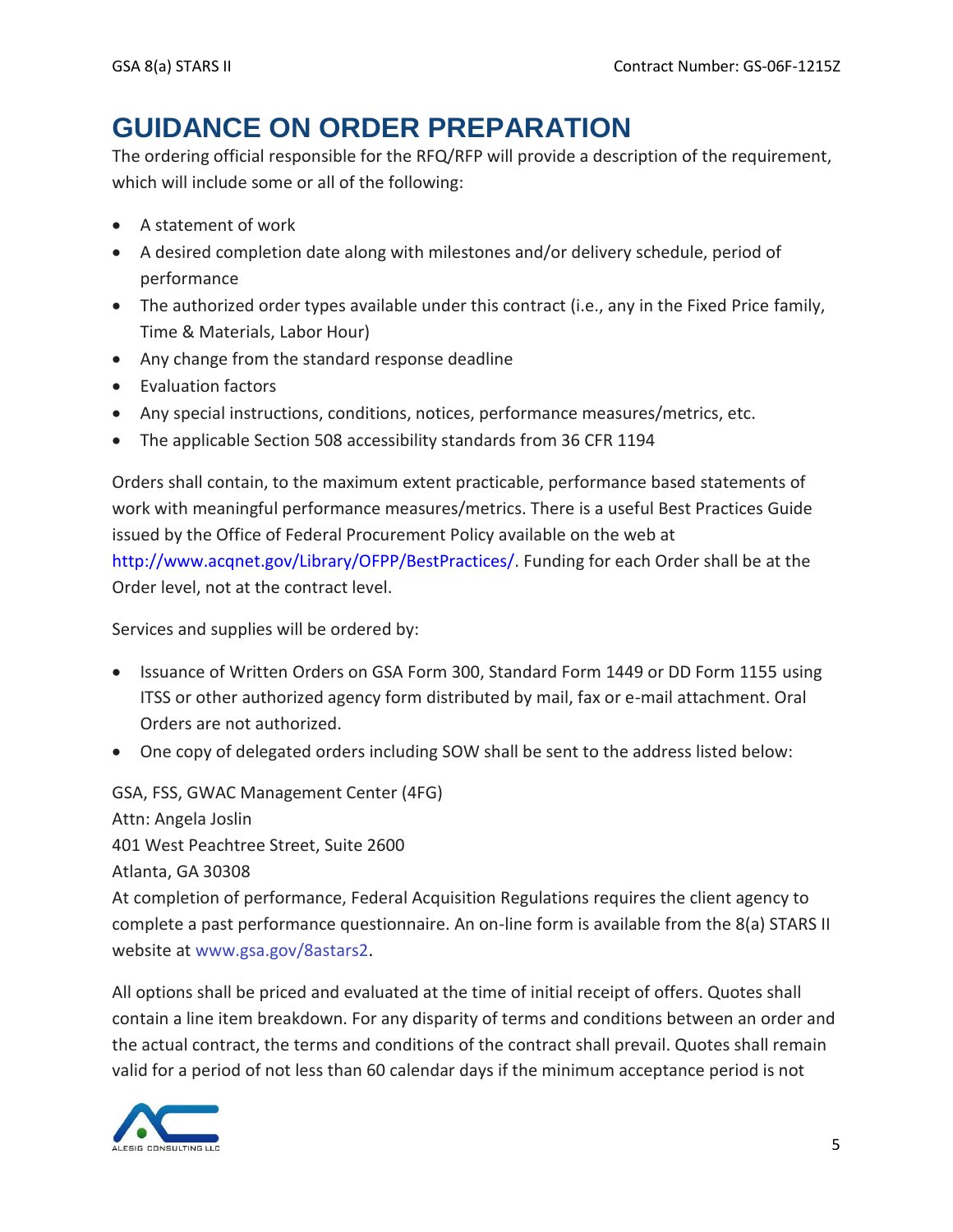stated in the RFQ/RFP. Although ceiling line item pricing has already been determined fair and reasonable based upon adequate price competition, government contracting officers are required to ensure that order pricing is fair and reasonable for their specific requirements.

Hardware, software, and other IT items which fall within the scope of the contract may also be procured at the order level provided that they are within the scope of the selected Functional Area/NAICS code description. Other Direct Costs (ODCs) are those costs incurred by the contractor (when authorized by an order) to obtain supplies or services including hardware, software, training, subcontractor costs, etc. All ODCs must be itemized to the maximum extent possible on individual orders. Administrative Contracting Officers shall determine price reasonableness for all ODCs proposed under the order. Please refer to Sections B and C of the master contract for additional guidance on ODCs.

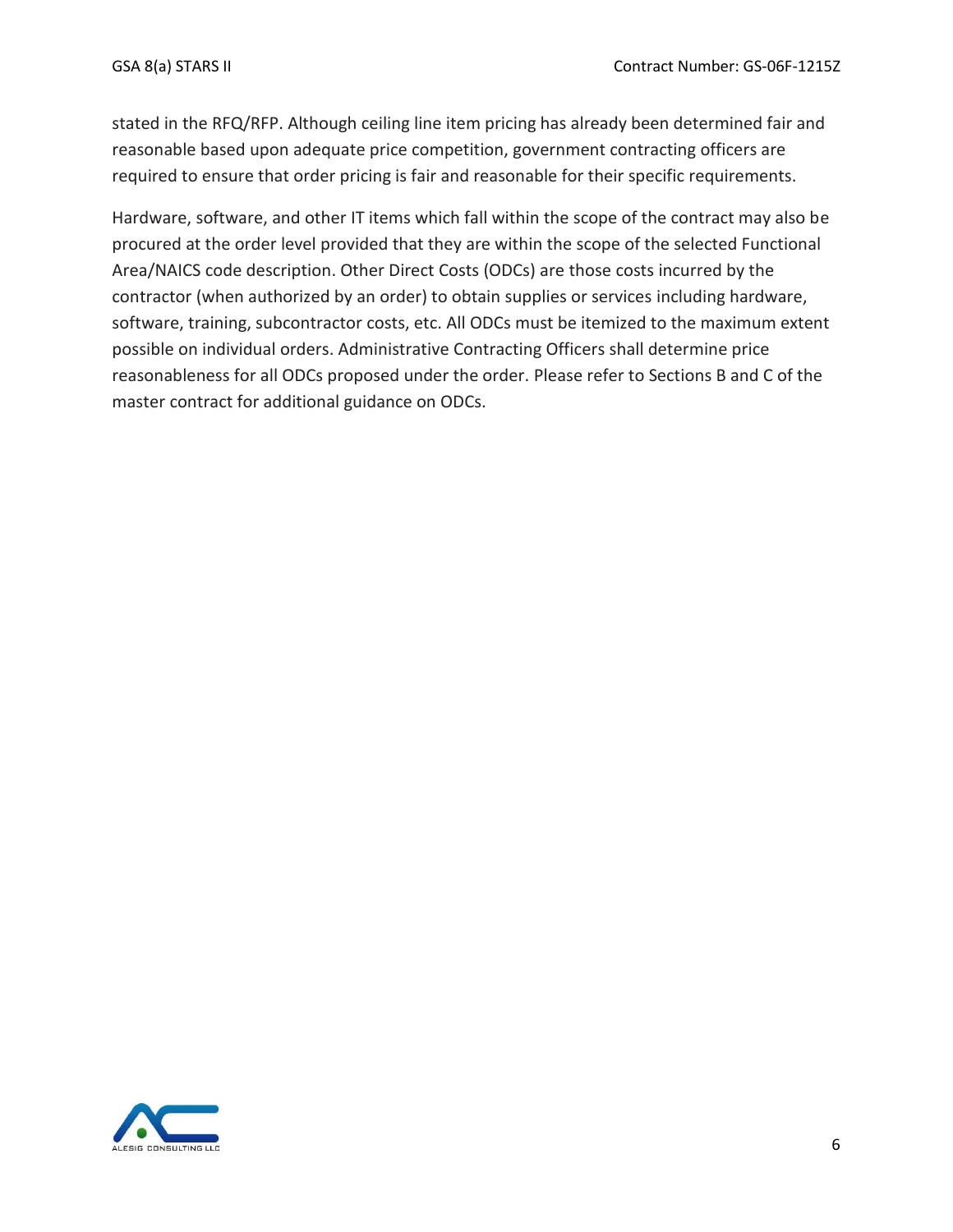# **THE ALESIG CONSULTING ADVANTAGE**

Alesig Consulting LLC, an 8(a) Woman Owned small business develops cost efficient information technology solutions to include a wide range of products and services. We integrate business best practices gained from our federal, state, regional, and local government, as well as our private sector experience. This allows us to combine cost savings strategies with the latest technologies. Our result is logical product and service solutions for a well-informed customer. Our results are technologies that propel our customers into the information future with tools that add value, inspire end users, and facilitate data collection and analysis. This allows our customers to provide responsive services for their customers. It's a win-win in customer service excellence!

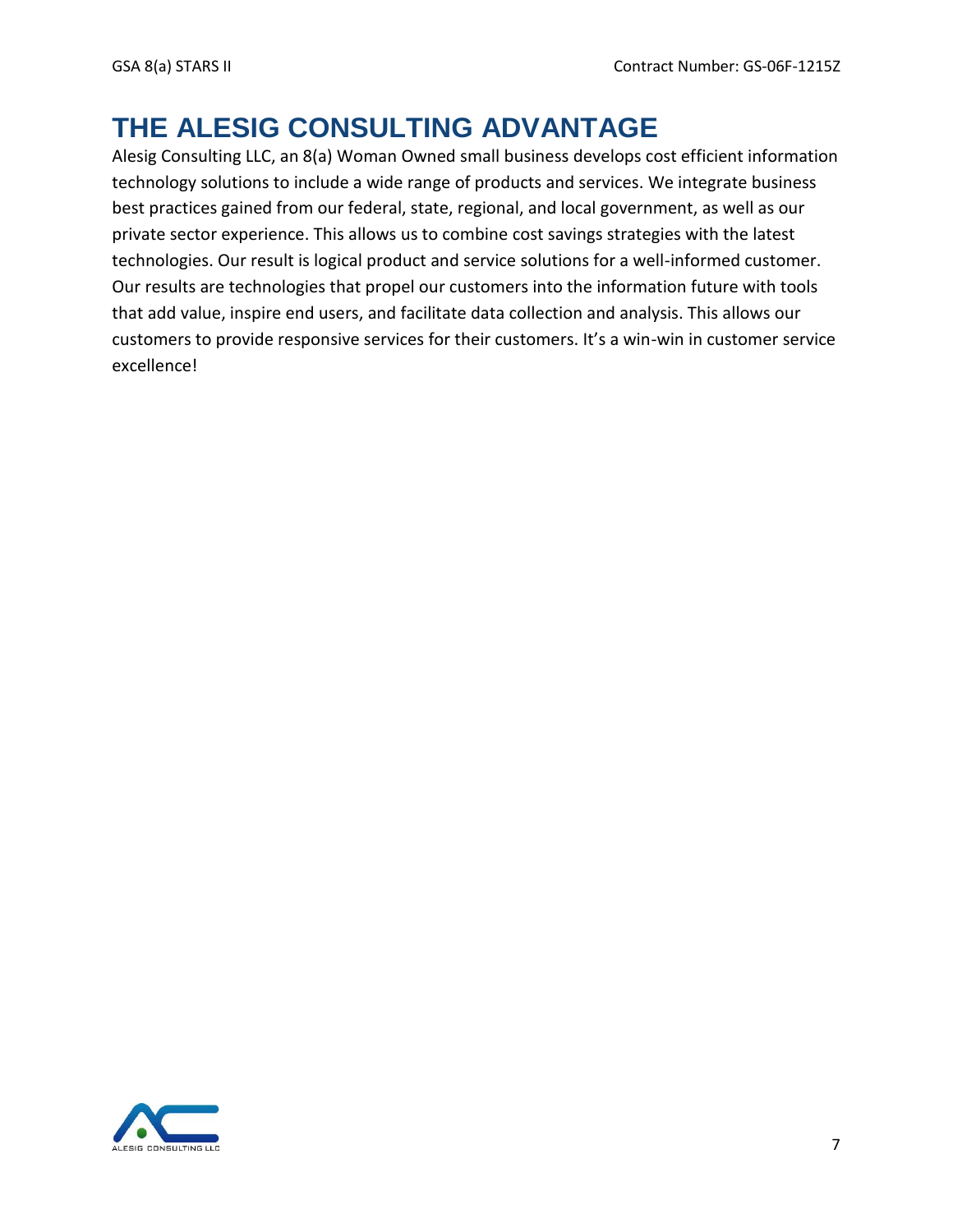# **ALESIG CONSULTING GSA 8(A) STARS II Constellation I**

## **FUNCTIONAL AREA 1 / NAICS 541511 -**

### **Custom Computer Programming Services:**

- Applications Software Programming Services
- Computer Program or Software Development
- Computer Programming Services
- Computer Software Support Services
- Database Design/Generation
- Legacy Interfaces/Data Migration
- Software Analysis and Design
- Software Programming
- Software Testing
- Web Design

### **FUNCTIONAL AREA 2 / NAICS 541512 -**

### **Computer Systems Design Services:**

- CAD (computer-aided design) systems integration design services
- CAE (computer-aided engineering) systems integration design
- CAM (computer-aided manufacturing) systems integration design
- Computer hardware consulting services and/or consultants
- Computer software consulting services or consultants
- Computer systems integration analysis and design services
- Computer systems integration design consulting services
- Computer integrator services
- Information management computer systems integration design services
- Local Area Network (LAN) computer systems integration design services
- Computer network systems design services Office automation computer systems integration design services

## **FUNCTIONAL AREA 3 / NAICS 541513 - Computer Facilities Management Services:**

- Computer Operations/Support
- Computer Systems Facilities Services
- Data Processing Facilities Services
- End User Support
- Equipment Inventory & Maintenance
- Hardware/Software Maintenance
- Help Desk
- IT Facilities Management, Operation, & Support
- IT Facilities Planning
- Network Management
- Computer systems facilities management and operation services
- Data processing facilities management and operation services
- Computer systems or data processing facilities management and operation services
- Computer systems or data process facilities support services

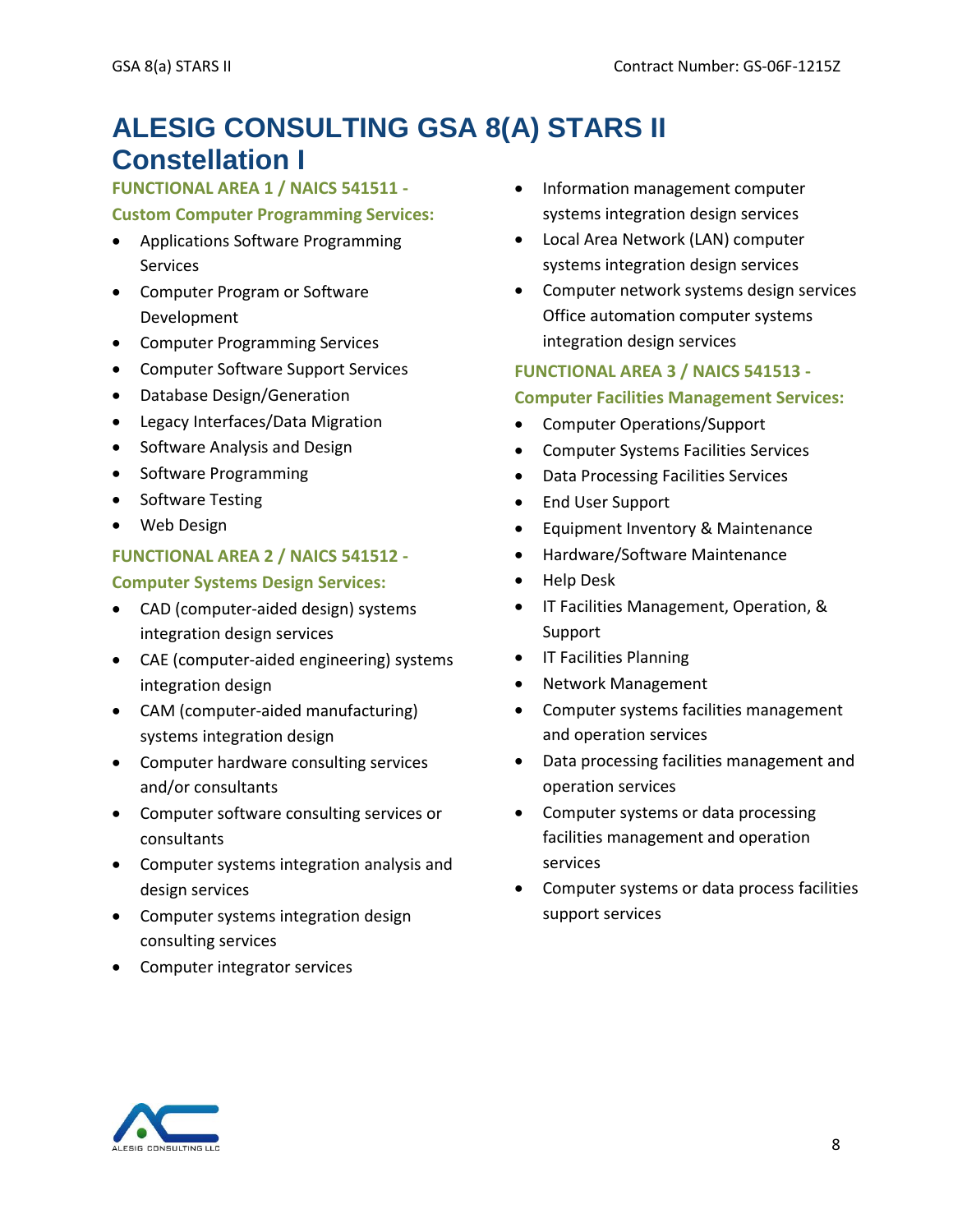# **APPENDIX A: Labor Categories for Constellation I Functional Areas 1, 2 and 3**

## *\*\*\* Labor hourly rates provided upon request*

- 1. Applications Programmer
- 2. Applications Systems Analyst/ Programmer Intermediate
- 3. Applications Systems Analyst/ Programmer Senior
- 4. Business Process Consultant
- 5. Business Subject Matter Specialist
- 6. Business Systems Analyst Intermediate
- 7. Business Systems Analyst Senior
- 8. Business Systems Specialist
- 9. Chief Information Security Officer
- 10. Client/Server Database Manager
- 11. Client/Server Network Architect
- 12. Client/Server Support Analyst
- 13. Communications Analyst Intermediate
- 14. Communications Analyst Senior
- 15. Communications Facility Engineer
- 16. Communications Installer
- 17. Communications Transmission Engineer
- 18. Computer Operations Manager
- 19. Consultant
- 20. Data Architect
- 21. Data Communications Manager Planning & Implementation
- 22. Data Entry Supervisor
- 23. Data Security Administration Manager
- 24. Data Security Analyst Intermediate
- 25. Data Security Analyst Senior
- 26. Data Warehousing Administrator
- 27. Data Warehousing Analyst
- 28. Data Warehousing Programmer
- 29. Data Warehousing Project Manager
- 30. Data/Configuration Management Specialist
- 31. Database Administrator
- 32. Database Analyst/ Programmer Intermediate



- 34. Database Manager
- 35. Disaster Recovery Administrator
- 36. Disaster Recovery Analyst
- 37. Documentation Specialist Intermediate
- 38. Documentation Specialist Senior
- 39. E-Business Manager
- 40. Electronic Data Interchange (EDI) Manager
- 41. Electronic Data Interchange (EDI) Specialist
- 42. Electronic Mail Coordinator
- 43. Engineering Subject Matter Specialist
- 44. ERP Business/Architectural Specialist
- 45. ERP Business Analyst Intermediate
- 46. ERP Business Analyst Senior
- 47. ERP Programmer
- 48. Graphics Specialist
- 49. Groupware Specialist
- 50. Help Desk Coordinator Intermediate
- 51. Help Desk Coordinator Senior
- 52. Help Desk Manager
- 53. Help Desk Specialist
- 54. Help Desk Support Services Specialist Intermediate
- 55. Help Desk Support Services Specialist Senior
- 56. Information Assurance Development Engineer
- 57. Information Assurance Engineer
- 58. Information Assurance Network Specialist
- 59. Information Assurance Systems/Network Specialist
- 60. Information Center Consultant
- 61. Information Center Specialist
- 62. Information Security Business Analyst
- 63. Information Services Consultant
- 64. Information Systems Auditor Intermediate
- 65. Information Systems Auditor Senior

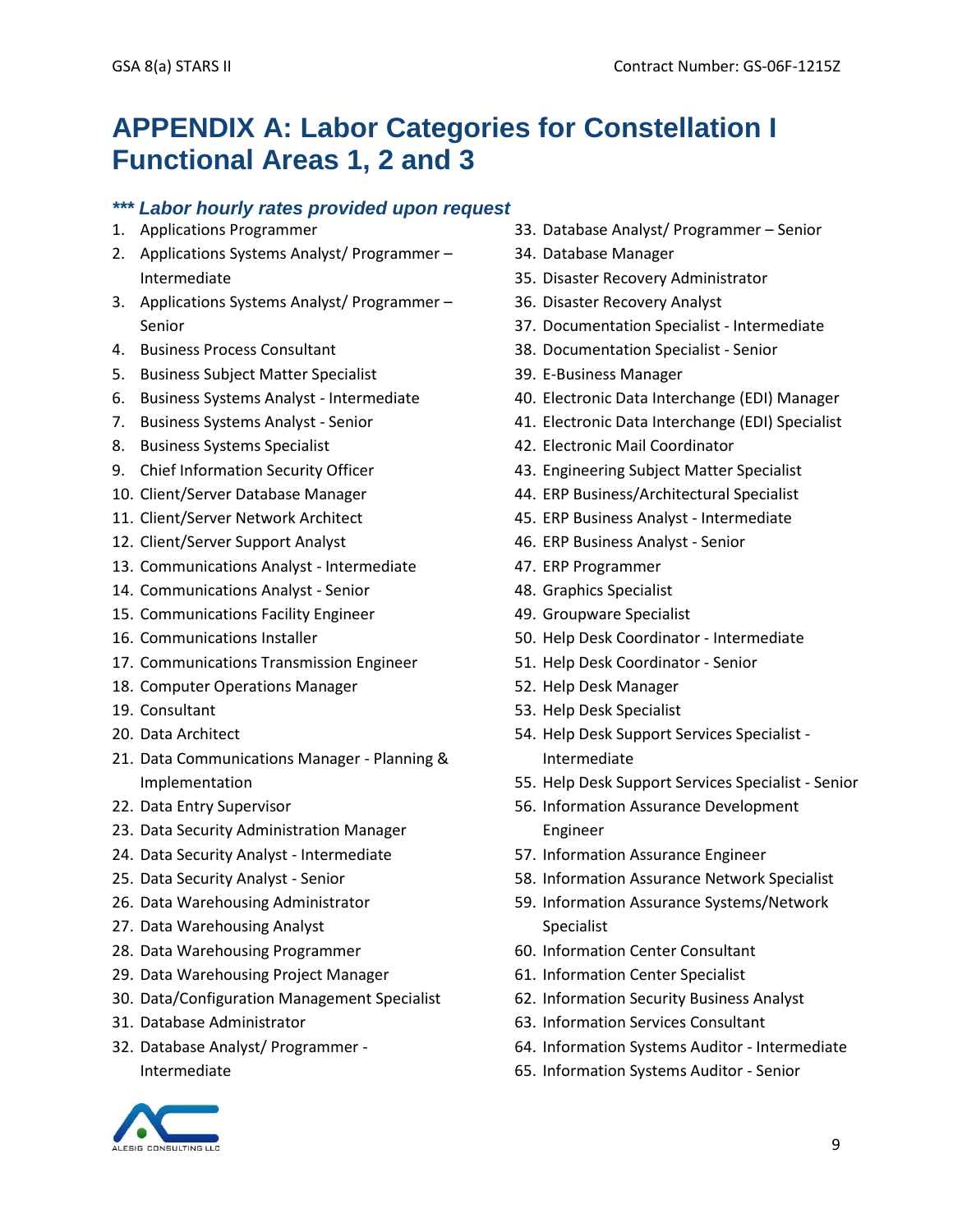- 66. Information Systems Training Specialist Intermediate
- 67. Information Systems Training Specialist Senior
- 68. Internal Communications Systems Consultant
- 69. IT Subject Matter Specialist
- 70. LAN Administrator Intermediate
- 71. LAN Administrator Senior
- 72. LAN Support Technician Intermediate
- 73. LAN Support Technician Senior
- 74. LAN/WAN Administrator
- 75. LAN/WAN Integrator
- 76. LAN/WAN/MAN Administrator
- 77. Network Control Technician
- 78. Network Engineer Intermediate
- 79. Network Engineer Senior
- 80. Network Operations Supervisor
- 81. Network Planning Analyst Intermediate
- 82. Network Planning Analyst Senior
- 83. Network Planning Manager
- 84. Network Systems Administrator
- 85. Network Systems Manager
- 86. Network/Hardware Support Technician
- 87. Operations Manager Data Communications
- 88. Operations Manager Voice Communication
- 89. Operations Systems Manager
- 90. Operations/ Technical Support Manager
- 91. Operations/Network LAN Administrator
- 92. Operations/Technical Support Analyst
- 93. PC Products Analyst
- 94. PC Systems Specialist
- 95. PC/LAN Mgmt Analyst Intermediate
- 96. PC/LAN Mgmt Analyst Senior
- 97. Project Engineer
- 98. 98 Project Manager Senior
- 99. 99 Quality Assurance Analyst Intermediate
- 100. Quality Assurance Analyst Senior
- 101. Quality Assurance Specialist
- 102. Security Coordinator
- 103. Site Manager



- 105. Software Developer Intermediate
- 106. 106 Software Developer Senior
- 107. Software Systems Engineer Intermediate
- 108. 108 Software Systems Engineer Senior
- 109. Strategic Planner
- 110. Systems Administrator Intermediate
- 111. 111 Systems Administrator Senior
- 112. Systems Analysis and Programming Director
- 113. Systems Engineer
- 114. Systems Management Technologist
- 115. Technical Editor
- 116. Technical Writer
- 117. Telecommunications Analyst/Technician
- 118. Telecommunications Engineer/ Analyst Intermediate
- 119. Telecommunications Engineer/ Analyst Senior
- 120. Telecommunications Manager Multiple Incumbents
- 121. Telecommunications Manager Single Incumbent
- 122. Telecommunications Network Help Desk
- 123. Telecommunications Programmer/ Systems Analyst – Intermediate
- 124. Telecommunications Programmer/ Systems Analyst – Senior
- 125. Telecommunications Technician
- 126. Telecommunications/Communications Integration Engineer
- 127. Test Engineer
- 128. UNIX Systems Administrator
- 129. Voice Communications Administrator
- 130. Voice Communications Manager Planning & Implementation
- 131. Voice Communications Technician
- 132. Web Content Administrator
- 133. Web Content Analyst

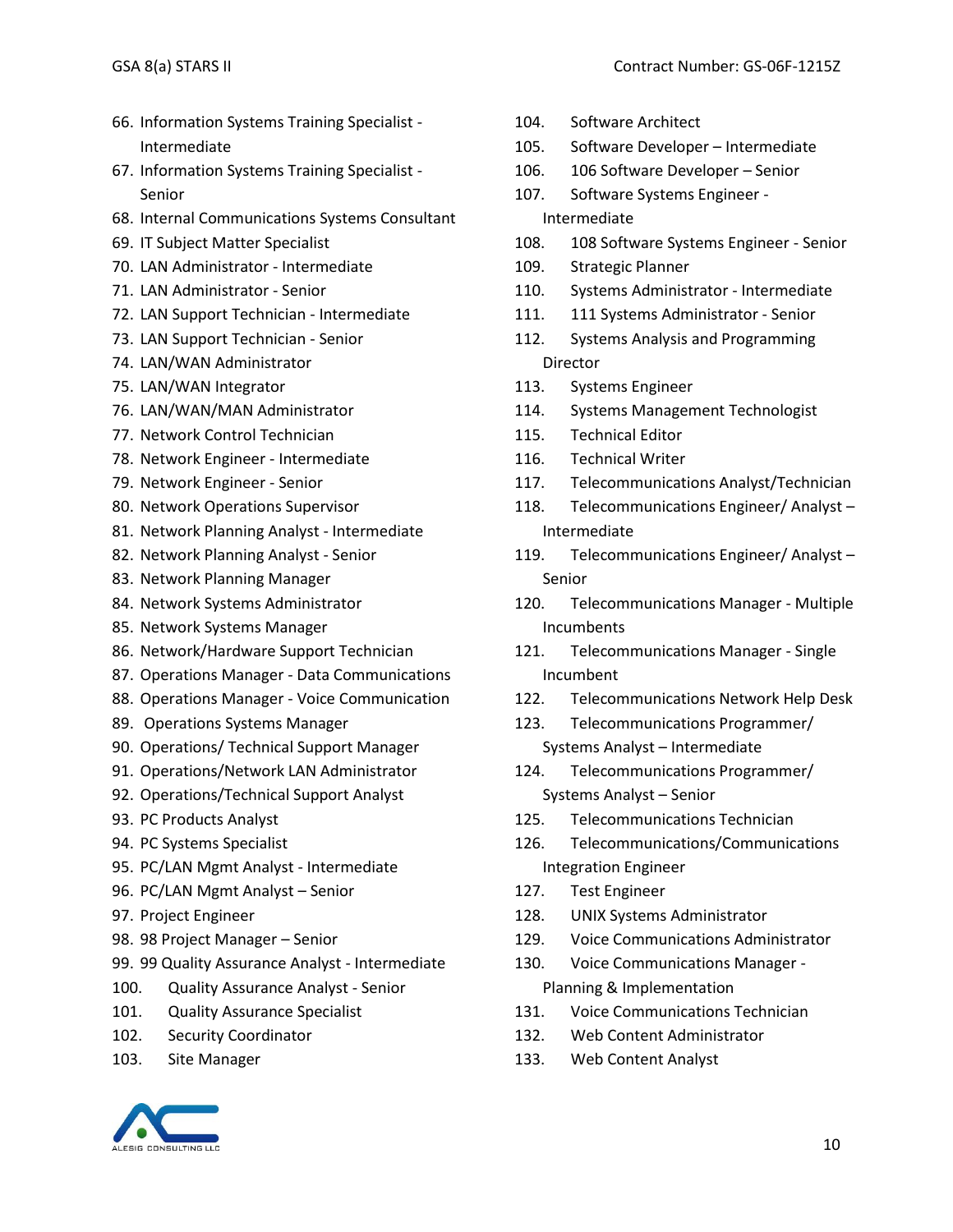- 134. Web Designer
- 135. Web Marketing Manager
- 136. Web Operations Manager
- 137. Web Project Manager

# *\*\* Rates provided upon written request*

- 138. Web Security Administrator
- 139. Web Security Analyst
- 140. Web Software Developer
- 141. Web Technical Administrator

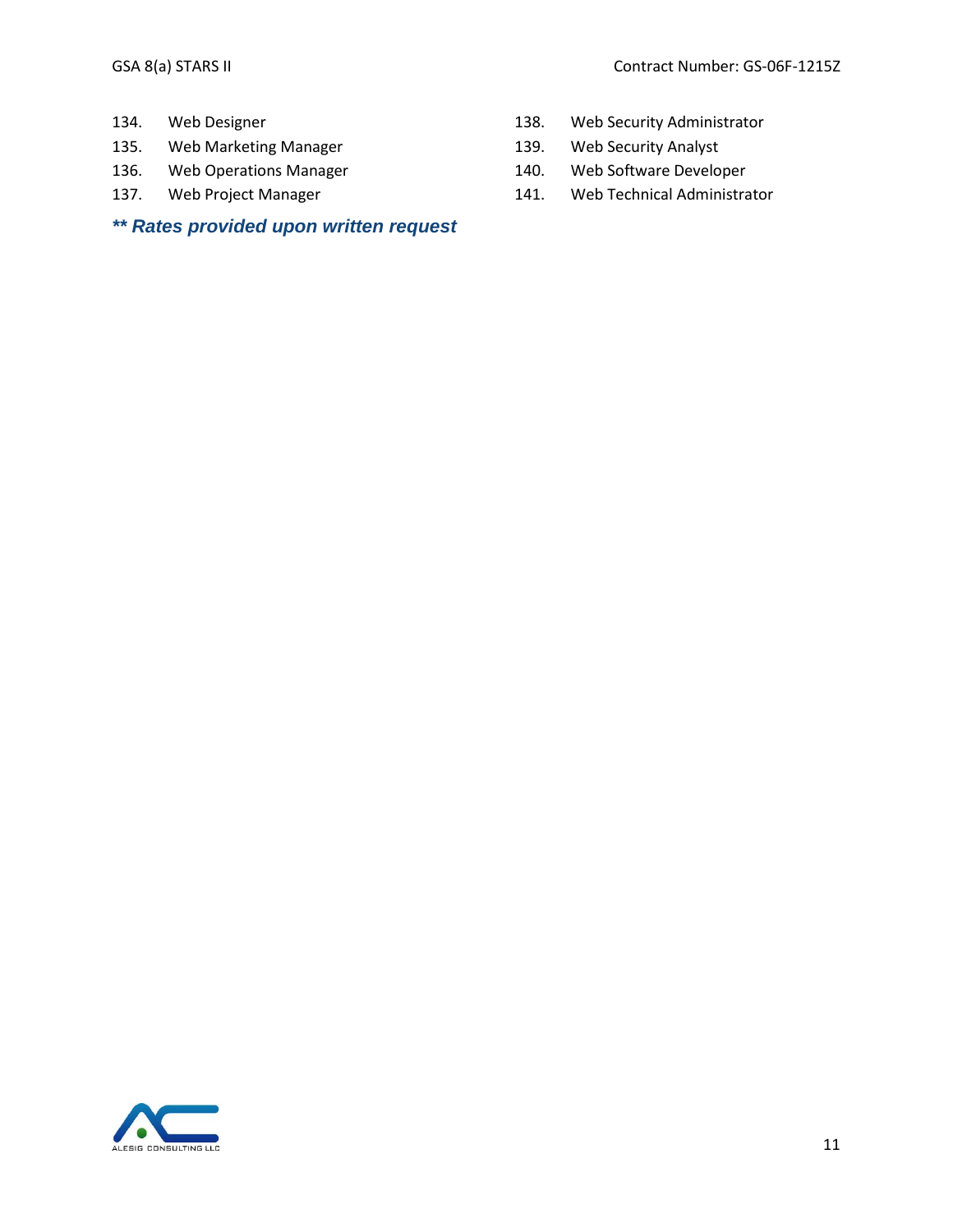# **APPENDIX B: Labor Category Descriptions for Constellation I**, **Functional Areas NAICS 541511, 541512, 541513**

#### **CLIN 1 – Applications Programmer:**

Devises or modifies procedures to solve complex problems considering computer equipment capacity and limitations, operating time, and form of desired results. Designs, codes, tests, debugs, and documents.

#### **CLIN 2 – Applications Systems Analyst/Programmer - Intermediate:**

Under general supervision, formulates and defines system scope and objectives through research and fact-finding to develop or modify moderately complex information systems. Prepares detailed specifications from which programs will be written. Designs, codes, tests, debugs, documents, and maintains those programs. Competent to work on most phases of applications systems analysis and programming activities, but requires instruction and guidance in other phases.

#### **CLIN 3 – Applications Systems Analyst/Programmer - Senior:**

Under general direction, formulates and defines system scope and objectives. Devises or modifies procedures to solve complex problems considering computer equipment capacity and limitations, operating time, and form of desired results. Prepares detailed specifications from which programs will be written. Designs, codes, tests, debugs, and documents those programs. Competent to work at the highest technical level of all phases of applications systems analysis and programming activities. May be responsible for completion of a phase of a project. Regularly provides guidance and training to lessexperienced analyst/programmers.

#### **CLIN 4 – Business Process Consultant:**

Responsible for most complex systems process analysis, design, and simulation. Requires highest-level understanding of organization's business systems and industry requirements. Focus is on process analysis and re-engineering, with an understanding of technical problems and solutions as they relate to the current and future business environment. Creates process change by integrating new processes with existing ones and communicating these changes to impacted Business Systems teams. Recommends and facilitates quality improvement efforts. May lead re-engineering team and act as project manager in some cases.

#### **CLIN 5 – Business Subject Matter Specialist:**

Provides technical knowledge and analysis of highly specialized applications and operational environments, high-level functional systems analysis, design, integration, documentation and

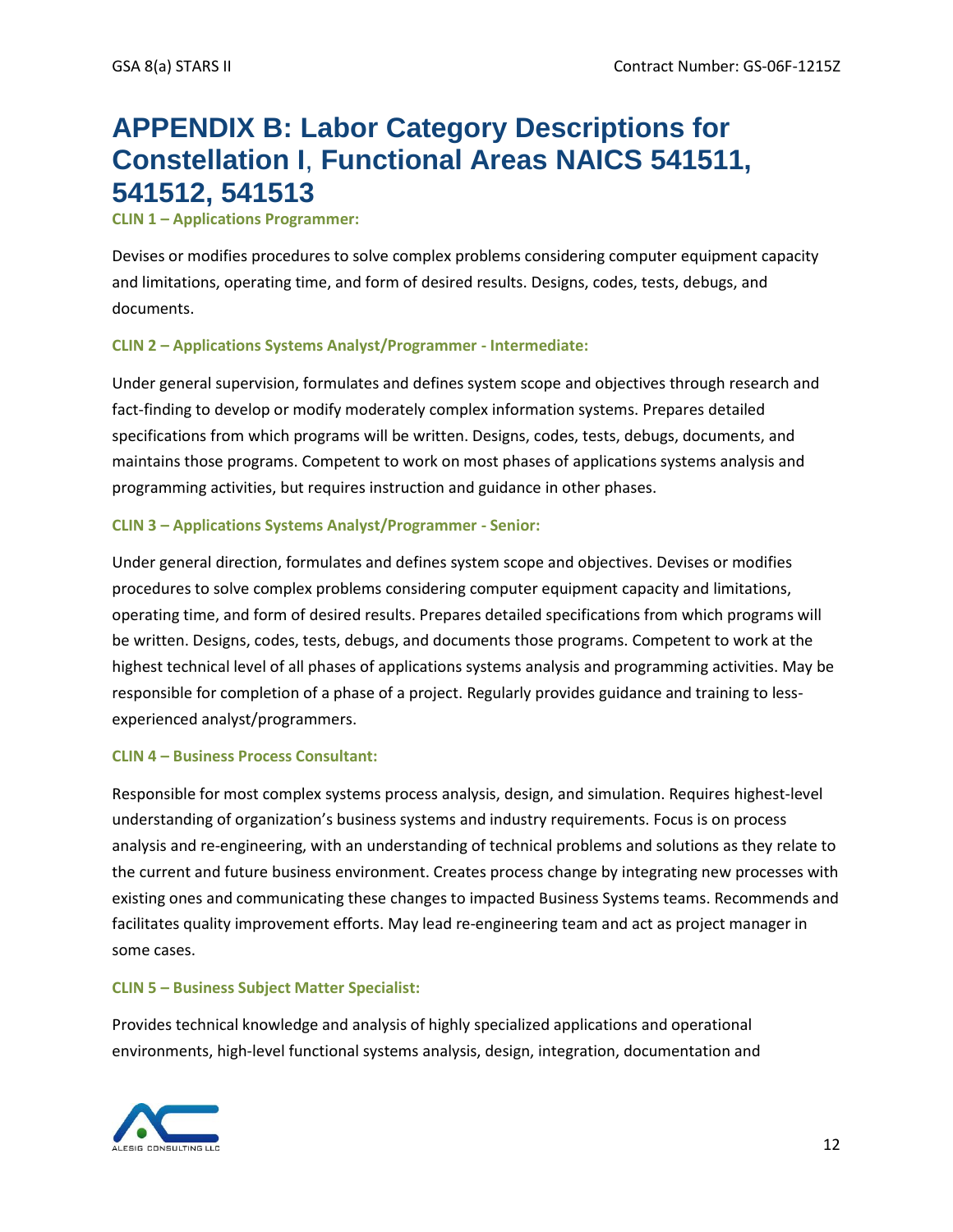implementation advice on exceptionally complex problems that need extensive knowledge of the subject matter for effective implementation. Participates as needed in all phases of software development with an emphasis on the planning, analysis, testing, integration, documentation, and presentation phases.

#### **CLIN 6 – Business Systems Analyst - Intermediate:**

Under general supervision, formulates and defines systems scope and objectives through research and fact-finding combined with an understanding of applicable business systems and industry requirements. With this knowledge, develops or modifies moderately complex information systems. Includes analysis of business and user needs, documenting requirements, and revising existing system logic difficulties as necessary. Guides and advises less-experienced Business Systems Analysts. Competent to work in some phases of systems analysis and considers the business implications of the application of technology to the current business environment.

#### **CLIN 7 – Business Systems Analyst - Senior:**

Under general direction, formulates and defines systems scope and objectives based on both user needs and a good understanding of applicable business systems and industry requirements. Devises or modifies procedures to solve complex problems considering computer equipment capacity and limitations, operating time, and form of desired results.

Includes analysis of business and user needs, documentation of requirements, and translation into proper system requirement specifications. Guides and advises less-experienced Business Systems Analysts. Competent to work at the highest technical level of most phases of systems analysis while considering the business implications of the application of technology to the current and future business environment.

#### **CLIN 8 – Business Systems Specialist:**

Top-level technical contributor with expertise in particular business processes responsible for formulating systems scope and objectives relative to the organization's business plan and industry requirements. Acts independently or as a member of a project team responsible for providing technical guidance concerning the business implications of the application of various systems. Provides technical consulting on complex projects. Devises and/or modifies procedures to solve the most complex technical problems related to computer equipment capacity and limitations, operating time, and form of desired results. Creates detailed specifications from which programs will be written. May have quality assurance responsibilities.

#### **CLIN 9 – Chief Information Security Officer:**

Ensures that all information systems are functional and secure.

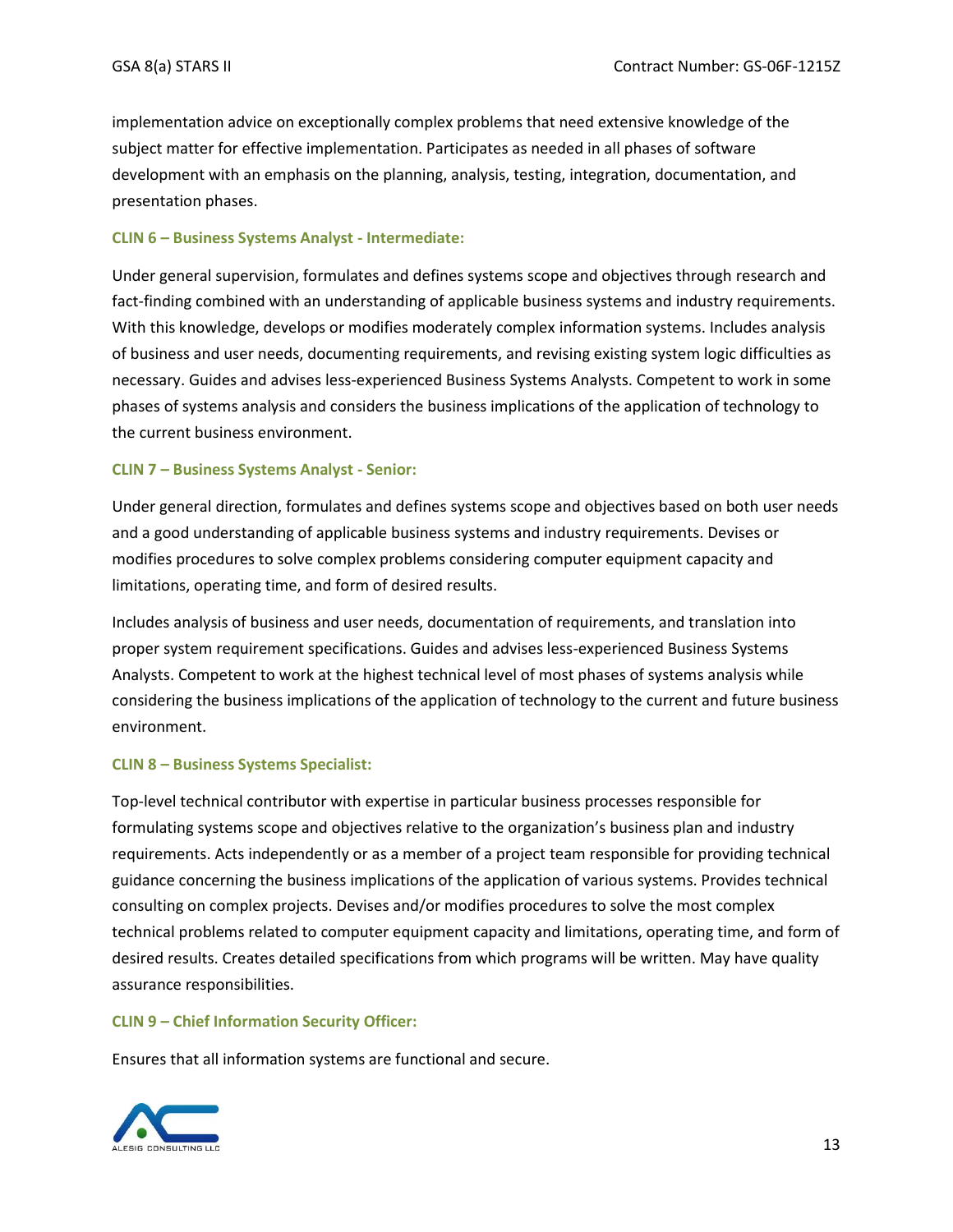#### **CLIN 10 – Client/Server Database Manager:**

Projects long-range requirements for client/server database administration in conjunction with other managers in the information systems function as well as business function managers. Prepares activity and progress reports regarding the client/server database management section.

#### **CLIN 11 - Client/Server Network Architect:**

Top-level technical expert responsible for design and development of a client/server environment. Develops strategy of client/server system and the design infrastructure necessary to support that strategy. Advises on selection of technological purchases with regards to processing, data storage, data access, and applications development. Sets standards for the client/server relational database structure for the organization (SQL, ORACLE, SYBASE, etc.). Advises of feasibility of potential future projects to management.

#### **CLIN 12 – Client/Server Support Analyst:**

Under general supervision, assists with personal computer operating systems software and communication system software. Designs, tests, and maintains personal computer systems. Responsible for analyzing and solving personal computer-related problems. Responsible for security, integrity, and reliability of personal computer systems. Tests and integrates new hardware, systems and modifications to existing equipment and systems. Performs research/investigations, analysis, design, testing, and installation of supported hardware and software. Schedules installation of new hardware and software and modifications to existing systems. Monitors performance of hardware and its capacity in all assigned locations. Recommends and implements enhancements to existing hardware and systems.

#### **CLIN 13 – Communications Analyst - Intermediate:**

Under general supervision, assists Senior Level Communications Analyst or Department Manager in the planning, design, and implementation of communications networks. Responsible for providing assistance and technical support for network design activities. Assists in the review/assessment of user needs. May conduct feasibility studies for projects. May assist in the evaluation and selection of equipment. Typically requires two to four years of experience in telecommunications with particular emphasis in traffic engineering and network design. Frequently reports to Data/Voice Communications Management or Internal Communications Systems Consultant.

#### **CLIN 14 – Communications Analyst - Senior:**

Under general direction, assists in the planning, design, and implementation of communications networks. Responsible primarily for the assessment and optimization of network design through review and assessment of user needs. Conducts feasibility studies for large projects, develops requests for proposal, evaluates vendor products, and makes recommendations on selection. May function as lead

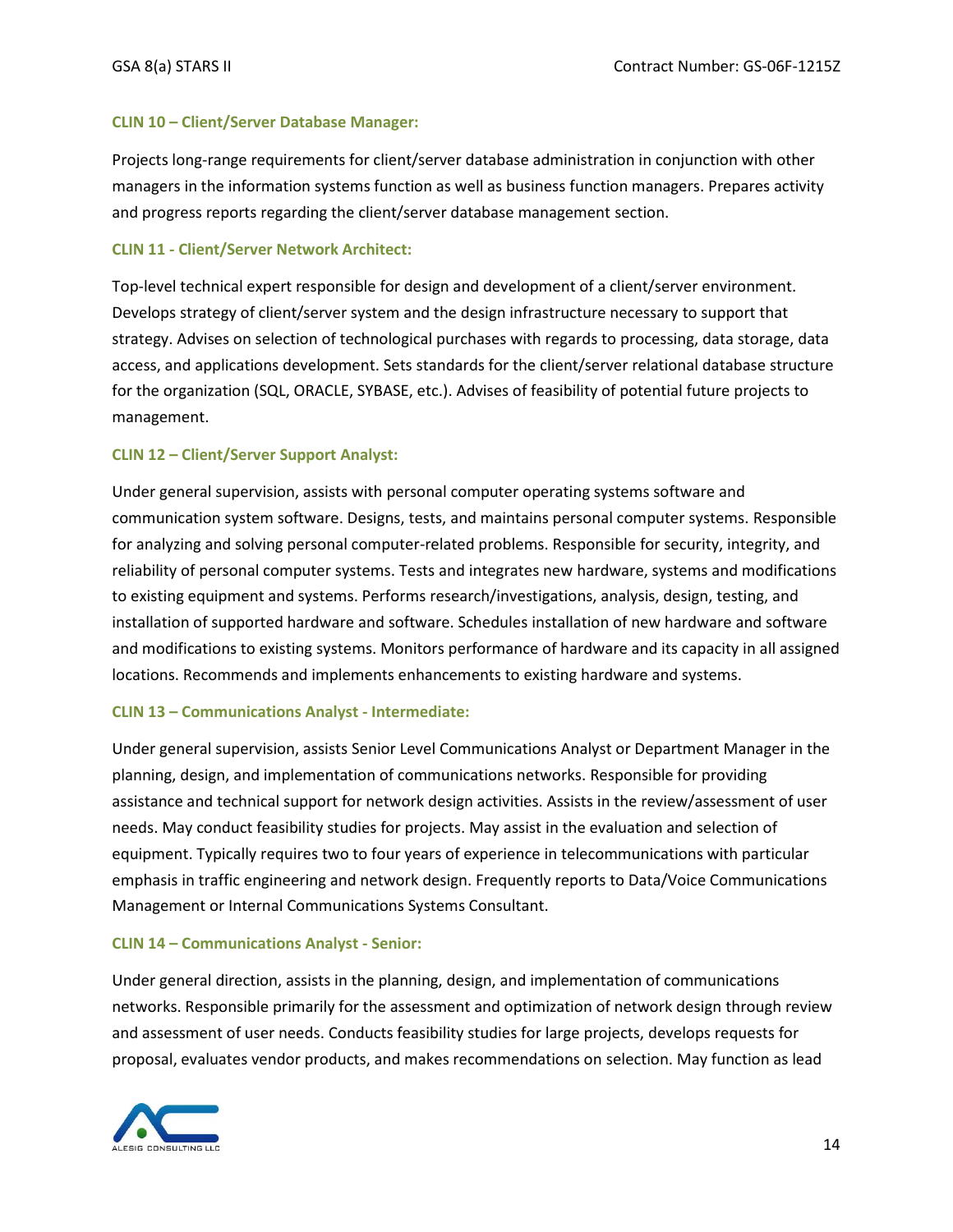position providing guidance and training to less-experienced analysts. Typically requires at least five years of experience in telecommunications with strong emphasis in network design, traffic engineering, equipment vendors, and carriers. Frequently reports to a Data/Voice Communications Manager or Internal Communications Systems Consultant.

#### **CLIN 15 – Communications Facility Engineer:**

Provides technical direction and engineering knowledge for communications systems infrastructure activities, including planning, designing, and implementing communications infrastructure requirements for buildings and systems. Ensures that adequate and appropriate planning is provided to direct building architects and planners in building communications spaces and media pathways meet industry standards.

#### **CLIN 16 – Communications Installer:**

Assists in the planning, design, and implementation of communications networks. Responsible for providing assistance and technical support for network design activities. Assists in the review/assessment of user needs. Performs feasibility studies for small projects. Assists in the evaluation and selection of equipment.

#### **CLIN 17 – Communications Transmission Engineer:**

Provides technical direction and engineering knowledge for communications activities including planning, designing, installing and maintaining large communications networks. Develops, operates, and maintains voice, wireless, video, and data communications systems. Provides complex engineering or analytical tasks and activities associated with one or more technical areas within the communications function.

#### **CLIN 18 – Computer Operations Manager:**

Responsible for all activities relating to the operation of centralized data processing equipment and peripheral information systems equipment. Establishes detailed schedules for the utilization of all equipment in the computer operations section to obtain maximum utilization. Assigns personnel to various operations and directs their activities. Reviews and evaluates work and prepares performance reports. Confers with and advises subordinates on administrative policies and procedures, technical problems, priorities, and methods. Consults with personnel in other information systems sections to coordinate activities. Prepares activity and progress reports regarding the computer operations section. Frequently reports to a Director of Information Systems Operations.

#### **CLIN 19 – Consultant:**

Works with end user groups to evaluate and solve technical problems. Evaluates existing systems and/or user needs to analyze, design, recommend, and implement system changes.

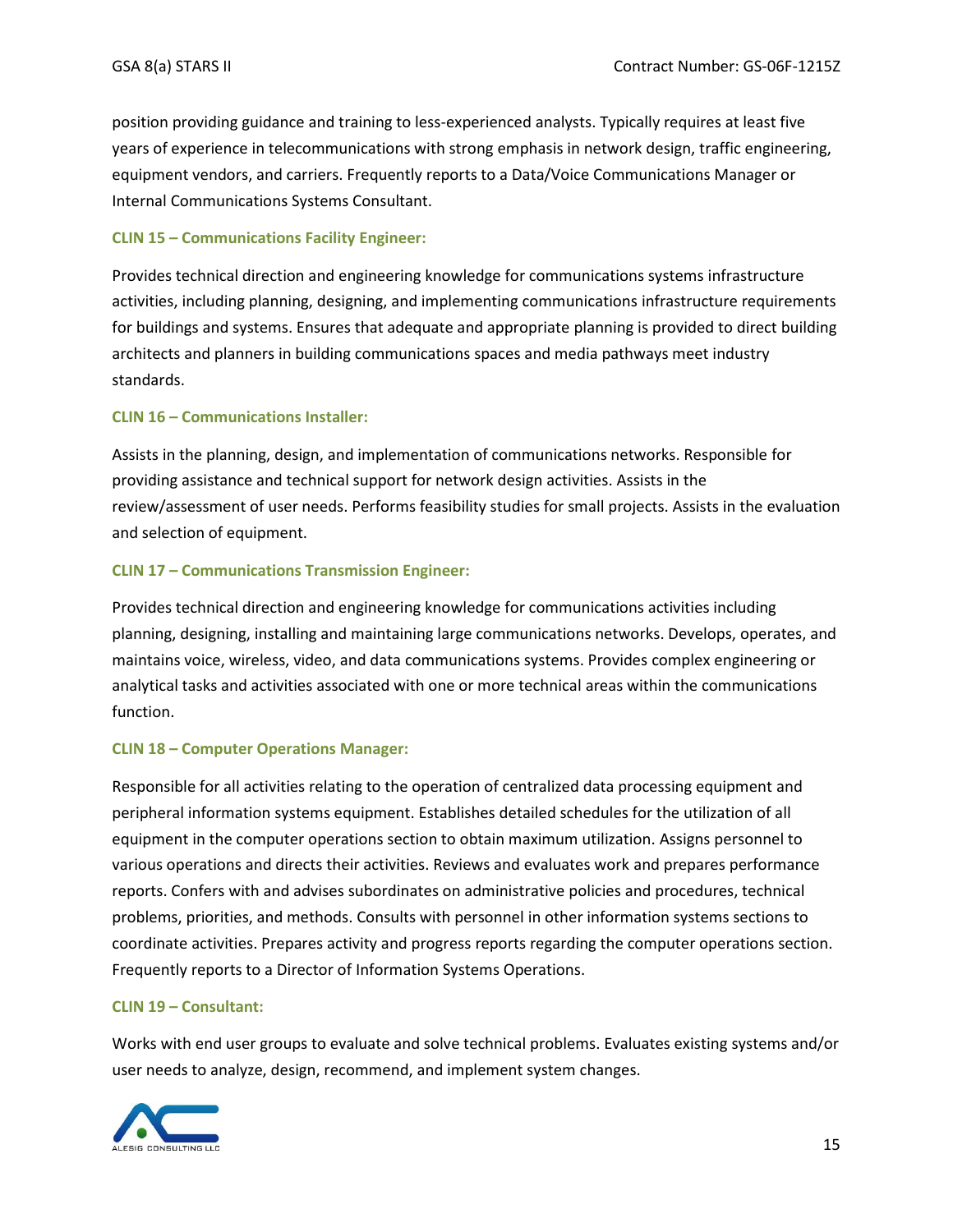#### **CLIN 20 – Data Architect:**

Designs and builds relational databases. Develops strategies for data acquisitions, archive recovery, and implementation of a database. Works in a data warehouse environment, which includes data design, database architecture, metadata and repository creation. Translates business needs into long-term architecture solutions. Defines, designs, and builds dimensional databases. Develops data warehousing blueprints, evaluating hardware and software platforms, and integrating systems. Evaluates reusability of current data for additional analyses. Reviews object and data models and the metadata repository to structure the data for better management and quicker access.

#### **CLIN 21 – Data Communications Manager – Planning & Implementation:**

Ensures that adequate and appropriate planning is provided for remote hardware and communications facilities to develop and implement methodologies for analysis, installation, and support of distributed processing client/server systems. Provides coordination in the analysis, acquisition, and installation of hardware, software, and facilities. Manages the training and efforts of a staff engaged in system and network planning, analysis and monitoring activities. Typically requires eight to ten years of experience in software/hardware LAN and WAN network design and analysis. Frequently reports to a Telecommunications Department Director/Manager or Planning and Engineering Manager.

#### **CLIN 22 – Data Entry Supervisor:**

Supervises all data entry activities. Assigns work to personnel and directs activities. Reviews and evaluates work and prepares performance reports. Frequently reports to a Computer Operations Manager or Production Control Supervisor.

#### **CLIN 23 – Data Security Administration Manager:**

Directs and implements the necessary controls and procedures to cost-effectively protect information systems assets from intentional or inadvertent modification, disclosure, or destruction. Provides guidance and direction for the physical protection of information systems assets to other functional units. Provides reports to superiors regarding effectiveness of data security and makes recommendations for the adoption of new procedures. Assigns work to subordinates, monitors performance, and conducts performance appraisals. Interviews and makes recommendations for additional staff.

#### **CLIN 24 – Data Security Analyst – Intermediate:**

Under general supervision, performs all procedures necessary to ensure the safety of information systems assets and to protect systems from intentional or inadvertent access or destruction. Interfaces with user community to understand their security needs and implements procedures to accommodate them. Ensures that user community understands and adheres to necessary procedures to maintain

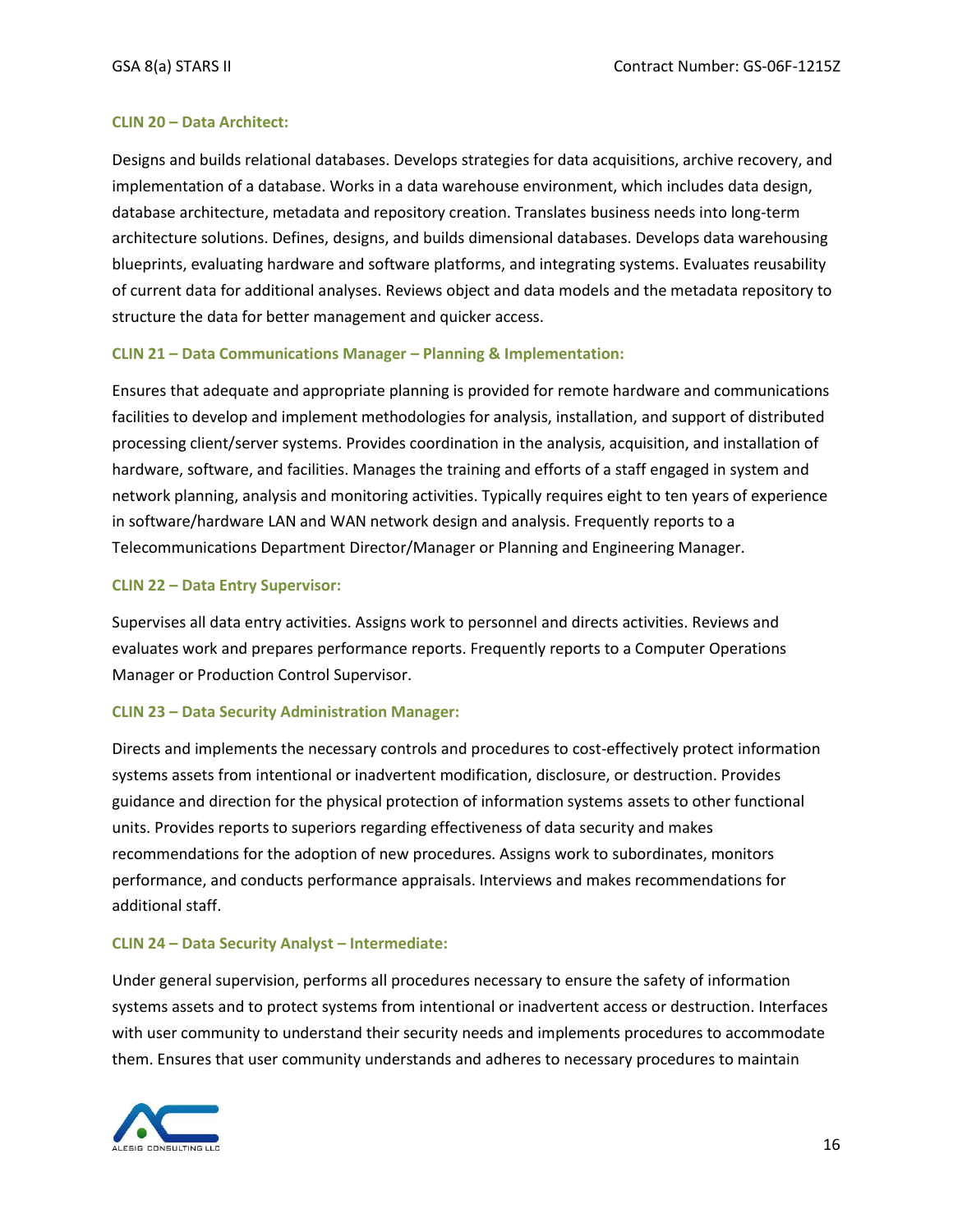security. Conducts accurate evaluation of the level of security required. Provides management with status reports. Frequently reports to a Data Security Administration Manager.

#### **CLIN 25 – Data Security Analyst – Senior:**

Under general direction, performs all procedures necessary to ensure the safety of information systems and to protect systems from intentional or inadvertent access or destruction. Interfaces with user community to understand their security needs and implements procedures to accommodate them. Ensures that user community understands and adheres to necessary procedures to maintain security. May require familiarity with domain structures, user authentication, and digital signatures. Conducts accurate evaluation of the level of security required. May require understanding of firewall theory and configuration. Must be able to weigh business needs against security concerns and articulate issues to management.

#### **CLIN 26 – Data Warehousing Administrator:**

Coordinates the data administration technical function for both data warehouse development and maintenance. Plans and oversees the technical transitions between development, testing, and production phases of the workplace. Facilitates change control, problem management, and communication among data architects, programmers, analysts and engineers. Establishes and enforces processes to ensure a consistent, well-managed and well-integrated data warehouse infrastructure. Expands and improves data warehouse to includes data from all functions of the organization using data manipulation, transformation and cleansing tools. Requires three years of experience in the field.

#### **CLIN 27 – Data Warehousing Analyst:**

Works in a data warehouse environment, which includes data design, database architecture, metadata and repository creation. Reviews data loaded into the data warehouse for accuracy. Responsible for the development, maintenance and support of an enterprise data warehouse system and corresponding data marts. Troubleshoots and tunes existing data warehouse applications. Conducts research into new data warehouse applications and determines viability for adoption. Assists in establishing development standards. Evaluates existing subject areas stored in the data warehouse. Incorporates existing subject areas into an enterprise model. Creates new or enhanced components of the data warehouse. Requires two years of experience in the field.

#### **CLIN 28 – Data Warehousing Programmer:**

Responsible for product support and maintenance of the data warehouse. Performs data warehouse design and construction. Codes and documents scripts and stored procedures. Designs/implements data strategy methods. Develops appropriate programs and systems documentation. Assists with Meta data

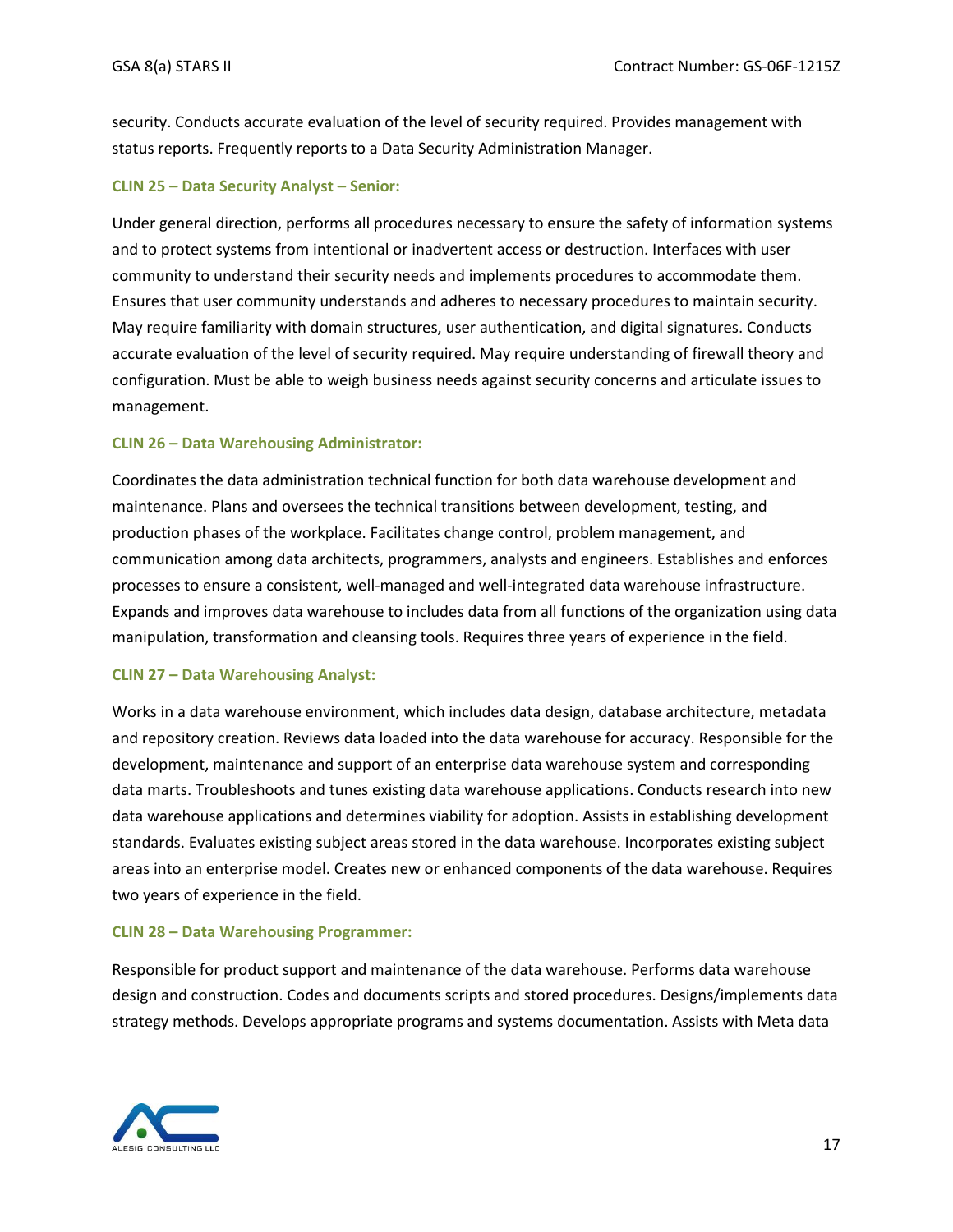repository management. Prepares/implements data verification and testing methods for the data warehouse. Creates index and view scripts. Requires two years of experience in the field.

### **CLIN 29 – Data Warehousing Project Manager:**

Works in a data warehouse environment, which includes data design, database architecture, metadata and repository creation. Responsible for leading data warehouse team in development and enhancements of the data warehouse user interface. Establishes user requirements. Creates new standards and procedures related to end user and internal interface development. Works with Data Architect on technical issues and system architecture definition. Translates high-level work plans and converts to detailed assignments for team members. Monitors status of assignments and reviews work for completion and quality. Typically requires more than five years of experience.

#### **CLIN 30 – Data/Configuration Management Specialist:**

Provides configuration management planning. Describes provisions for configuration identification, change control, configuration status accounting, and configuration audits. Regulates the change process so that only approved and validated changes are incorporated into product documents and related software.

#### **CLIN 31 – Database Administrator:**

Participates in the design, creation, and maintenance of computerized databases. Responsible for quality control and auditing of databases to ensure accurate and appropriate use of data. Works with management to develop database strategies to support company needs. Consults with and advises users on access to various databases. Works directly with users to resolve data conflicts and inappropriate data usage. Directs the maintenance and use of the corporate data dictionary. Typically requires two to four years of experience.

#### **CLIN 32 – Database Analyst/Programmer - Intermediate:**

Under general supervision, designs, implements and maintains moderately complex databases. Maintains database dictionaries and integration of systems through database design. Competent to work on most phases of database administration but may require some instruction and guidance in other phases. Requires two years experience in the field.

#### **CLIN 33 – Database Analyst/Programmer - Senior:**

Under general direction, designs, implements and maintains complex database with respect to JCL, access methods, access time, device allocation, validation checks, organization, protection and security, documentation and statistical methods. Includes maintenance of database dictionaries, overall monitoring of standards and procedures and integration of systems through database design.

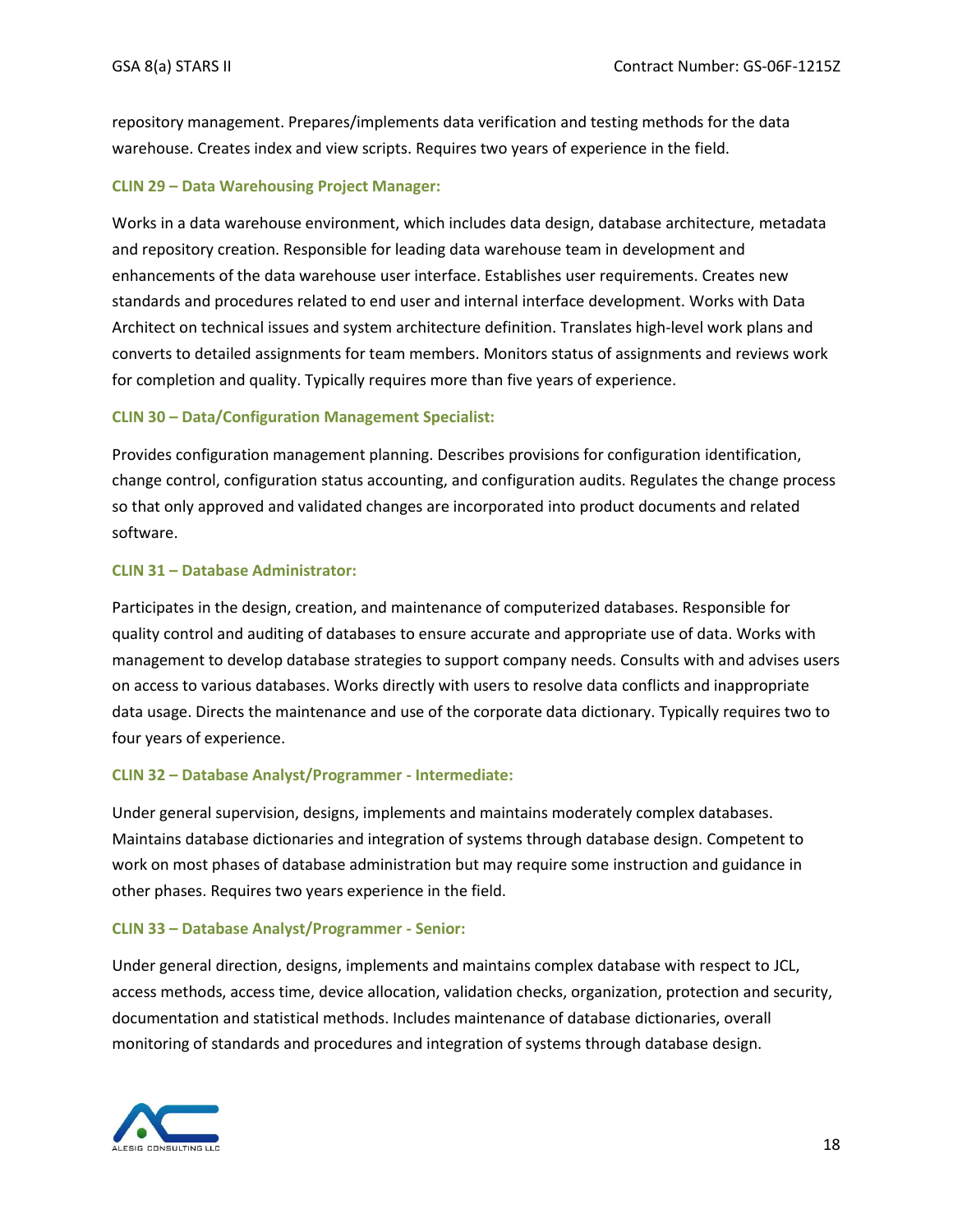Competent to work at the highest level of all phases of database management. Requires three years of experience in the field.

#### **CLIN 34 – Database Manager:**

Responsible for all activities related to the administration of computerized databases. Assigns personnel to various projects and directs their activities. Reviews and evaluates work and prepares performance reports. Confers with and advises subordinates on administrative policies and procedures, technical problems, priorities, and methods. Consults with and advises users of various databases. Projects longrange requirements for database administration in conjunction with other managers in the information systems function as well as business function managers. Prepares activity and progress reports regarding the database management section. Typically requires five to seven years of experience.

#### **CLIN 35 – Disaster Recovery Administrator:**

Under general supervision, responsible for the overall security and integrity of organizational electronic data, data systems, and data networks. Designs and administers programs to include policies, standards, guidelines, training programs, and a viable quality assurance process for disaster recovery. Oversees and reviews the testing and implementation of software, data systems, and data networks to ensure that the integrity and security of all electronic data and data systems are adequately protected. Oversees and facilitates the preparation of an organization-wide business resumption plan. Responsible for ensuring the business resumption plan adequately addresses the organization's requirements and established time frames. Responsible for day-to-day security administration of the organization's data systems and data networks including systems access administration. Typically requires five or more years of experience in disaster recovery/business resumption planning.

#### **CLIN 36 – Disaster Recovery Analyst:**

Responsible for security and integrity of assigned electronic data, data systems, and data networks. Designs and administers programs to include policies, standards, guidelines, training programs and a viable quality assurance process for disaster recovery. Oversees and reviews the testing and implementation of software, data systems and data networks to insure that the integrity and security of all electronic data and data systems are adequately protected. Oversees and facilitates the preparation of an organization-wide business resumption plan. Responsible for insuring the business resumption plan adequately addresses the organization's requirements and established time frames. Requires five years experience in the field.

**CLIN 37 – Documentation Specialist - Intermediate:**

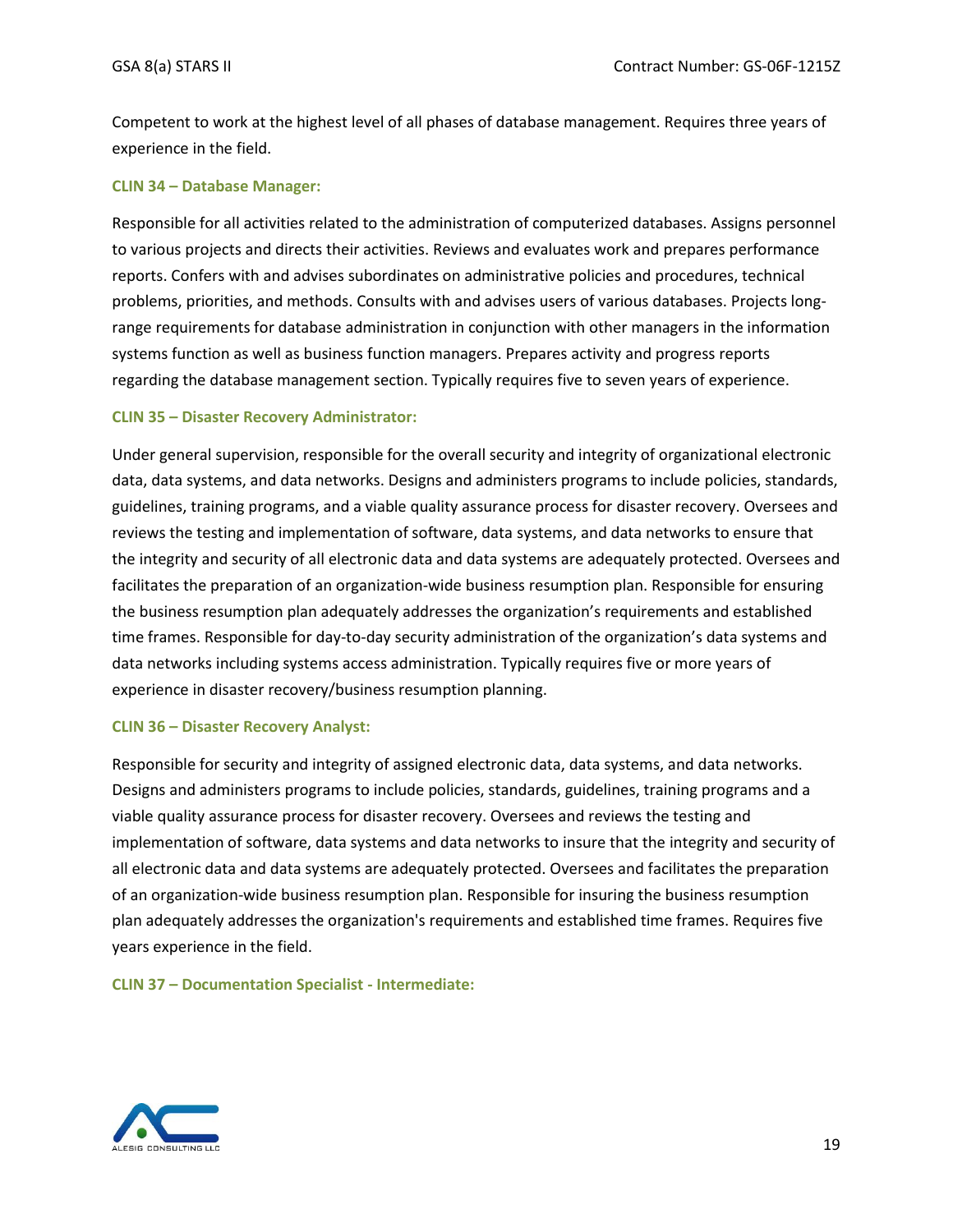Under general supervision, prepares and/or maintains systems, programming, and operations documentation, including user manuals. Maintains a current internal documentation library. Competent to work on most phases of documentation.

#### **CLIN 38 – Documentation Specialist - Senior:**

Under general supervision, is responsible for preparing and/or maintaining systems, programming, and operations documentation, procedures, and methods including user manuals and reference manuals. Maintains a current internal documentation library. Provides or coordinates special documentation services as required. Competent to work at the highest level of all phases of documentation. May act as project leader for large positions.

#### **CLIN 39 – E-Business Manager:**

Sets direction and guides action plans and priorities of electronic commerce, marketing and communications. Develops and facilitates organizational models and structure changes needed to meet the evolving electronic business strategies. Establishes and implements enterprise wide business systems.

#### **CLIN 40 – Electronic Data Interchange (EDI) Manager:**

Responsible for daily electronic data interchange (EDI) operations of an organization. Develops and executes strategies for Internet-based interchange capabilities. Coordinates and implements new EDI methods and systems and enhances and upgrades the existing systems. Finds EDI solutions for business operations. Establishes and maintains communications and trading partner routings, including online orders and fulfillment systems. Audits the quality of data provided, provides security and backup, and ensures system disaster recovery processes are in place. Resolves trading partner's technical problems involving EDI. Develops technical design documentation. Ensures customer/vendor agreements meet legal requirements. Responsible for internal training of EDI and related staff.

#### **CLIN 41 – Electronic Data Interchange (EDI) Specialist:**

Provides support for EDI database analysis, design, and operations. Establishes and maintains communications within organization and with partners. Conducts and managers product evaluations. Provides product installation, configuration, and training. Performs systems maintenance to update records, specifications, and operating procedures of partner systems. Maintains EDI account transaction activities. Frequently reports to an Electronic Data Interchange Manager.

#### **CLIN 42 – Electronic Mail Coordinator:**

Monitors servers, replication, and mail routing. Creates user accounts and maintains security levels on databases. Provides first-level telephone support and troubleshoots. Monitors existing messaging infrastructure and server usage, ensuring proper working order.

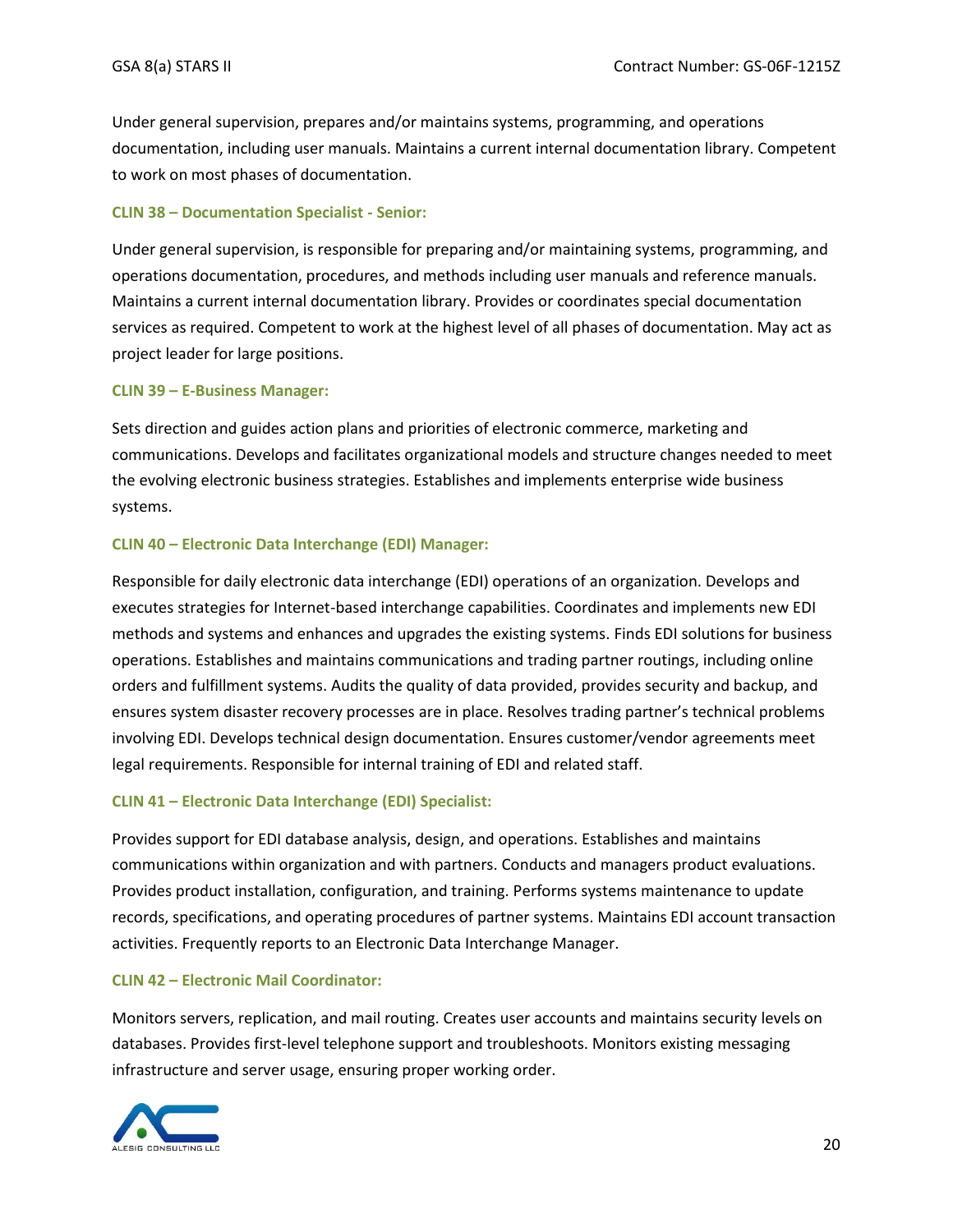#### **CLIN 43 – Engineering Subject Matter Specialist:**

Provides technical knowledge and analysis of highly specialized applications and operational environment, high-level functional systems analysis, design, integration, documentation, and implementation advice on exceptionally complex problems that necessitate high-level knowledge of the subject matter for effective implementation. Participates as needed in all phases of software development with emphasis on the planning, analysis, modeling, simulation, testing, integration, documentation and presentation phases.

#### **CLIN 44 – ERP Business/Architectural Specialist:**

Adapts functional business requirements and processes to technical solutions based upon comprehensive enterprise application solution sets. Enterprise resource planning and management processes, including but not limited to: knowledge management, investment analysis, data warehousing, e-commerce, return on investment analysis, human resource analysis, material management and logistics, supply chain management, procurement, ordering, manufacturing, decision support, and information dissemination.

#### **CLIN 45 – ERP Business Analyst - Intermediate:**

Under general supervision, serves as subject matter expert associated with content, processes, and procedures associated with enterprise applications. Applies functional knowledge to design and customize workflow systems that provide seamless integration for client/server applications. Writes functional requirements, develops test plans, and works with production issues.

#### **CLIN 46 – ERP Business Analyst - Senior:**

Under general direction, serves as senior subject matter expert associated with content, processes, and procedures associated with ERP. Defines detailed requirements, analyzes business needs, and validates solutions with the client. Details requirements through product development and other functions to support the project team. Monitors other business analysts in software development methods and processes and implementation of those methods. Evaluates development projects and assists in tailoring the development process to meet the project needs.

#### **CLIN 47 – ERP Programmer:**

Under general supervision, works primarily in ERP client/server enterprise application. Designs and develops all aspects of data conversion. Builds application tables, panels, and reports. Codes individual modules and complex functions. Develops application tables, panels, and reports for projects. Responsible for software integration and external interface development. Troubleshoots and resolves testing issues. Responsible for technical documentation.

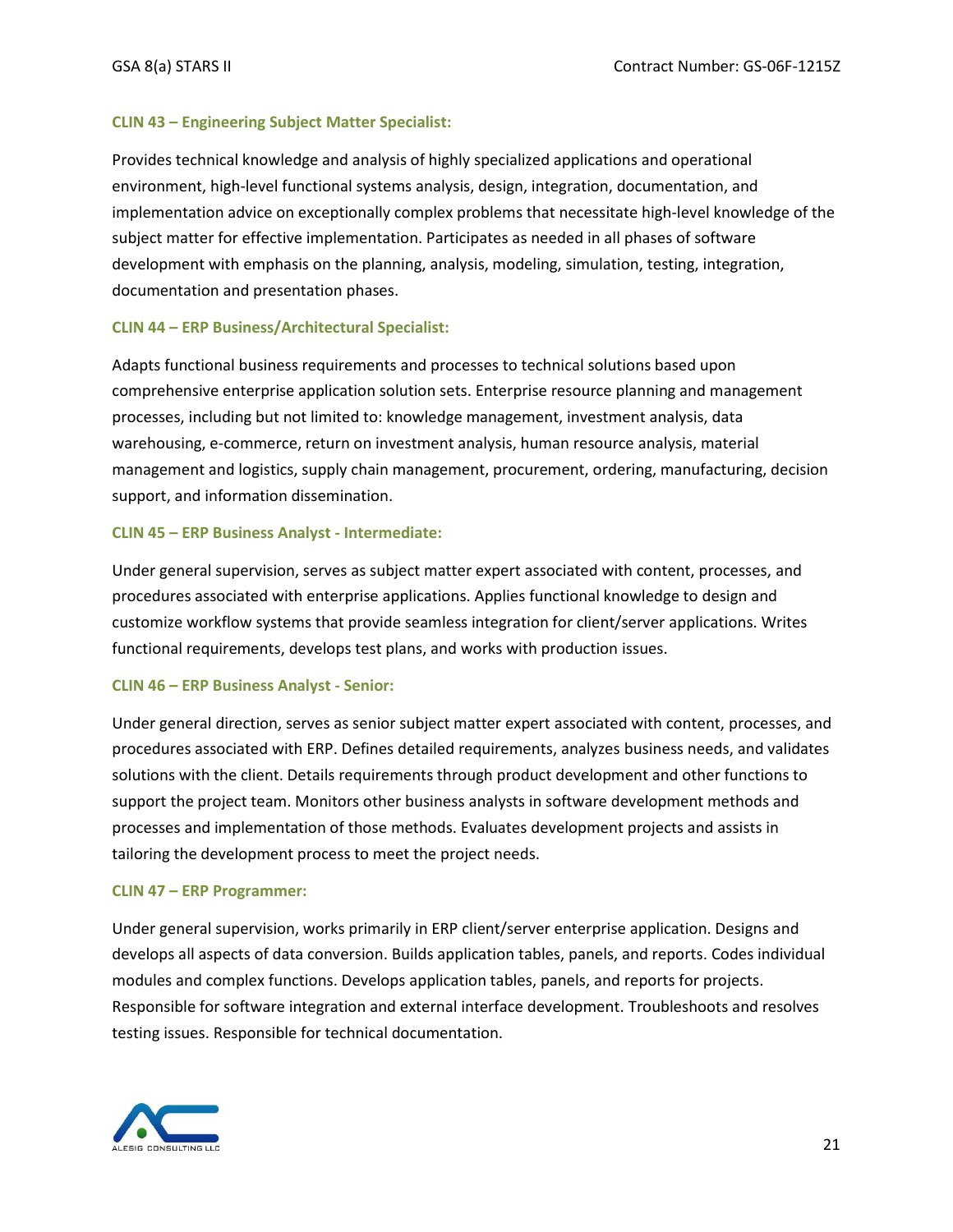#### **CLIN 48 – Graphics Specialist:**

Responsible for graphics design and use, operation, and setup of computer graphic systems for business communications. Executes graphic projects and assists in coordination of all graphic production scheduling. Coordinates production support with outside vendors, as needed. Ensures that graphic projects are completed on time, within budget, and to user's satisfaction. Interfaces with users to determine scope of project and best graphic medium. Trains other personnel in proper use of computer graphic equipment. Troubleshoots computer equipment problems and performs minor preventive maintenance. Frequently reports to a department manager or information systems management.

#### CLIN 49 – Groupware Specialist:

Responsible for the implementation, maintenance, and support of organization messaging system. May work closely with first tier support staff to solve system problems. Ensures smooth integration of all groupware systems in a particular environment. Provides technical support on local groupware replication and client dial-up access issues. Prepares documentation that will assist in the maintenance of the groupware system. May serve as an internal consultant to developers, assisting them in the area of server supports, security, ID files, and other development issues that will aid the process. Requires solid working knowledge of WANs, LANs, and telecommunication concepts as they relate to the groupware system and database replication.

#### **CLIN 50 – Help Desk Coordinator - Intermediate:**

Under general supervision, responds to and diagnoses problems through discussions with users. Includes problem recognition, research, isolation, and resolution steps. Typically is able to resolve less complex problems immediately, while more complex problems are assigned to senior level support. May involve use of problem management database and help desk systems.

#### **CLIN 51 – Help Desk Coordinator - Senior:**

Under general direction, responsible for ensuring the timely process through which problems are controlled. Includes problem recognition, research, isolation, resolution, and follow-up steps. Requires experience and understanding of MIS environment. Typically involves use of problem management database and help desk system. May provide guidance/training for less experienced personnel.

#### **CLIN 52 – Help Desk Manager:**

Has overall responsibility for help desk operations associated with the identification, prioritization and resolution of reported problems. Ensures that all phases of help desk support are properly coordinated, monitored, logged, tracked and resolved appropriately. May maintain responsibility for development, maintenance and integrity of help desk software. Requires 3 years of experience in the field.

#### **CLIN 53 – Help Desk Specialist:**

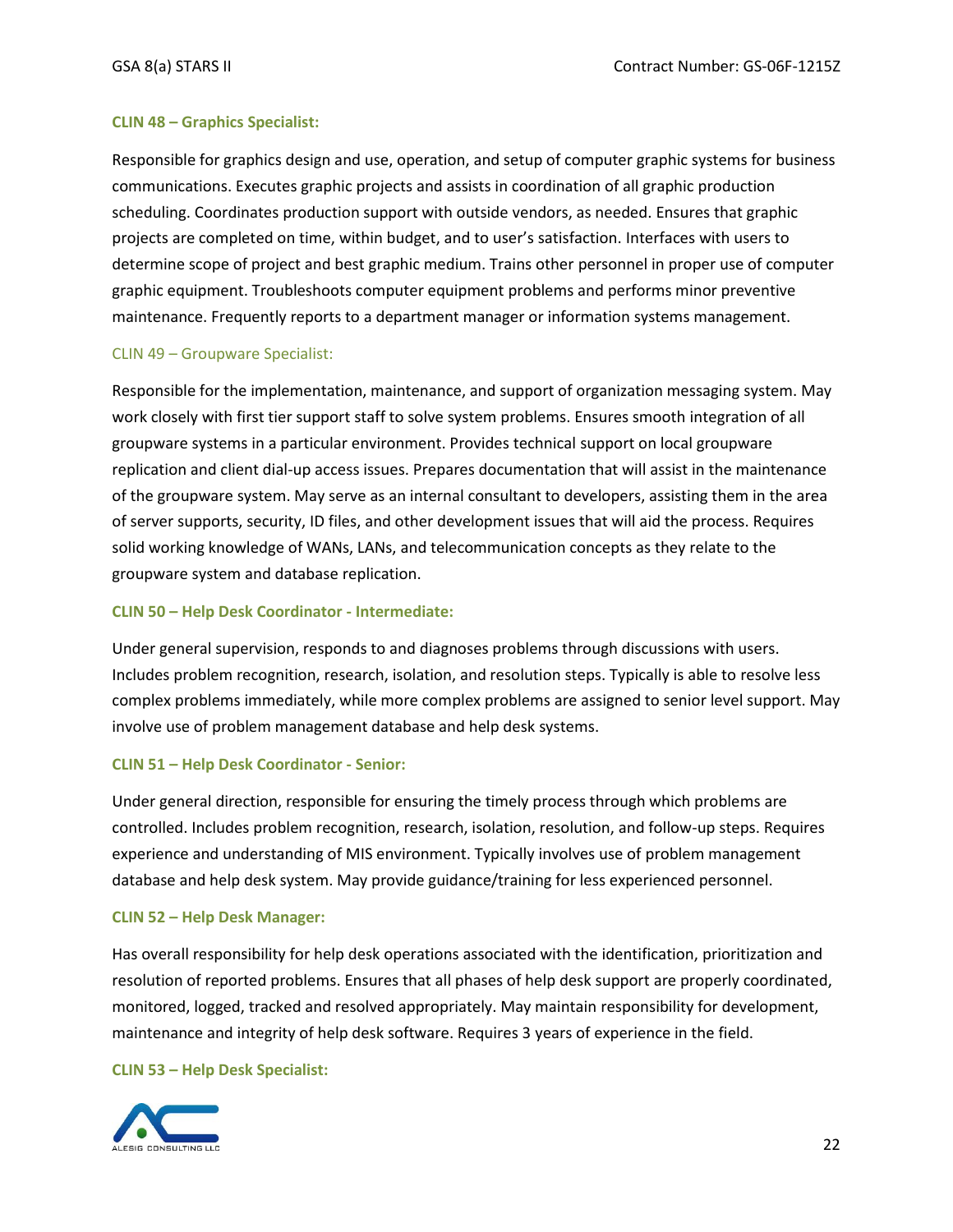Provides support to end users on a variety of issues. Identifies, researches, and resolves technical problems. Responds to telephone calls, email and personnel requests for technical support. Documents, tracks, and monitors the problem to ensure a timely resolution.

#### **CLIN 54 – Help Desk Support Services Specialist - Intermediate:**

Under general supervision, provides second-tier support to end users for either PC, server, or mainframe applications and hardware. Handles problems that the first-tier of help desk support is unable to resolve. May interact with network services, software systems engineering, and/or applications development to restore service and/or identify and correct core problem. Simulates or recreates user problems to resolve operating difficulties. Recommends systems modifications to reduce user problems. Maintains currency and high level of technical skill in field of expertise. Escalates more complex problems to senior level.

#### **CLIN 55 – Help Desk Support Services Specialist - Senior:**

Under general direction, provides second-tier support to end users for either PC, server, or mainframe applications and hardware. Handles problems that the first tier of help desk support is unable to resolve. May interact with network services, software systems engineering, and/or applications development to restore service and/or identify and correct core problem. Simulates or recreates user problems to resolve operating difficulties. Recommends systems modifications to reduce user problems. Maintains currency and highest level of technical skill in field of expertise.

#### **CLIN 56 – Information Assurance Development Engineer:**

Analyzes and defines security requirement for computer systems which may include mainframes, workstations, and personal computers. Designs, develops, engineers, and implements solutions that meet security requirements. Provides integration and implementation of the computer system security solution.

#### **CLIN 57 – Information Assurance Engineer:**

Establishes and satisfies complex system-wide information security requirements based upon the analysis of user, policy, regulatory, and resource demands. Supports customers at the highest levels in the development and implementation of doctrine and policies. Applies knowhow to government and commercial common user systems, as well as to dedicated special purpose systems requiring specialized security features and procedures.

#### **CLIN 58 – Information Assurance Network Specialist:**

Analyzes general information assurance-related technical problems and provides basic engineering and technical support in solving these problems. Designs, develops, engineers, and implements solutions

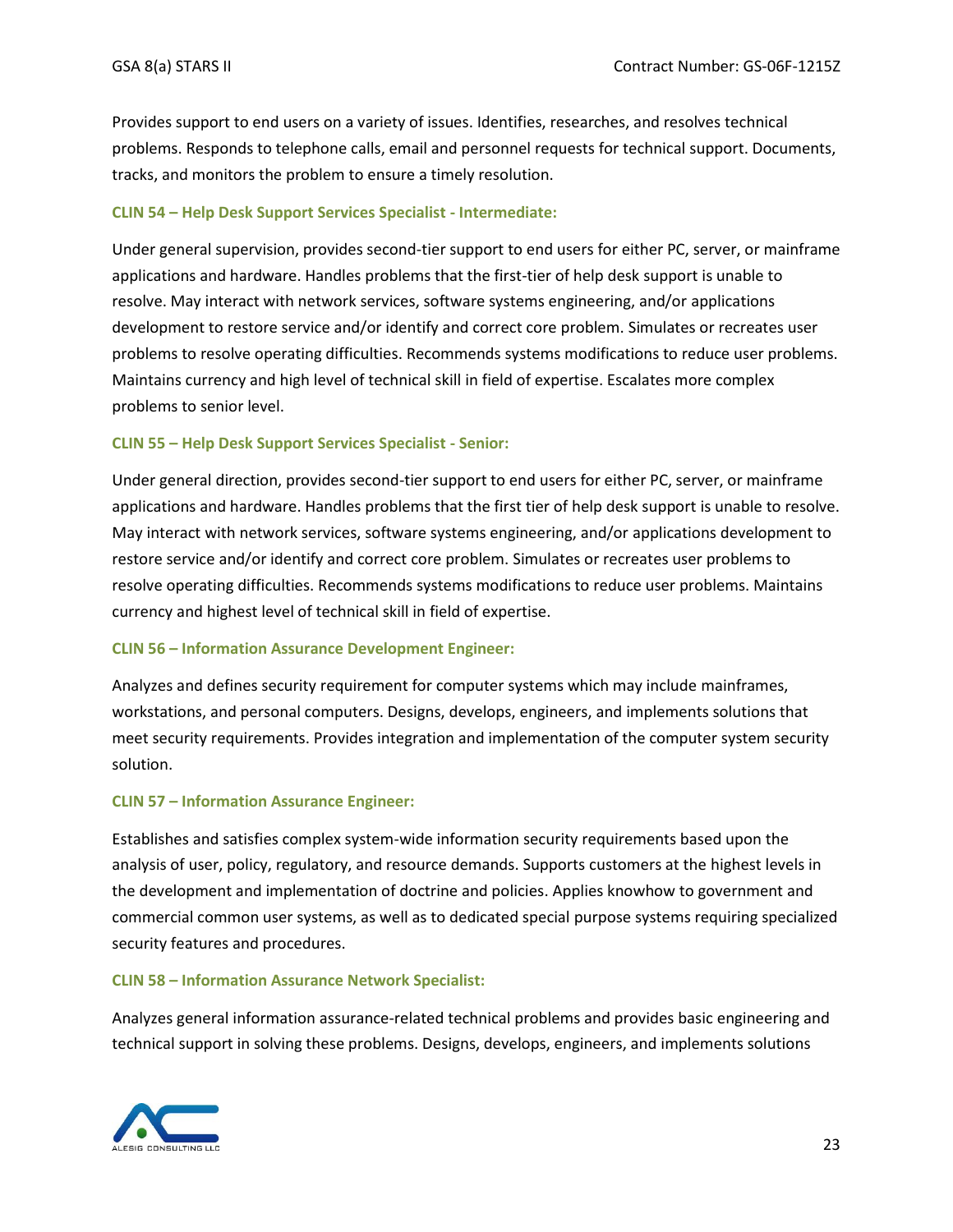that meet network security requirements. Performs vulnerability/risk analyses of computer systems and applications during all phases of the system development life cycle.

#### **CLIN 59 - Information Assurance Systems/Network Specialist:**

Installs, configures and maintains organization's operating systems. Analyzes and resolves problems associated with server hardware, NT, applications software. Detects, diagnoses, and reports NT related problems on both NT server and NT desktop systems. Performs a wide variety of tasks in software/hardware maintenance and operational support of NT Server systems.

#### **CLIN 60 – Information Center Consultant:**

Under general supervision of Information Center Manager, may support unlimited end user groups. Works with users to solve problems with available technology including hardware, software and peripherals. Studies and analyzes systems needs, trains users on software and hardware, handles troubleshooting, and provides quality assurance review of user systems.

Acts as project manager, typically performs time estimates, and regularly reviews status of projects. May have specialization in particular software that would be utilized in an end user environment. Keeps abreast of technological developments and may install new hardware and software for user groups. Frequently reports to an Information Center Manager.

### **CLIN 61 – Information Center Specialist:**

Under general direction, advises and assists users in problem-solving activities using information center tools. Assists in the selection and installation of information center tools. Evaluates new and existing software products. Competent to work at the highest technical level of all phases of information center activities.

### **CLIN 62 – Information Security Business Analyst:**

Determines enterprise information security standards. Develops and implements information security standards and procedures. Ensures that all information systems are functional and secure.

### **CLIN 63 – Information Services Consultant:**

Top-level technical expert supporting unlimited end user groups. Works with user groups to solve business problems with available technology including hardware, software, databases, and peripherals. Requires high level of diverse technical experience related to studying and analyzing systems needs, systems development, systems process analysis, design, and reengineering. Has skills and experience related to business management, systems engineering, operations research, and management engineering. Typically requires specialization in particular software or business application utilized in an end user environment. Keeps abreast of technological developments and applications.

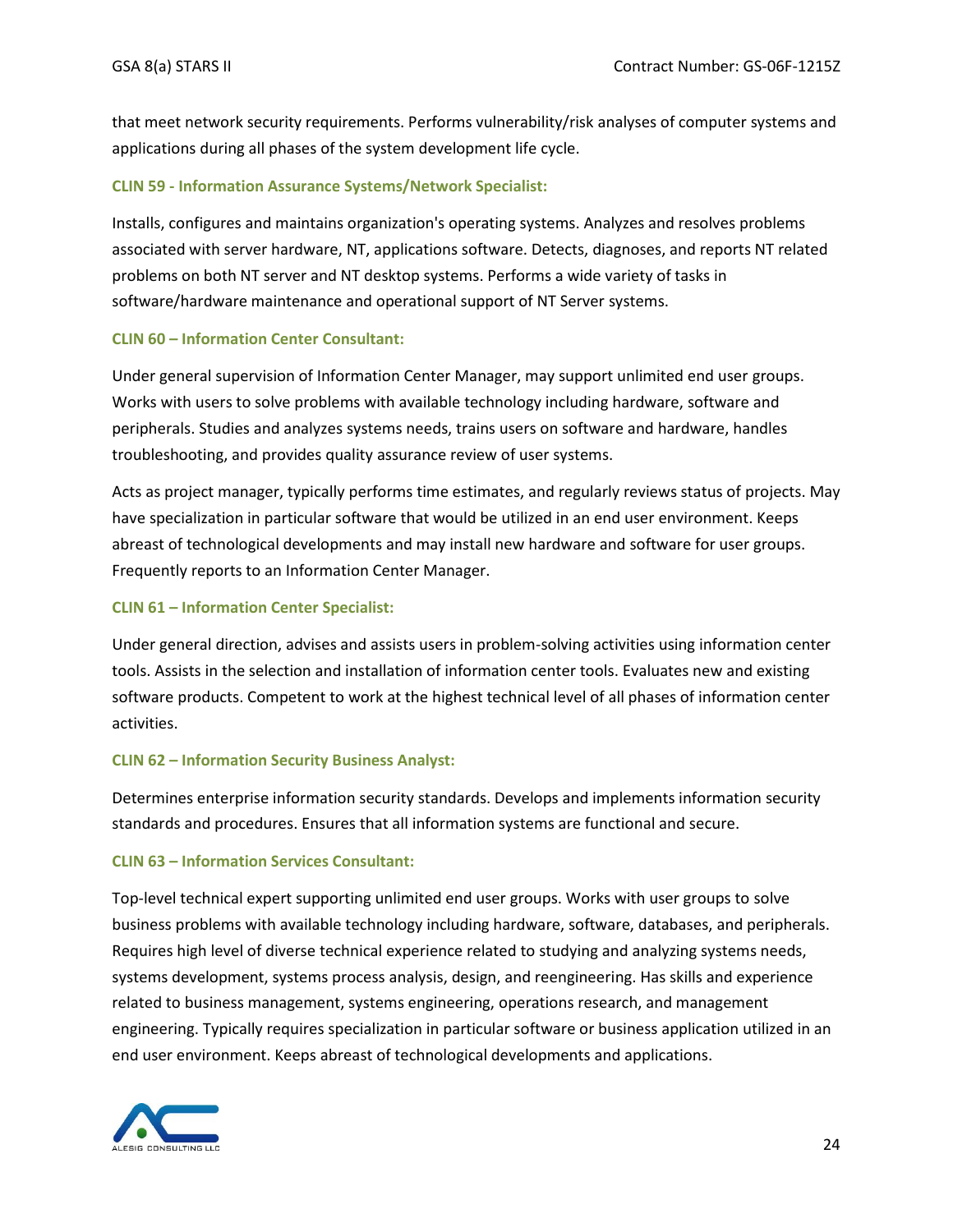#### **CLIN 64 – Information Systems Auditor – Intermediate:**

Under general supervision, audits moderately complex new and existing information systems applications to ensure that appropriate controls exist, that processing is efficient and accurate, and that systems and procedures are in compliance with corporate standards. Competent to work on most phases of information systems auditing.

#### **CLIN 65 – Information Systems Auditor - Senior:**

Under general direction, audits the most complex new and existing information systems applications to ensure that appropriate controls exist, that processing is efficient and accurate, and that information systems procedures are in compliance with corporate standards. Competent to work at the highest level of all phases of information systems auditing.

#### **CLIN 66 – Information Systems Training Specialist - Intermediate:**

Under general supervision, organizes and conducts moderately complex training and educational programs for information systems or user personnel. Maintains records of training activities, employee progress, and program effectiveness. Competent to work on most phases of information systems training.

#### **CLIN 67 – Information Systems Training Specialist - Senior:**

Under general direction, organizes, prepares, and conducts complex training and educational programs for information systems or user personnel. May design and develop in-house programs. Maintains records of training activities, employee progress, and program effectiveness. Competent to work at the highest level of all phases of information systems training.

#### **CLIN 68 – Internal Communications Systems Consultant:**

Provides systems guidance for current and proposed investments in telecommunications and network facilities and/or services from the development of communications software through financial implementation review. Researches present and future communication technologies.

Works closely with system users to provide direction/assistance in identification and resolution of user problems. May supervise a group of planning analysts responsible for research/technical assistance for the user group. Typically requires eight to ten years of experience in telecommunications with emphasis on systems analysis, LAN/WAN telecommunications network design, and traffic engineering.

#### **CLIN 69 – IT Subject Matter Specialist:**

Provides extremely high-level subject matter proficiency for work described in the task. Provides advanced technical knowledge and analysis of highly specialized applications and operational environment, high-level functional systems analysis, design, integration, documentation, training, and

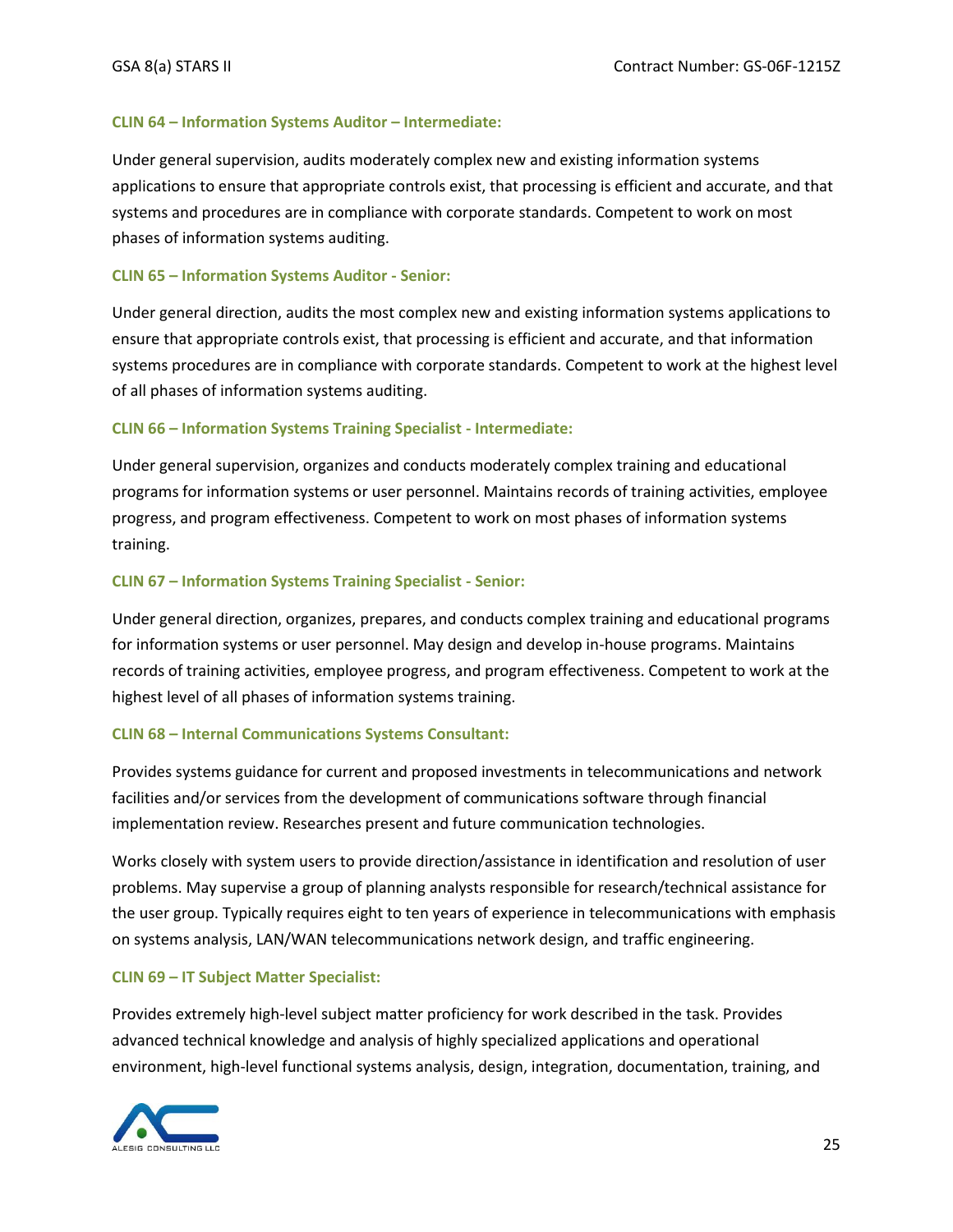implementation advice on complex problems that require doctorate level knowledge of the subject matter for effective implementation.

#### **CLIN 70 – LAN Administrator - Intermediate:**

Under general supervision, responsible for the acquisition, installation, maintenance, and usage of the organization's local area network. Manages LAN performance and maintains LAN security. Ensures that security procedures are implemented and enforced. Installs all network software. Evaluates, develops and maintains telecommunications systems. Troubleshoots LAN problems. Establishes and implements LAN policies, procedures, and standards and ensures their conformance with information systems and organization objectives. Trains users on LAN operation. Typically requires two to four years of experience. Frequently reports to a PC support manager or Senior LAN Administrator.

#### **CLIN 71 – LAN Administrator - Senior:**

Under general direction, responsible for administration and day-to-day operation of organization's local area network (LAN). Provides integrated team support and maintenance of LAN hardware and software. Maintains integrity of the LAN hardware and software. Installs LAN software upgrades, including planning and scheduling, testing and coordination. Studies vendor products to determine those which best meet organization needs; assists in presentation of information to management resulting in purchase, and installation of hardware, software, and telecommunications equipment. Performs LAN security procedures, including implementing login requests. Evaluates new products and technologies to determine impact on existing system configurations. Prepares proposals, cost/benefit analyses, and feasibility studies. Provides liaison support between the PC/LAN team, vendors and internal support group as needed. Typically requires five to seven years of experience. Frequently reports to an information systems executive.

#### **CLIN 72 – LAN Support Technician - Intermediate:**

Under general supervision, monitors and responds to technical control facility hardware and software problems utilizing hardware and software testing tools and techniques. May interface with vendor support service groups to ensure proper escalation during outages or periods of degraded system performance. May assist with installation of terminals and associated hardware. May provide LAN server support. Requires strong knowledge of PC/LAN communications hardware/software, in a multi-protocol environment, and network management software. Typically requires two to four years experience in data communications troubleshooting.

#### **CLIN 73 – LAN Support Technician - Senior:**

Under general direction, monitors and responds to complex technical control facility hardware and software problems utilizing a variety of hardware and software testing tools and techniques. Provides

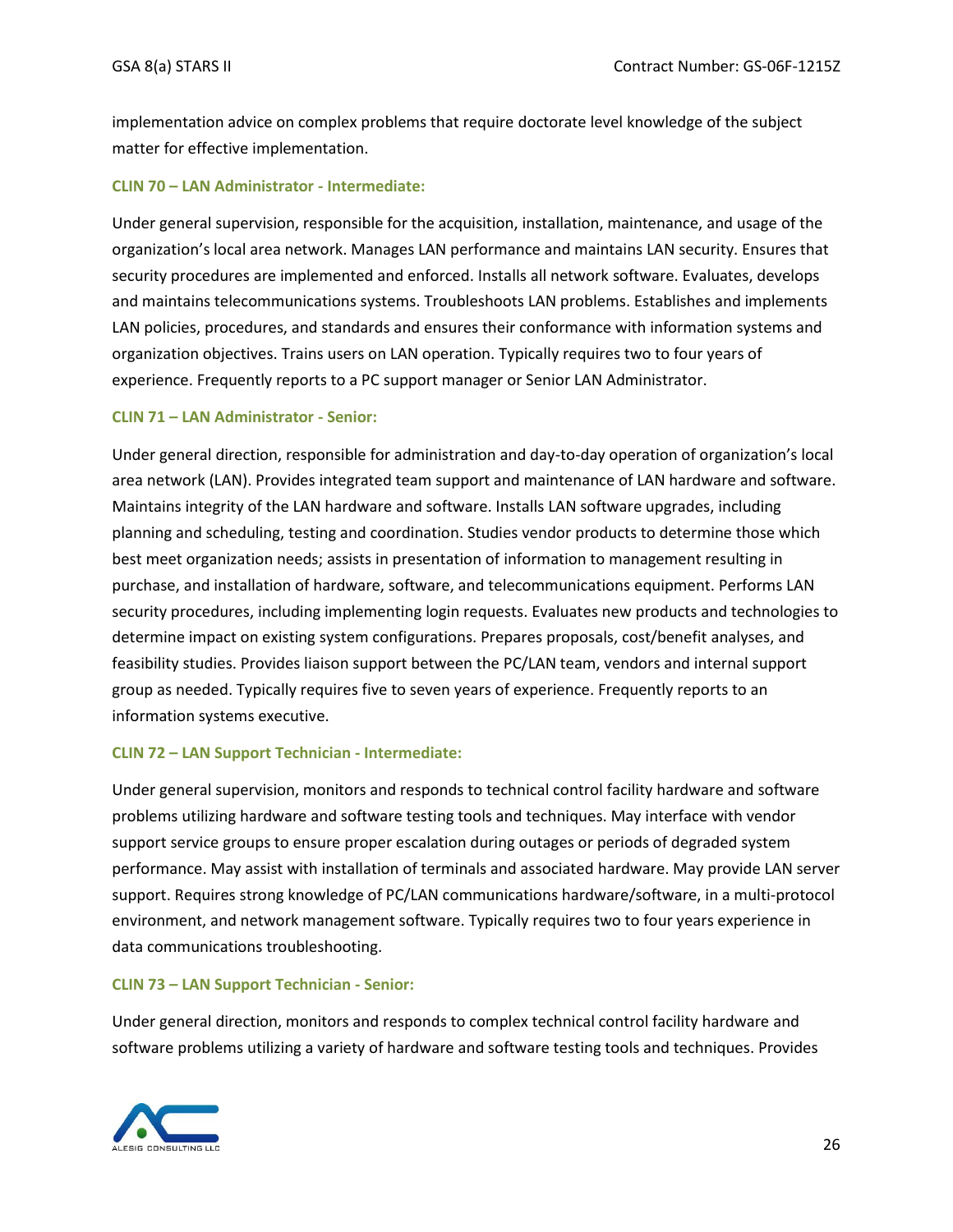primary interface with vendor support service groups or provides internal analysis and support to ensure proper escalation during outages or periods of degraded system performance. May provide LAN server support. Requires extensive knowledge of PC/LAN communications hardware/software in a multiprotocol environment and network management software. May function as lead position providing guidance and training for less experienced technicians. Typically requires at least four years of experience in data communications troubleshooting.

#### **CLIN 74 – LAN/WAN Administrator:**

Monitors LAN, WAN, and servers. Provides batch monitoring, tape back-up, and restoration. Administers mail system and implements new database architecture. Monitors and conducts performance evaluation of networks. Supports, installs, maintains, and troubleshoots all local area and wide area networking devices and related software for branch offices and internal and external networks.

#### **CLIN 75 – LAN/WAN Integrator:**

Responsible for the overall integration of the enterprise-wide network including the planning, design, installation, maintenance, management, and coordination of the corporate LAN/WAN (may include local, metropolitan, and wide area networks). Has responsibility for technical architecture and recommendations related to LAN/WAN. Is typically a top-level technical contributor with advanced knowledge and experience in the area of local and wide area networking, communications, and related hardware/software. Maintains high level of technical expertise and studies vendor products to determine those which best meet organization needs. Presents information to management, which may result in the purchase and installation of hardware, software, and telecommunications equipment. Recommends network security procedures and policies. Knowledgeable in a multi-platform operating environment. May work with Voice and/or Data Communications Analysts.

#### **CLIN 76 – LAN/WAN/MAN Administrator:**

Monitors LAN, WAN, MAN, and servers. Provides batch monitoring, tape backup, and restoration. Supports, installs, maintains, and troubleshoots all local area and wide area networking devices and related software for branch offices and internal and external networks.

#### **CLIN 77 – Network Control Technician:**

Tests and analyzes all elements of complex network facilities (including power, software, communications devices, lines, modems, and terminals). Monitors and controls the performance and status of the network resources. Utilizes software and hardware tools and identifies and diagnoses complex problems and factors affecting network performance.

#### **CLIN 78 – Network Engineer - Intermediate:**

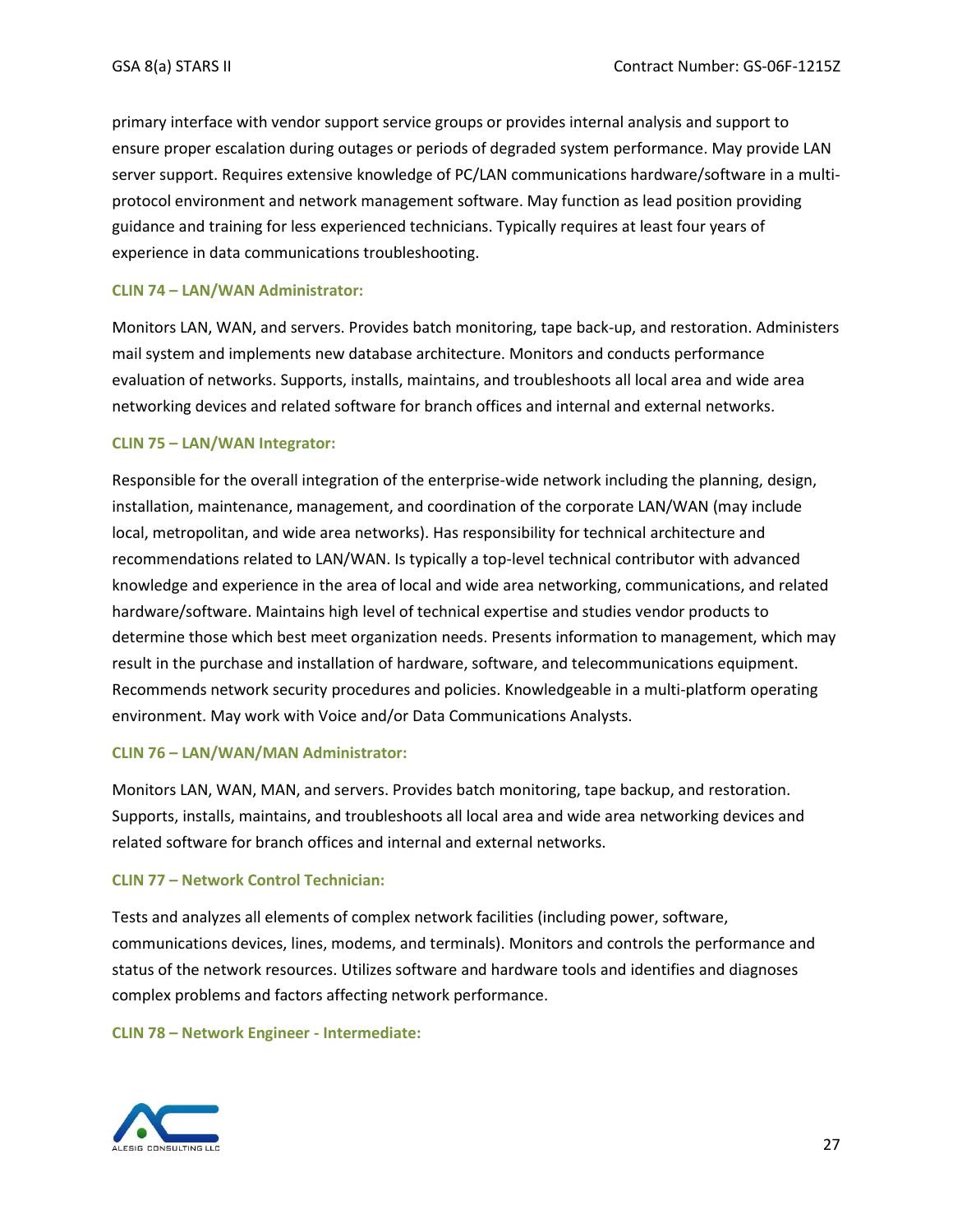Under general supervision, oversees the purchase, installation, and support of network communications, including LAN/WAN systems. Works on problems of diverse scope where analysis of situation requires evaluation and judgment. Responsible for evaluating current systems. Assists in the planning of large scale systems projects through vendor comparison and cost studies. Requires thorough knowledge of LAN/WAN systems, networks, and applications. Typically requires two to five years of experience.

#### **CLIN 79 – Network Engineer - Senior:**

Under general direction, manages the purchase, installation, and support of network communications, including LAN/WAN systems. Responsible for evaluating current systems. Works on complex problems where analysis of situation requires in-depth evaluation of various factors. Plans large-scale systems projects through vendor comparison and cost studies. Provides work leadership and training to lower level network engineers. Requires expert knowledge of LAN/WAN systems, networks, and applications. Typically requires at least five years of experience.

#### **CLIN 80 – Network Operations Supervisor:**

Provides first level guidance/direction (either as a full-time supervisory position or on a project management basis) to network operation and maintenance analysts, technicians, and/or engineers. Performs technical analysis of complex software, hardware, and transmission facility using various diagnostic tools in support of efficient network operations. Provides guidance/direction for engineering efforts and test and evaluation programs. Performs on-site engineering when required. Typically requires five years of experience in operations, maintenance, and sustained engineering of LAN to WAN internetworking. Frequently reports to a Regional Manager or Operations Manager.

#### **CLIN 81 – Network Planning Analyst – Intermediate:**

Under general supervision, plans and evaluates moderately complex existing network systems and makes recommendations for resources required to maintain and/or expand service levels. Provides assistance in network planning, engineering, architecture, and the development of technical standards and interface applications. Evaluates new products as assigned. Provides resolution for network problems. Typically requires four to six years of experience in telecom networks. Frequently reports to a higher Network Planning position or a Telecommunications Department Director/Manager.

#### **CLIN 82 – Network Planning Analyst - Senior:**

Under general direction, plans and evaluates complex existing network systems and makes recommendations for resources required to maintain and/or expand service levels. Provides highly skilled technical assistance in network planning, engineering, and architecture. Develops technical standards and interface applications, identifies and evaluates new products, and provides resolution for

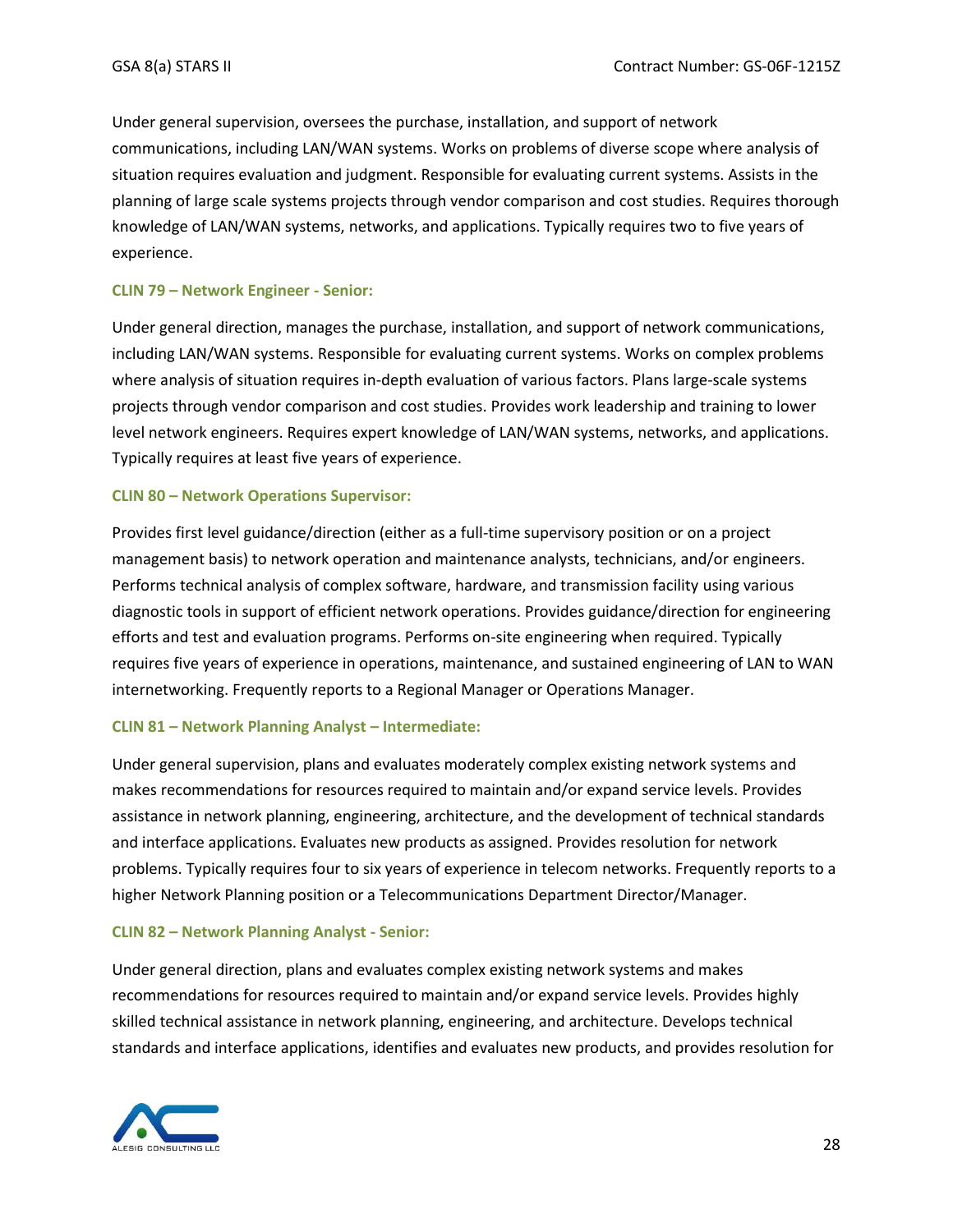network problems. May interface with vendors to identify and purchase hardware and software. May function as lead position for other Network Planning Analysts. Typically requires six to eight years of experience in telecom networks. Frequently reports to a Telecommunications Department Director/Manager or a higher Network Planning position.

#### **CLIN 83 – Network Planning Manager:**

Responsible for long-term strategic planning to ensure network capacity meets current and future network requirements including planning for remote hardware and communications facilities, development and implementation of methodologies for system analysis, installation, and support. Defines and develops methodology to ensure compatibility of all software and hardware products at each facility. Provides ongoing coordination in the analysis, acquisition, and installation of remote hardware and software. May supervise Network Planning Analysts. Typically requires six to eight years of experience. Frequently reports to a Telecommunications Department Director/Manager or Planning and Engineering Manager.

#### **CLIN 84 – Network Systems Administrator:**

Provides system administration of Network, Web, and/or communication systems, including Local Area Network (LAN) and Wide Area Network (WAN) systems, involving network security. Prepares technical implementation plans that provide integrated solutions including actions, milestones, timelines and critical paths required for complete solutions.

#### **CLIN 85 – Network Systems Manager:**

Supervises all personnel engaged in the operation and support of network facilities, including all communications equipment in large scale or multi-shift operations. Supervises complex operations that involve two or more additional functions such as, but not limited to, network operations, systems security, systems software support, and production support activities.

#### **CLIN 86 – Network/Hardware Support Technician:**

Monitors and responds to hardware, software, and network problems. Provides the routine testing and analysis of all elements of the network facilities (including power, software, communications machinery, lines, modems, and terminals). Monitors and controls the performance and status of the network resources.

#### **CLIN 87 – Operations Manager - Data Communications:**

Manages all aspects of the daily operation for data network(s) in either a standalone data network environment in a voice and data separated network environment. Develops project plans for the

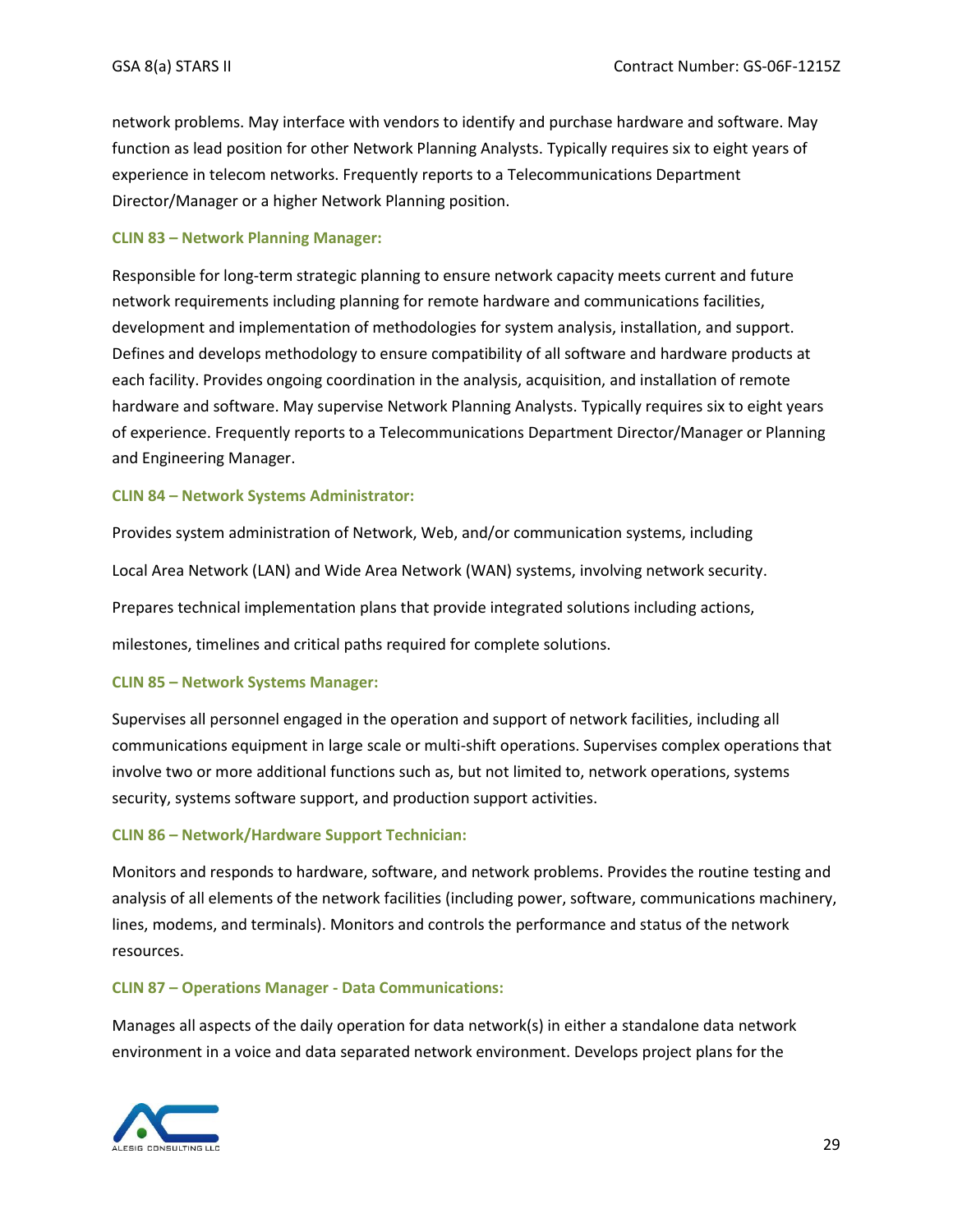implementation of new telecommunications technology and systems. Directs technical analysis of complex software, hardware, and transmission systems. Coordinates with vendors involved in providing communication activities.

#### **CLIN 88 – Operations Manager - Voice Communications:**

Manages all aspects of the daily operation for voice network(s) in either a standalone voice network OR in a voice and data separated network environment. Develops project plans for the implementation of new telecommunications technology and systems. Directs technical analysis of complex software, hardware, and transmission systems.

#### **CLIN 89 – Operations Systems Manager:**

Provides assistance and oversight for all information systems operations activities, including computer and telecommunications/communications operations, data entry, data control, operations support, operating systems programming, system security policy procedures, and/or web strategy and operations. Provides input to policy level discussions regarding standards and budget constraints.

#### **CLIN 90 – Operations/Network LAN Administrator:**

Supports, monitors, tests, and troubleshoots hardware and software problems pertaining to LAN. Recommends and schedules repairs. Provides end users support for all LAN- based applications. Installs and configures workstations.

#### **CLIN 91 – Operations/Technical Support Analyst:**

Provides technical guidance for directing and monitoring information systems operations. Implements machine modifications to increase the capacity of the system. Directs compilation of records and reports concerning production, machine malfunctioning and maintenance.

#### **CLIN 92 – Operations/Technical Support Manager:**

Responsible for all activities relating to technical guidance for planning, directing, and monitoring information systems operations. Plans and recommends machine modifications or additional equipment to increase the capacity of the system. Prepares operational cost estimates for current and proposed projects. Evaluates vendor proposals for purchases of hardware. May manage related outsourcing contracts and service levels. Directs compilation of records and reports concerning production, machine malfunctioning, and maintenance. May advise or consult on organizational, procedural, and workflow plans, methods, and procedures analysis. Analyzes the results of workflow plans, monitors the operating system(s) and recommends changes to improve processing and utilization. May have departmental staff responsibility. Frequently reports to an Information Systems Operations Manager or Director of Information Systems Operations.

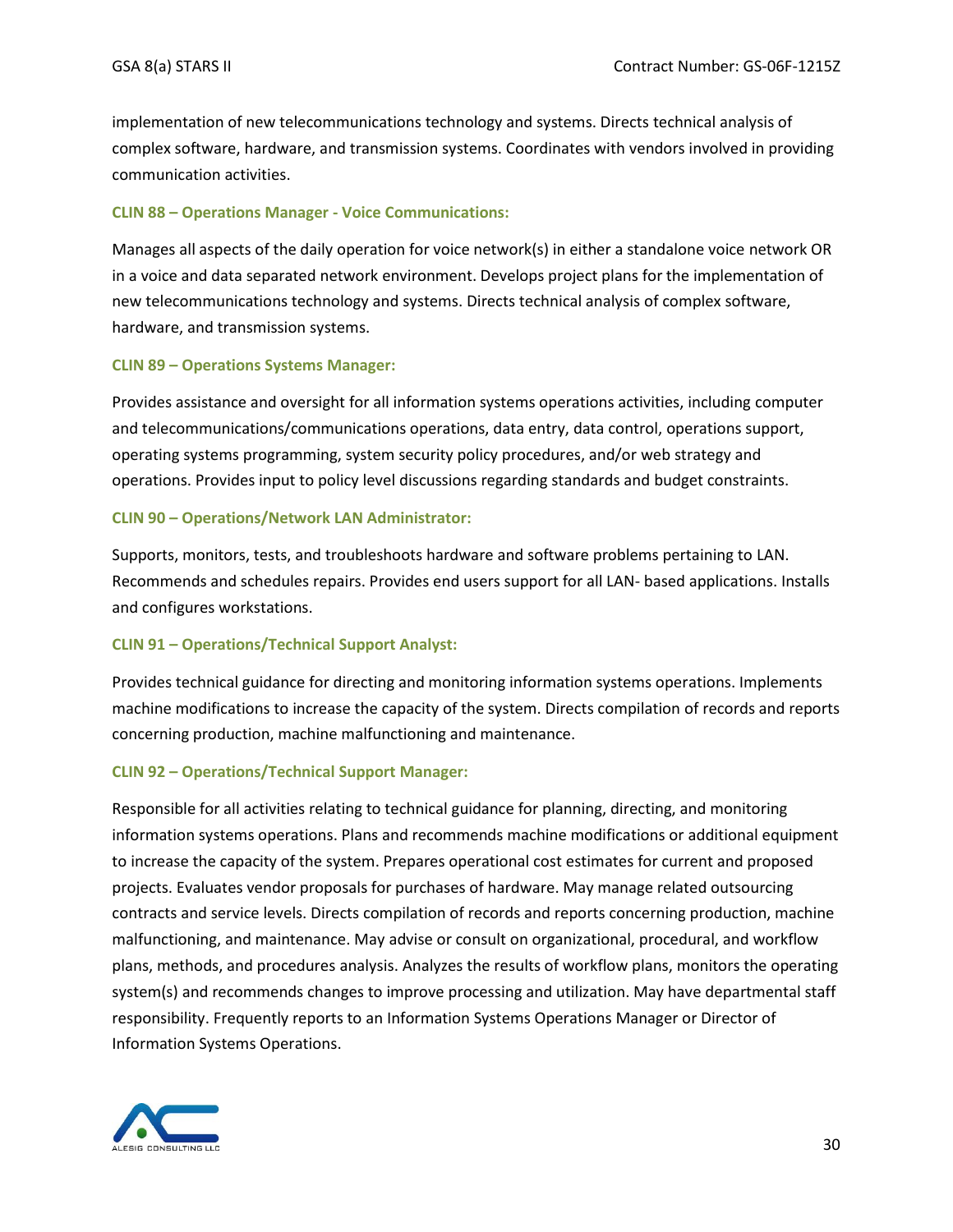#### **CLIN 93 – PC Products Analyst:**

Under general supervision, analyzes and evaluates microcomputer products and systems available in the marketplace. Analyzes such products for compatibility, expandability, and ease of use and support. Recommends to management the support or nonsupport of evaluated products. Participates in the development and customization of products. Designs application options/screens compatible with mainframe applications. Prepares product development documentation regarding use of product. Frequently reports to a PC Support Manager.

#### **CLIN 94 – PC Systems Specialist:**

Under general supervision, performs analytical, technical, and administrative work in the planning, design, and installation of new and existing personal computer systems. Works on moderately complex applications. Confers with end users to determine types of hardware and software required. Writes programs to fulfill requirements or selects appropriate off-the-shelf software and modifies to suit. May maintain or utilize telecommunications protocols. Installs new hardware and maintains existing hardware. Trains end users in use of equipment and software. Frequently reports to a PC Support Manager.

#### **CLIN 95 – PC/LAN Management Analyst - Intermediate:**

Under general supervision, works closely with business and management and staff on LAN support, network design, and configuration in a multi-server environment. Responsible for the installation/configuration and support of client servers, application support software, and implementation of new business software applications. Participates with client in the installation/configuration of equipment and software. Analyzes and coordinates resolution of network problems. Provides technical support and guidelines to client and systems areas through documentation. Requires experience with Token Ring.

#### **CLIN 96 – PC/LAN Management Analyst - Senior:**

Under general direction, provides consultation to business area management and staff at the highest technical level for all aspects of PC/LAN design and configuration in a multi-server environment. Plans and coordinates the installation of new or modified Local Area Networks and installs and coordinates the resolution of network problems or malfunctions. Provides technical support and guidelines to client and systems areas through documentation. Requires experience with Token Ring.

#### **CLIN 97 – Project Engineer:**

Manages long-term IT engineering projects. Performs engineering design evaluations and works to complete projects within budget and scheduling restraints. Develops, implements, and monitors information systems policies and controls to ensure data accuracy, security, and regulatory compliance.

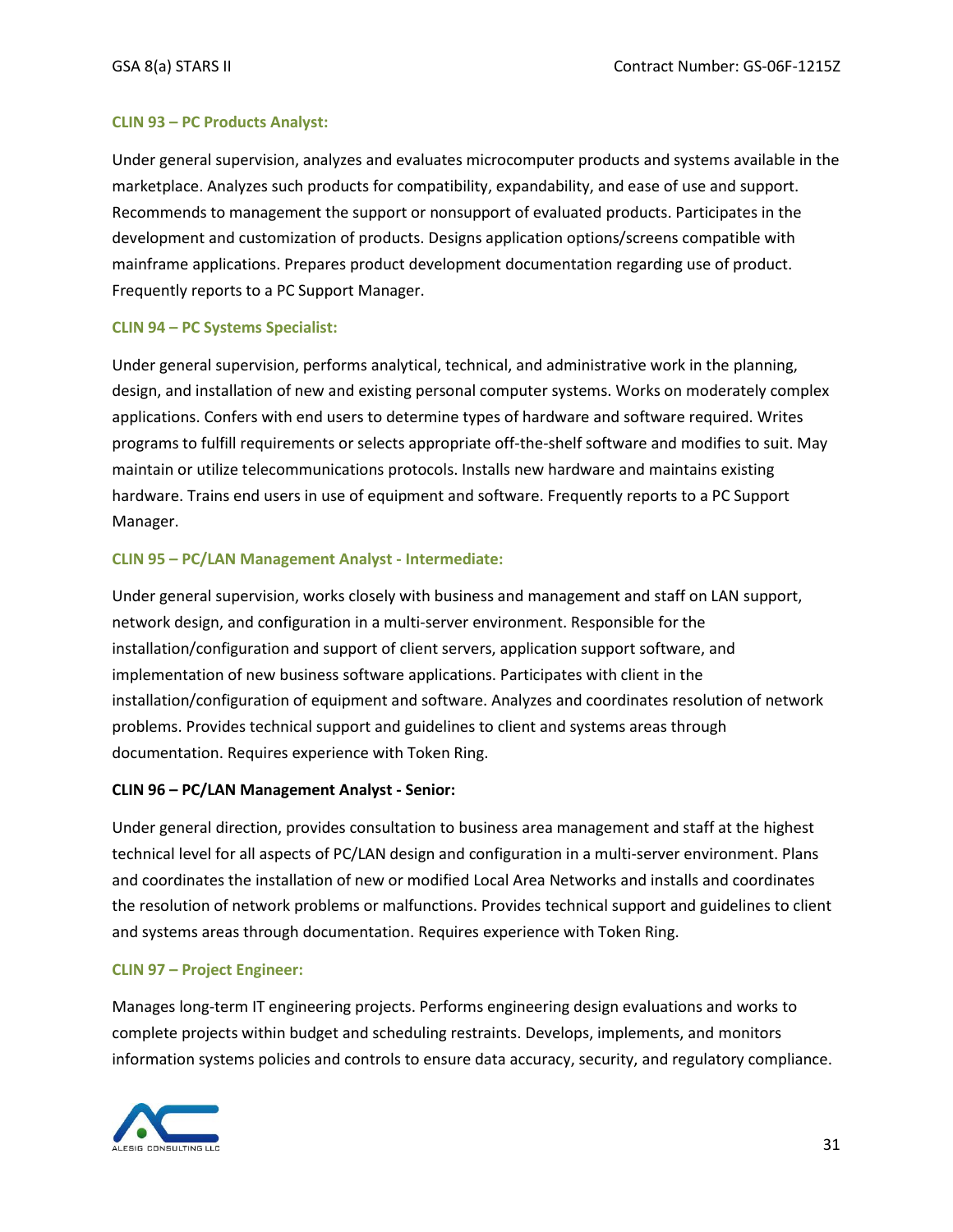Reviews reports of computer and peripheral equipment production, malfunction, and maintenance to determine and address problems.

#### **CLIN 98 – Project Manager – Senior:**

Responsible for all aspects of the development and implementation of assigned projects and provides a single point of contact for those projects. Takes projects from original concept through final implementation. Interfaces with all areas affected by the project including end users, computer services, and client services. Defines project scope and objectives. Develops detailed work plans, schedules, project estimates, resource plans, and status reports. Conducts project meetings and is responsible for project tracking and analysis. Ensures adherence to quality standards and reviews project deliverables. Manages the integration of vendor tasks and tracks and reviews vendor deliverables. Provides technical and analytical guidance to project team. Recommends and takes action to direct the analysis and solutions of problems.

#### **CLIN 99 – Quality Assurance Analyst - Intermediate:**

Under general supervision, carries out procedures to ensure that all information systems, products and services meet minimum organization standards and end user requirements. Thoroughly tests software to ensure proper operation and freedom from defects. Documents and works to resolve all problems. Reports progress on problem resolution to management. Devises improvements to current procedures and develops models of possible future configurations. Performs workflow analysis and recommends quality improvements. Frequently reports to a Quality Assurance Manager.

#### **CLIN 100 – Quality Assurance Analyst - Senior:**

Under general direction, carries out procedures to ensure that all information systems, products and services meet organization standards and end-user requirements. Performs and leads tests of software to ensure proper operation and freedom from defects. May create test data for applications. Documents and works to resolve all complex problems. Reports progress on problem resolution to management. Devises improvements to current procedures and develops models of possible future configurations. Acts as information resource about assigned areas to technical writers and other Quality Assurance Analysts. Performs complex workflow analysis and recommends quality improvements. Frequently reports to a Quality Assurance Manager.

#### **CLIN 101 – Quality Assurance Specialist:**

Provides development of project Software Quality Assurance Plan and the implementation of procedures that conforms to the requirements of the contract. Provides an independent assessment of how the project's software development process is being implemented relative to the defined process and recommends methods to optimize the organization's process.

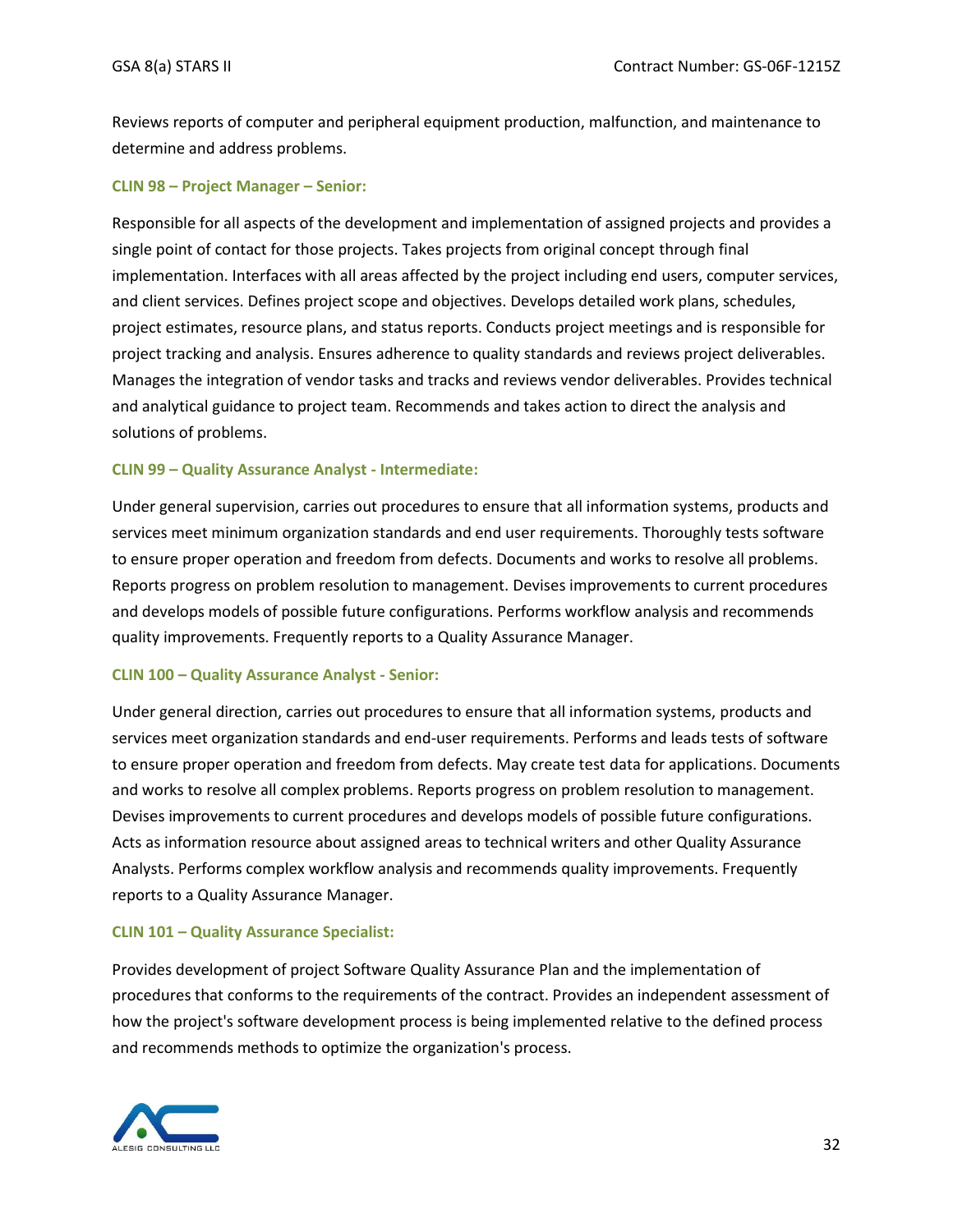#### **CLIN 102 – Security Coordinator:**

Coordinates, develops, and evaluates security programs for an organization.

#### **CLIN 103 – Site Manager:**

Provides applications systems analysis and programming activities for a Government site, facility or multiple locations. Prepares long and short-range plans for application selection, systems development, systems maintenance, and production activities and for necessary support resources.

#### **CLIN 104 – Software Architect:**

Works independently designing and developing new software products or major enhancements to existing software. May lead a large development team in the design of highly complex software systems. Acts as highest-level technical expert, addressing problems of systems integration, compatibility, and multiple platforms. Responsible for project completion. Performs feasibility analysis on potential future projects to management.

#### **CLIN 105 – Software Developer - Intermediate:**

Under general supervision, develops codes, tests, and debugs new software or enhancements to existing software. Has good understanding of business applications. Works with technical staff to understand problems with software and resolve them. Resolves customer complaints with software and responds to suggestions for improvements and enhancements. May assist in development of software user manuals. Requires two years of experience in the field.

#### **CLIN 106 – Software Developer - Senior:**

Under general direction, participates as high-level technical expert in design development, coding, testing, and debugging new software or significant enhancements to existing software. Works with technical staff to understand problems with software and develops specifications to resolve them. Resolves customer complaints and responds to suggestions for improvements and enhancements. Participates in the development of software user manuals. May act as team leader on less complex projects. Assists in training less experienced software development staff. Requires five years of experience in the field.

#### **CLIN 107 – Software Systems Engineer - Intermediate:**

Under general supervision, works from specifications to develop or modify moderately complex software programming applications. Assists with design, coding, benchmark testing, debugging, and documentation of programs. Applications generally deal with utility programs, position control language, macros, subroutines, and other control modules. Competent to work on most phases of software systems programming applications, but requires instruction and guidance in other phases.

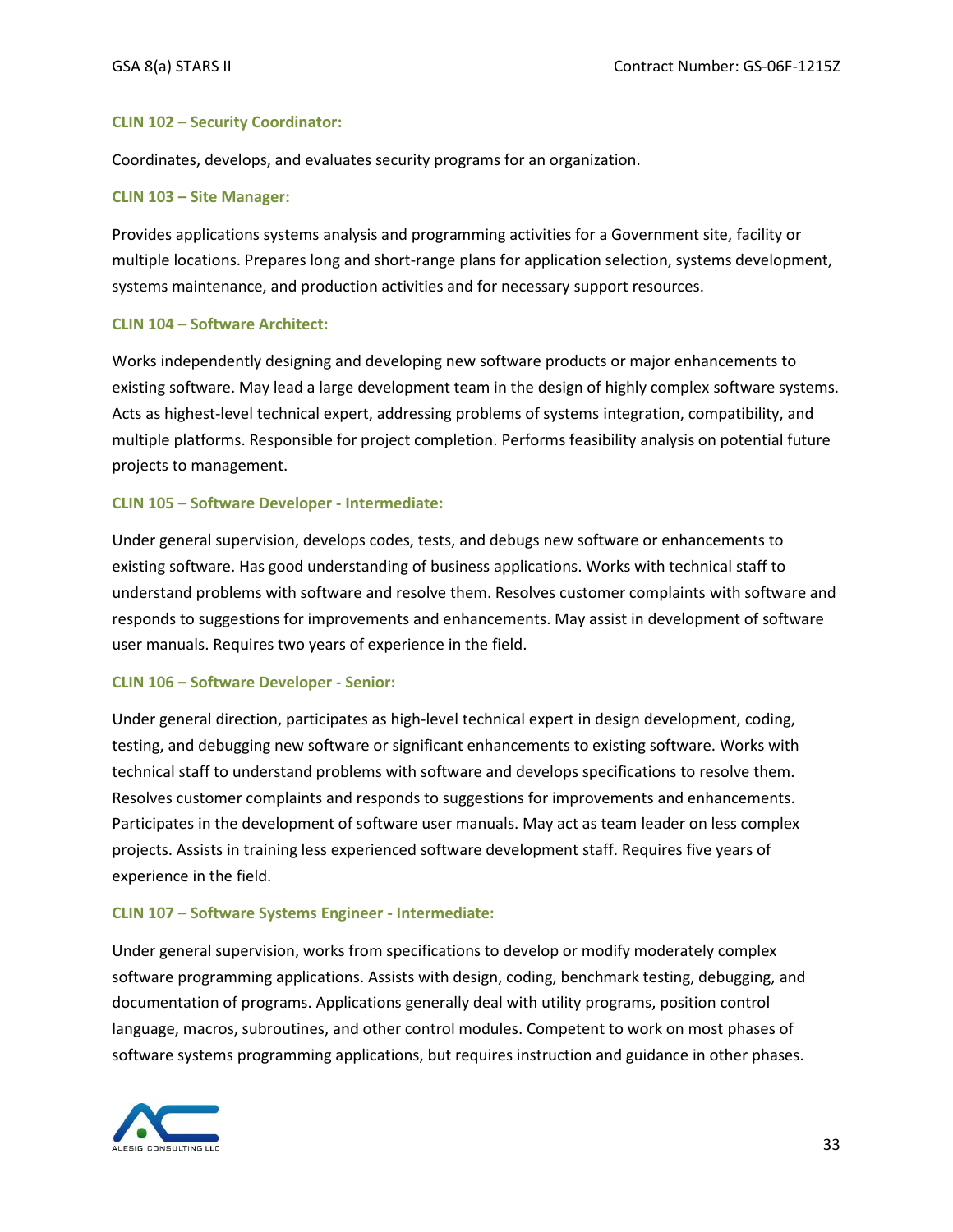#### **CLIN 108 – Software Systems Engineer –Senior:**

Under general direction, formulates and defines specifications for complex operating software programming applications or modifies/maintains complex existing applications using engineering releases and utilities from the manufacturer. Designs, codes, tests, debugs, and documents those programs. Responsible for applications dealing with the overall operating system, such as sophisticated file maintenance routines, large telecommunications networks, computer accounting, and advanced mathematical/scientific software packages. Competent to work at this highest technical level on all phases of software systems programming applications. May have responsibility for the evaluation of new and existing software products. May assist other systems programmers to effectively utilize the system's technical software.

#### **CLIN 109 – Strategic Planner:**

Provides strategic planning of large projects or a significant segment of a strategic planning portion of a large complex project. Provides the overall approach to clarify mission statements so they can be used as springboards in envisioning their desired future. Assists in developing mission and vision statements, subsequent goal delineation, provides guidance for building operational plans and specifying measurable outcomes to include capital outlay planning efforts in a consolidated strategic planning process and prioritizes those initiatives.

#### **CLIN 110 – Systems Administrator - Intermediate:**

Under general supervision, responsible for installing, configuring, and maintaining operating system workstations and servers, including web servers, in support of business processing requirements. Performs software installations and upgrades to operating systems and layered software packages. Schedules installations and upgrades and maintains them in accordance with established IT policies and procedures. Monitors and tunes the system to achieve optimum performance levels. Ensures workstation/server data integrity by evaluating, implementing, and managing appropriate software and hardware solutions. Ensures data/media recoverability by implementing a schedule of system backups and database archive operations. Supports media management through internal methods and procedures or through offsite storage and retrieval services. Develops and promotes standard operating procedures. Conducts routine hardware and software audits of workstations and servers to ensure compliance with established standards, policies, and configuration guidelines. Develops and maintains a comprehensive operating system hardware and software configuration database/library of all supporting documentation.

#### **CLIN 111 – Systems Administrator - Senior:**

Under general direction, responsible for activities related to system administration. Assigns personnel to various projects, directs their activities, and evaluates their work. Ensures long term requirements of

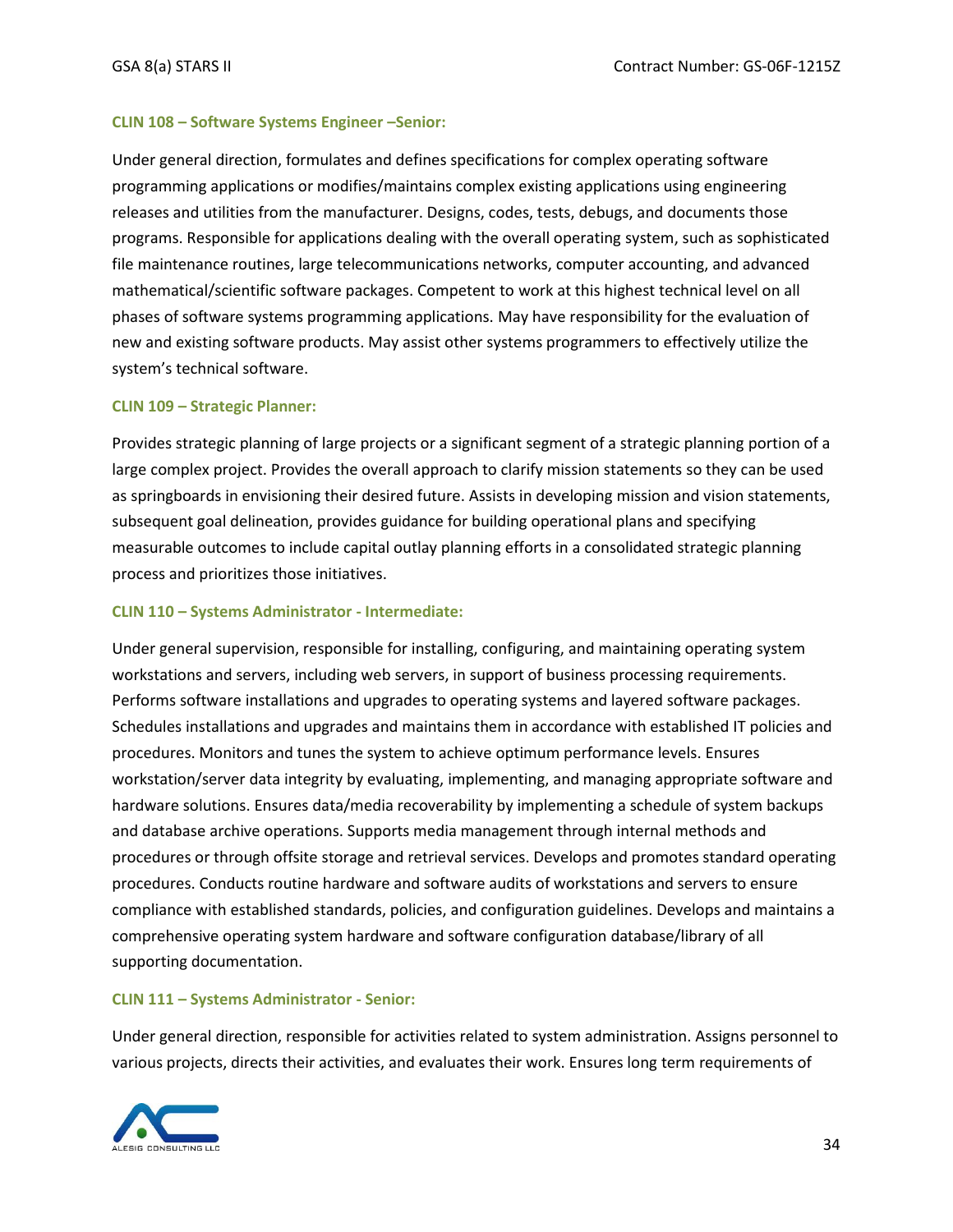systems operations and administration are included in the overall information systems planning of the organization. Responsible for the installation, maintenance, configuration, and integrity of computer software. Implements operating system enhancements that will improve the reliability and performance of the system.

#### **CLIN 112 – Systems Analysis and Programming Director:**

Develops software within an organization. Directs the software engineering function in developing, releasing, and maintaining software applications/operating systems according to business needs.

#### **CLIN 113 – Systems Engineer:**

Performs a variety of systems engineering tasks and activities that are broad in nature and are concerned with major systems design, integration, and implementation, including personnel, hardware, software, budgetary, and support facilities and/or equipment. Provides quality assurance review and the evaluation of new and existing software products.

#### **CLIN 114 – Systems Management Technologist:**

Analyzes, develops, operates, and maintains software libraries and catalogs. Provides support and direction for user groups in the use of the software/hardware systems and programs to support an integrated system.

#### **CLIN 115 – Technical Editor:**

Responsible for content of technical documentation. Checks author's document for spelling, grammar and content problems (e.g., missing instructions or sections; redundant or unnecessary sections). Accuracy of content may fall under this position or the programmer, depending on the expertise of the editor. Ensures that documents follow the style laid out in the organization's style guide. May also be responsible for maintaining the style guide. Suggests revisions to the style guide as appropriate. Editor is often a technical writer who has moved to this position. Note: This description is for a technical editor in a large software house or an editor in a technical lab, which produces papers for publication. Newsletter, newspaper, or magazine editors should not be matched to this position.

#### **CLIN 116 – Technical Writer:**

Writes a variety of technical articles, reports, brochures, and/or manuals for documentation for a wide range of uses. Coordinates the display of graphics and the production of the document.

#### **CLIN 117 - Telecommunications Analyst/Technician:**

Provides maintenance of the switching equipment. Performs more complex activities for routine maintenance on switch. Reads and interprets circuit diagrams and electrical schematics.

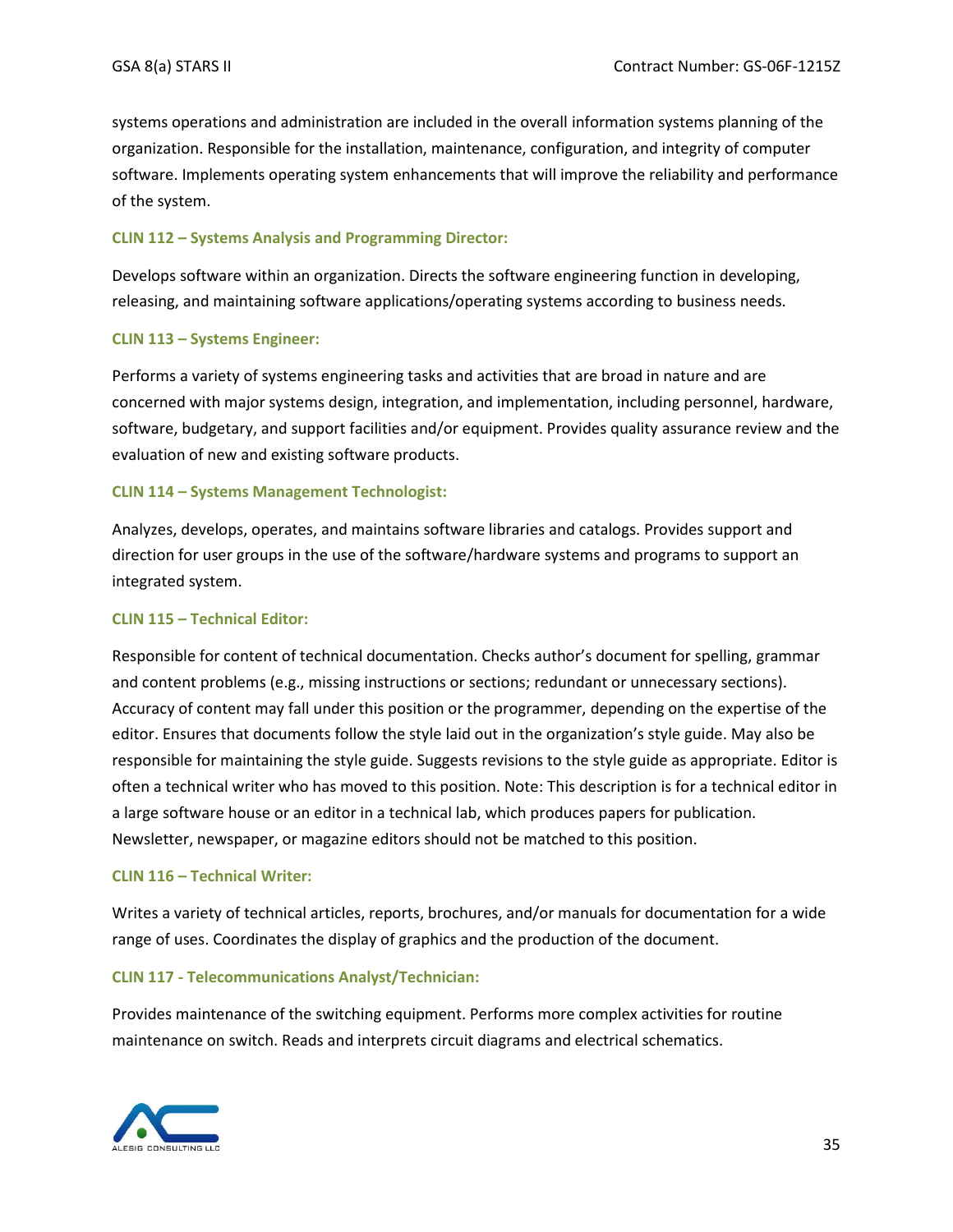#### **CLIN 118 – Telecommunications Engineer/Analyst – Intermediate:**

Under general supervision, responsible for moderately complex engineering and/or analytical activities associated with one or more technical areas within the telecom function (such as, but not limited to, network design, engineering, implementation, or operations/user support). Typically requires two to four years of technical telecom experience.

#### **CLIN 119 – Telecommunications Engineer/Analyst - Senior:**

Under general direction, responsible for complex engineering and/or analytical tasks and activities associated with one or more technical areas within the telecom function such as, but not limited to, network design, engineering, implementation, or operations/user support. Typically requires six to eight years of technical telecom experience.

#### **CLIN 120 – Telecommunications Manager - Multiple Incumbents:**

A multiple incumbent position with broad management responsibility for all areas of the telecommunications function. Position may be structured to address the needs of individual "customer" groups (e.g., organization divisions or business lines) or may reflect total management responsibilities (including planning, engineering, implementation, and operations) for either voice or data communications in a separated network environment. Manages/coordinates day-to-day planning, design, operations, maintenance, and resource allocation including client server support and strategic and tactical planning. Coordinates with customers, vendors, and corporate management. May be responsible for billing systems.

Interfaces with Senior/Executive Management to coordinate telecommunications plans with overall business plan. Frequently reports to Telecommunications Management or information systems management.

#### **CLIN 121 – Telecommunications Manager - Single Incumbent:**

A single incumbent position with broad management responsibility for all areas of the telecommunications function. Manages and coordinates the day-to-day planning, design, operations, and maintenance of the telecommunications voice and/or data networks including client server support consistent with customer needs, organization objectives, and technological resources. Responsible for telecommunications strategic and tactical planning. Coordinates with customers, vendors, and corporate management. Responsible for department resource allocation. May be responsible for billing systems. Interfaces with Senior/Executive Management to coordinate telecommunications plans with organization's business plan.

**CLIN 122 – Telecommunications Network Help Desk:**

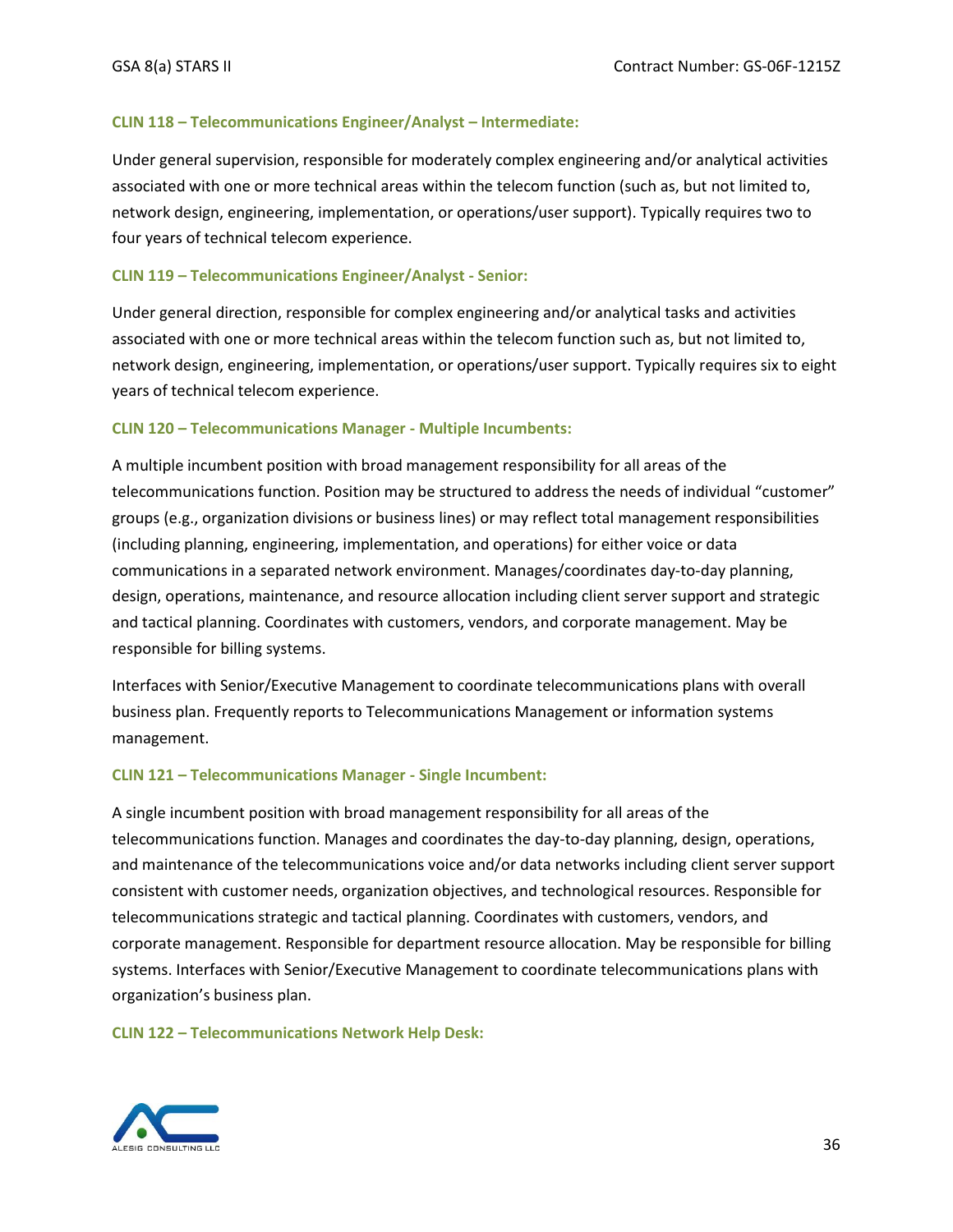Responds to user complaints to research complex problems associated with the organization's telecommunications networks (voice and/or data). Diagnoses problem source through discussions with users. Coordinates with internal company support and operations groups and/or with vendors to resolve problems. Follows up with users to ensure problem has been resolved. Develops supporting documentation of all activities.

#### **CLIN 123 – Telecommunications Programmer/Systems Analyst - Intermediate:**

Under general supervision, develops telecommunications solutions to address user needs. May interface with users to define needs. Assists in the design, development, and testing of communications software interface programs. Usually involved in the implementation and testing of projects. Requires knowledge of communication protocols, hardware, and real-time operating system programming. Requires proficiency in one or more programming languages such as Assembler, FORTRAN, or "C". Typically requires two to four years of experience in telecommunications programming.

#### **CLIN 124 – Telecommunications Programmer/Systems Analyst - Senior:**

Under general direction, develops telecommunications software solutions to address user needs. Interfaces with users to define needs. Designs, develops, and tests complex communications software interface programs. Primary responsibilities usually include technical feasibility studies and design phases of project. Requires strong knowledge of communication protocols, hardware, and real time operating system programming. May serve as project leader for lower level programmers. Requires high level of proficiency in one or more programming languages such as Assembler, FORTRAN, or "C". Typically requires four to six years of experience in telecommunications programming.

#### **CLIN 125 – Telecommunications Technician:**

Installs, troubleshoots, repairs and maintains telecommunications equipment. Provides reports, completes requests for new service, determines methodology for installing telephone service, determines appropriateness of moderate equipment changes or modifications, call switches, test trunks, test links and installs communication circuits.

#### **CLIN 126 – Telecommunications/Communications Integration Engineer:**

Provides technical direction and analysis for telecommunication activities, including planning, designing, integrating, installing and maintaining large-scale telecommunications/ communications networks and services with computer systems. Applies telecommunications/communications engineering principles and theory to propose design and configuration alternatives. Analyzes network performance, usage and traffic flows, accesses and interfaces, transmission techniques, and protocols to interface with computer systems.

#### **CLIN 127 - Test Engineer:**

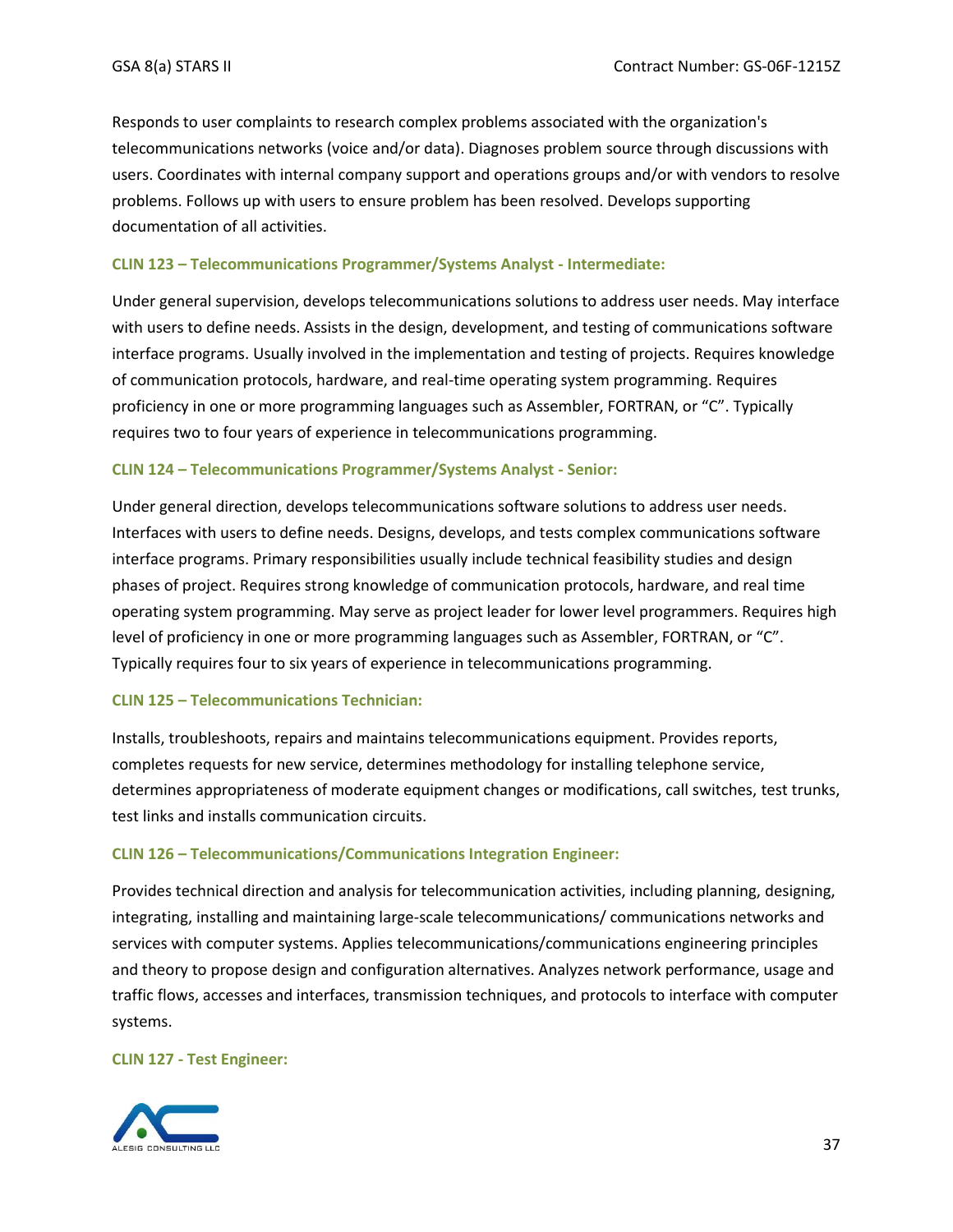Subject matter specialist providing testing know-how in for the support of user requirements of complex to highly complex software/hardware applications. Directs and/or participates in all phases of risk management assessments and software/hardware development with emphasis on analysis of user requirements, test design and test tools selection.

#### **CLIN 128 – UNIX Systems Administrator:**

Responsible for the installation, configuration, and maintenance of UNIX operating systems. Recognizes and troubleshoots problems with server hardware and applications software. Establishes and documents standards and procedures for management review. Requires extensive knowledge of computer operations and familiarity with shell and kernel programming. Typically requires two to four years of experience.

#### **CLIN 129 – Voice Communications Administrator:**

Monitors and responds to facility hardware and software problems. Assists vendor support service groups to ensure proper escalation during outages or periods of degraded system performance. Makes phone system additions, changes, and installs new station equipment. Requires knowledge of monitoring equipment.

#### **CLIN 130 – Voice Communications Manager – Planning & Implementation:**

Ensures that adequate and appropriate planning is provided for remote hardware and communications facilities to develop and implement methodologies for analysis, installation, and support of voice communications systems. Provides coordination in the analysis, acquisition, and installation of remote hardware and software. Interfaces with internal and external customers and vendors to determine system needs. Manages the training and efforts of a staff responsible for system and network planning and analysis activities. May include billing/chargeback responsibilities. Typically requires at least eight to ten years of experience in software/hardware voice network design and analysis usually in a telephone operating organization. Frequently reports to a Telecommunications Department Director/Manager or Planning and Engineering Manager.

#### **CLIN 131 Voice Communications Technician:**

Monitors and responds to complex technical control facility hardware and software problems. Interfaces with vendor support service groups to ensure proper escalation during outages or periods of degraded system performance. Maintains PBX/systems and associated hardware.

#### **CLIN 132 – Web Content Administrator:**

Responsible for developing and providing content that will motivate and entertain users so that they regularly access the website and utilize it as a major source for information and decision making. Responsible for managing/performing website editorial activities including gathering and researching

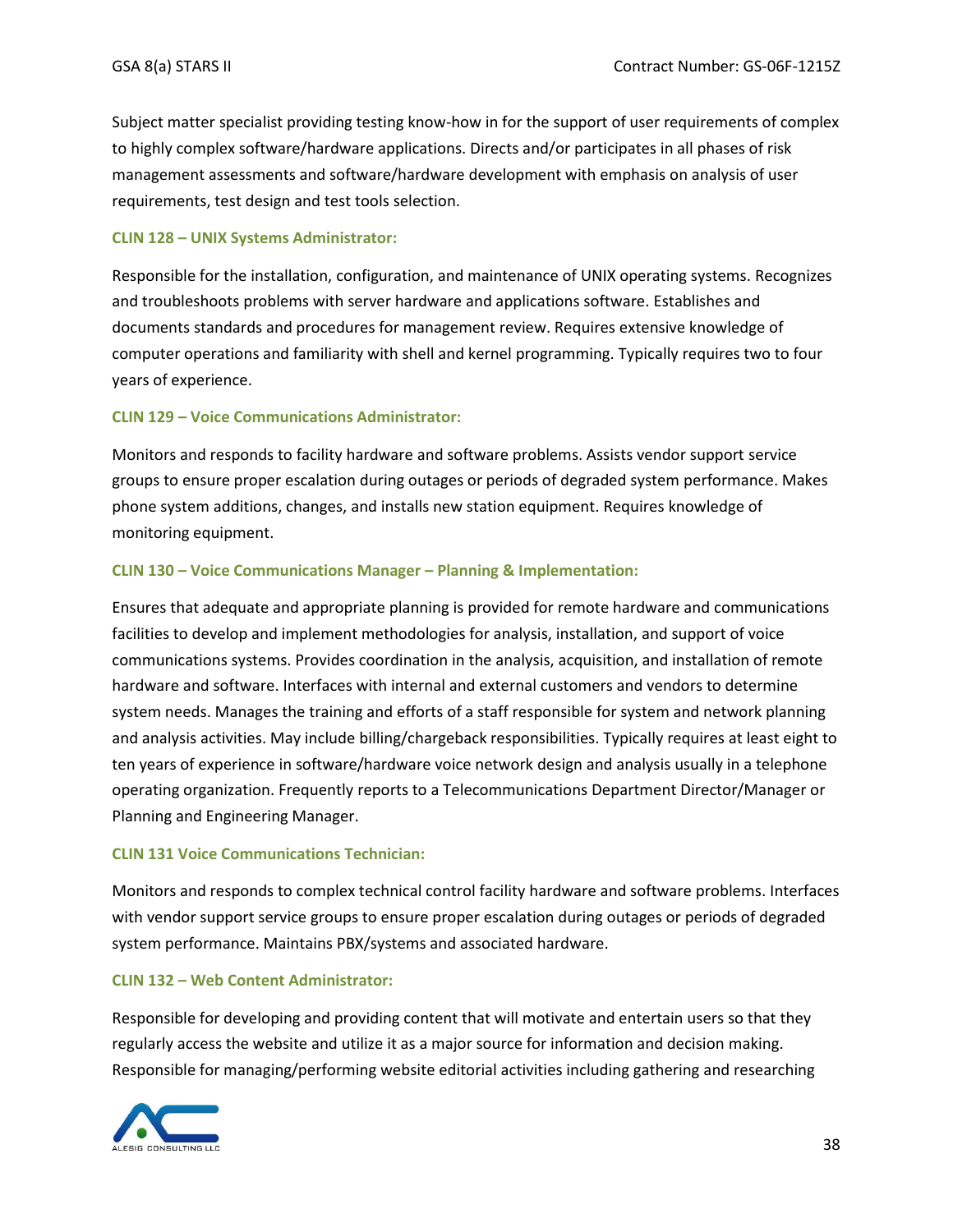information that enhances the value of the site. Locates, negotiates and pursues content. Seeks out customers to gather feedback for website improvement and enhancements. Requires experience in production management, web page design, HTML and web graphics types and standards. Requires two years of experience in this field.

#### **CLIN 133 - Web Content Analyst:**

Provides for development and content that will motivate and entertain users so that they regularly access the website and utilize it as a major source for information and decision making. Provides managing/performing website editorial activities including gathering and researching information that enhances the value of the site.

#### **CLIN 134 – Web Designer:**

Under direct supervision, designs and builds web pages using a variety of graphics software applications, techniques, and tools. Designs and develops user interface features, site animation, and special effects elements. Contributes to the design group's efforts to enhance the appeal of the organization's online offerings. Designs the website to support the organization's strategies and goals relative to external communications. Typically requires one to three years of experience in the area of web design. Requires knowledge of web-based technologies including browsers ASP pages, HTML code, object-oriented technology, and graphics software.

#### **CLIN 135 – Web Marketing Manager:**

Responsible for developing and implementing the organization's web strategies for promoting products and services through strategic marketing on the website. Responsible for assisting in the creation and implementation of the web marketing plan. Works closely with design and content management team to ensure site meets marketing objectives. Monitors site access patterns to adjust strategies and plans. Requires understanding of web technologies.

#### **CLIN 136 – Web Operations Manager:**

Responsible for ongoing oversight of web strategy and operations. Develops business plan and annual budget for website function. Accountable for budget, staff planning, management, and product and service delivery. Oversees operational activities of the website(s) with specific attention aimed at content creation and website maintenance. Requires experience with web technologies and web page design.

#### **CLIN 137 – Web Project Manager:**

Serves as project manager of a development team responsible for planning, developing, and deploying websites including preparation of text, graphics, audio, and video for web pages. Works directly with partners and clients to determine project scope and specifications.

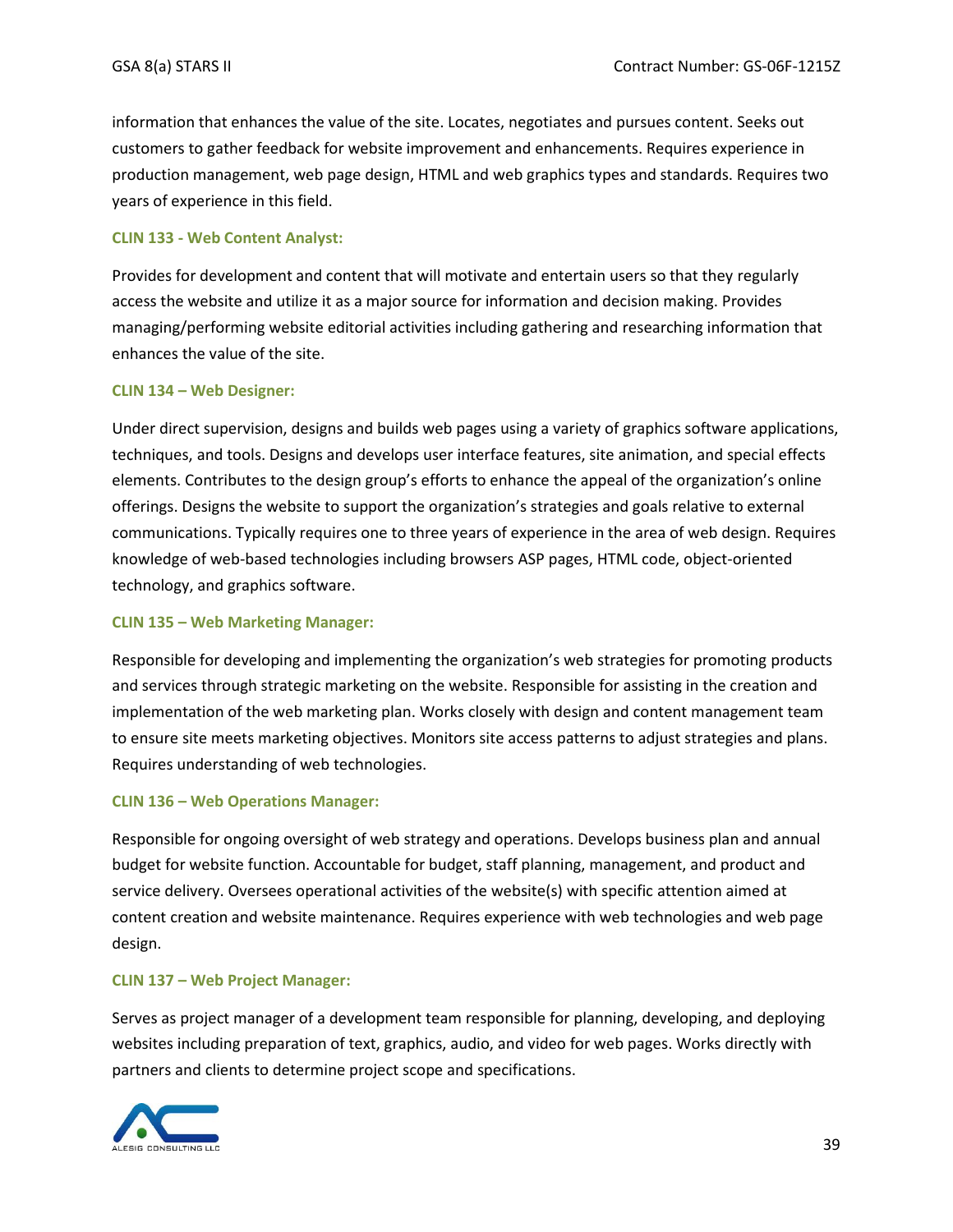Coordinates the work of design and development teams to implement online designs. Reviews progress, manages resources, and ensures overall quality of completed website. Typically requires experience in management and understanding of web technologies.

#### **CLIN 138 – Web Security Administrator:**

Under general supervision, performs all procedures necessary to ensure the safety of the organization's website and transactions across the Internet including the protection of confidential order information and external business-to-business connections. Applies Internet firewall and encryption technologies to maintain organizational and customer security. Ensures that the user community understands and adheres to established security procedures. Updates and deletes users, monitors and performs followup compliance violations, and develops security policies and practices and guidelines. Requires experience in Firewall/DMZ design and implementation.

#### **CLIN 139 – Web Security Analyst:**

Performs all procedures necessary to ensure the safety of the organization's website and transactions across the Internet/intranet. Applies Internet firewall technologies to maintain security. Ensures that the user community understands and adheres to necessary procedures to maintain security. Updates and deletes users, monitors and performs follow-up on compliance violations, and develops security policies, practices, and guidelines.

#### **CLIN 140 – Web Software Developer:**

Designs, develops, troubleshoots, debugs, and implements software code (such as HTML, CGI, and JavaScript) for a component of the website. Works with graphic designers and other members of a project team to develop the site concept, interface design, and architecture of the website. Responsible for interface implementation. Integrates web applications with backend databases. Deploys large webbased transaction systems using application servers. Researches, tests, builds, and coordinates the integration of new products per production and client requirements. Requires strong navigation and site-design instincts.

#### **CLIN 141 – Web Technical Administrator:**

Under general supervision, responsible for achieving overall technical integrity of organization's website. Maintains and upgrades hardware and software including website technical architecture related to hardware and telecommunication connectivity. Administers e-mail, chat and FTP services. Communicates router configuration changes and troubleshoots system errors and bugs. Maintains servers, creates monitoring reports and logs, and ensures functionality of links. Creates tools to ease production process. Automates routine procedures. Works on system-level services to ensure proper patch levels on applications and operating systems. Monitors database integrity. Monitors site for